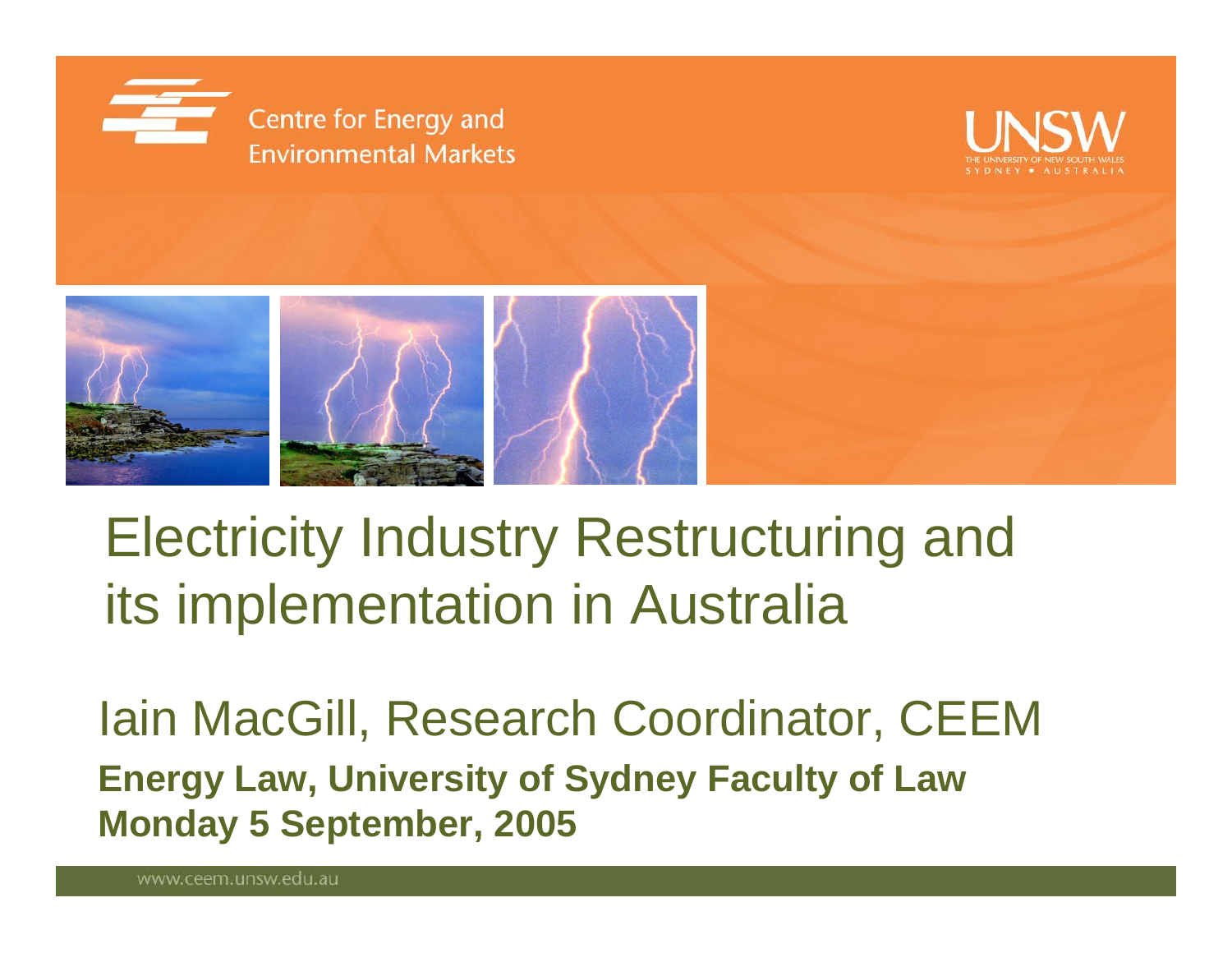



#### CEEM established …

- – *to formalise* growing interest + interactions between UNSW researchers in Engineering, Commerce + Economics, Arts + Social Sciences, Science, AGSM, IES…
- – *through Research Centre* undertaking research in interdisciplinary design, analysis + performance monitoring of energy + environmental markets, associated policy frameworks
- *in areas* of
	- **Physical energy markets (with an initial focus on ancillary services,** spot market + network services for electricity + gas)
	- Energy-related derivative markets (financial + environmental including interactions between derivative and physical markets)
	- **Policy frameworks and instruments in energy and environment**
	- Experimental market platforms and AI 'intelligent agent' techniques to aid in market design
	- **Economic valuation methodologies**
- www.ceem.unsw.edu.au

Energy industry restructuring and its implementation in Australia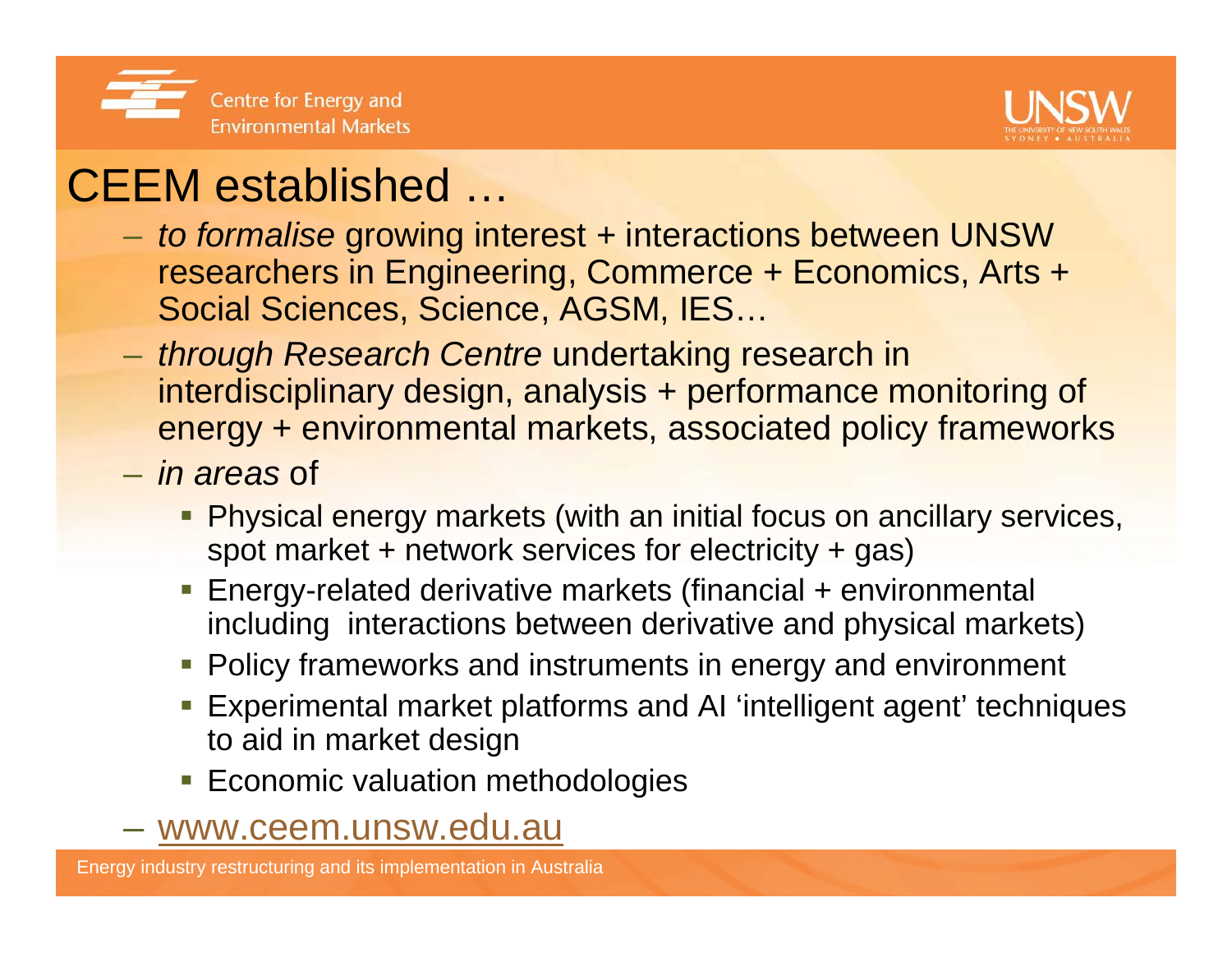



# **Outline**

- ш The process of electricity industry restructuring
- Implementation of restructuring in Australia
- Restructuring & environmental outcomes to date
- **Future directions**
- Conclusions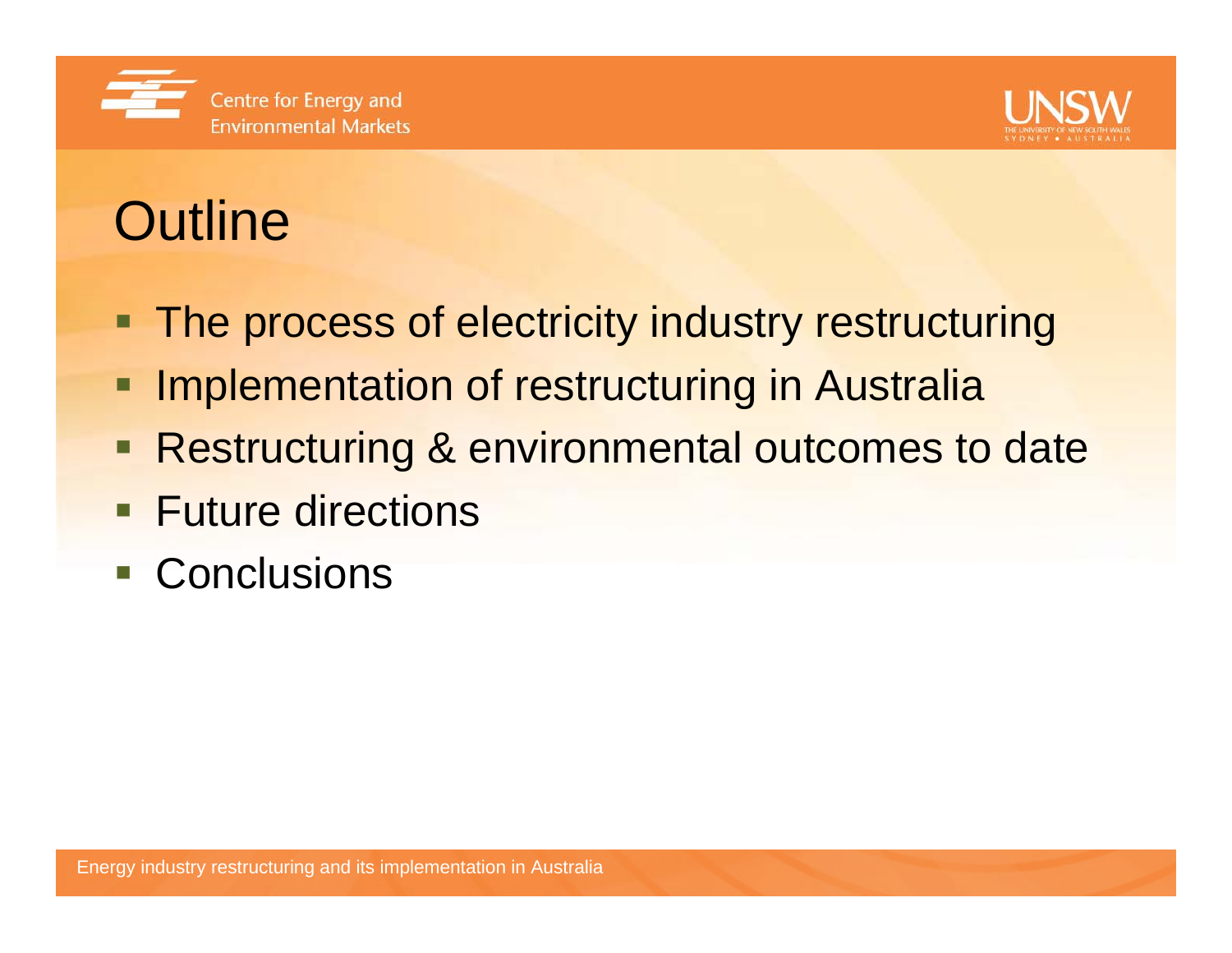

Energy industry restructuring and its implementation in Australia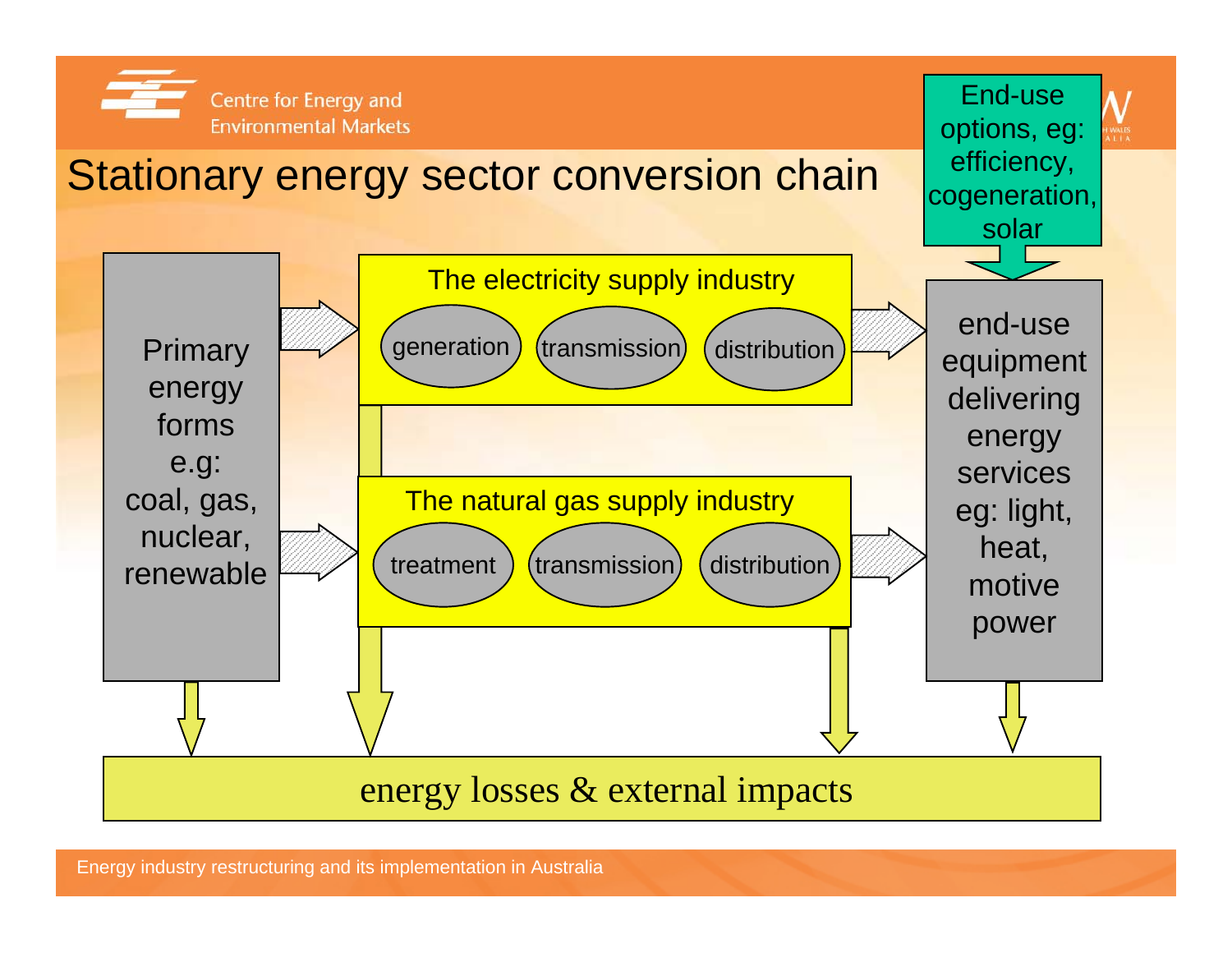



# Key issues for the electricity industry

- Key component of stationary energy sector
	- $-$  High quality secondary energy form
		- **Expensive to make but flexible to transport + use**
	- Competes with other energy sources to deliver end-use services
	- …yet also relies on these other sources
- Significant externalities:
	- Environmental
		- **eg Australian EI responsible for 35% of GHG emissions**
	- $-$  Social (an "essential good")
- **If** Is an infrastructure industry
	- *(Definition: essential elements forming the basis of a system)*
	- Essential product or service can't be produced without it
	- Natural monopoly elements certainly in physical networks
- Specific physical properties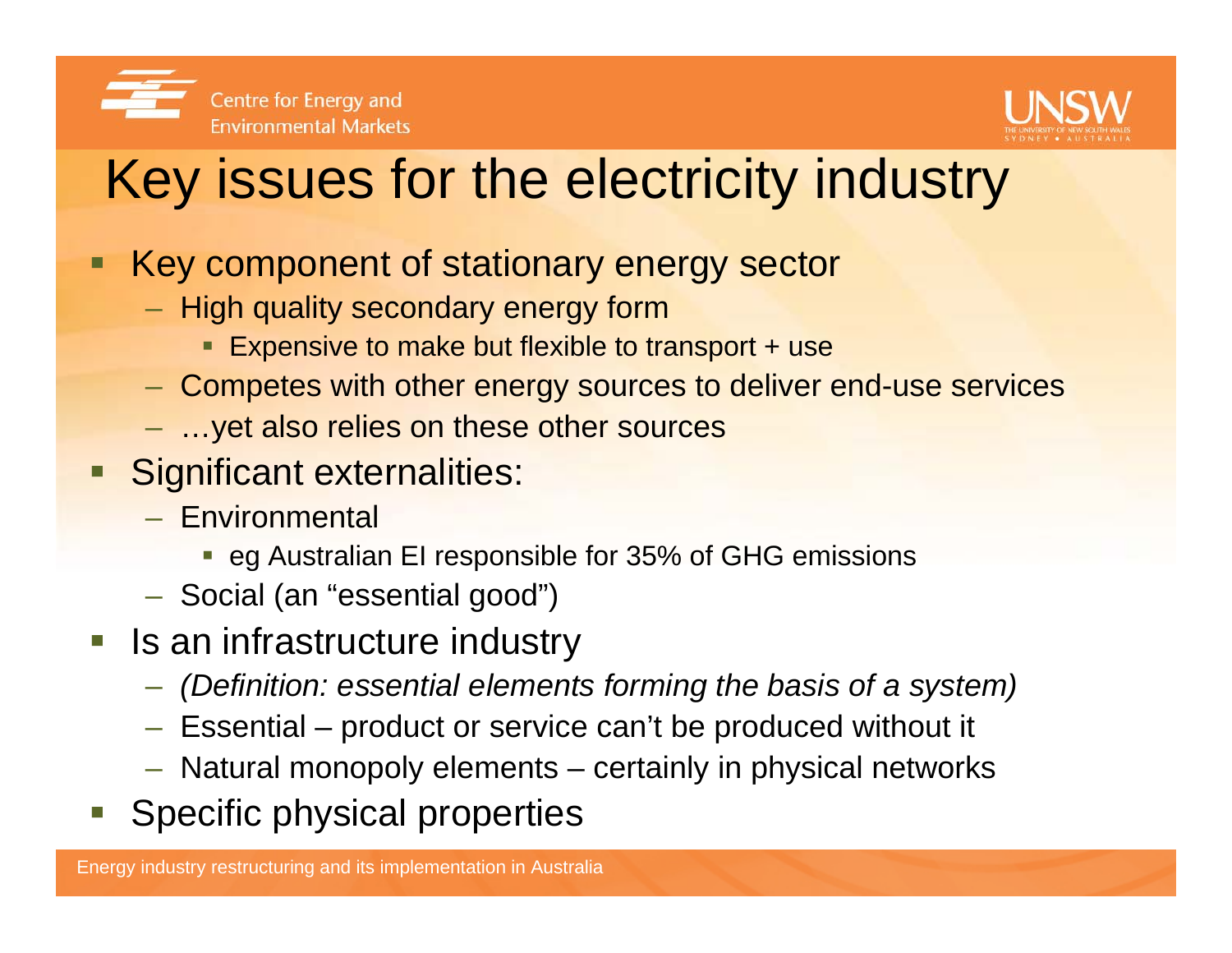



#### The electricity industry is different… Cars **Electricity**

**Service Service** 

- $\blacksquare$  Can be touched seen, & stored, last for years
- $\blacksquare$  Consumer choice promotes competition:
	- Each consumer can buy a specific car
	- Each manufacturer can control product quality
- **Spatial separation of buyer** & seller not a serious issue

*Bilateral trade works well:*

I. *Can use normal commercial framework although cars have infrastructure + externality issues that still have to be addressed*

Energy industry restructuring and its implementation in Australia

**Intermediate energy form:**invisible, ephemeral, fungible

- Г consumer receives mixed flow of energy from all stations:
	- A consumer can't choose a power station
	- Power station can't control quality of delivered energy
- Location matters because of network losses & constraints
- *Bilateral trade doesn't work well:*
	- *Must design & implement appropriate decision making framework to manage EI characteristics, infrastructure + externality issues*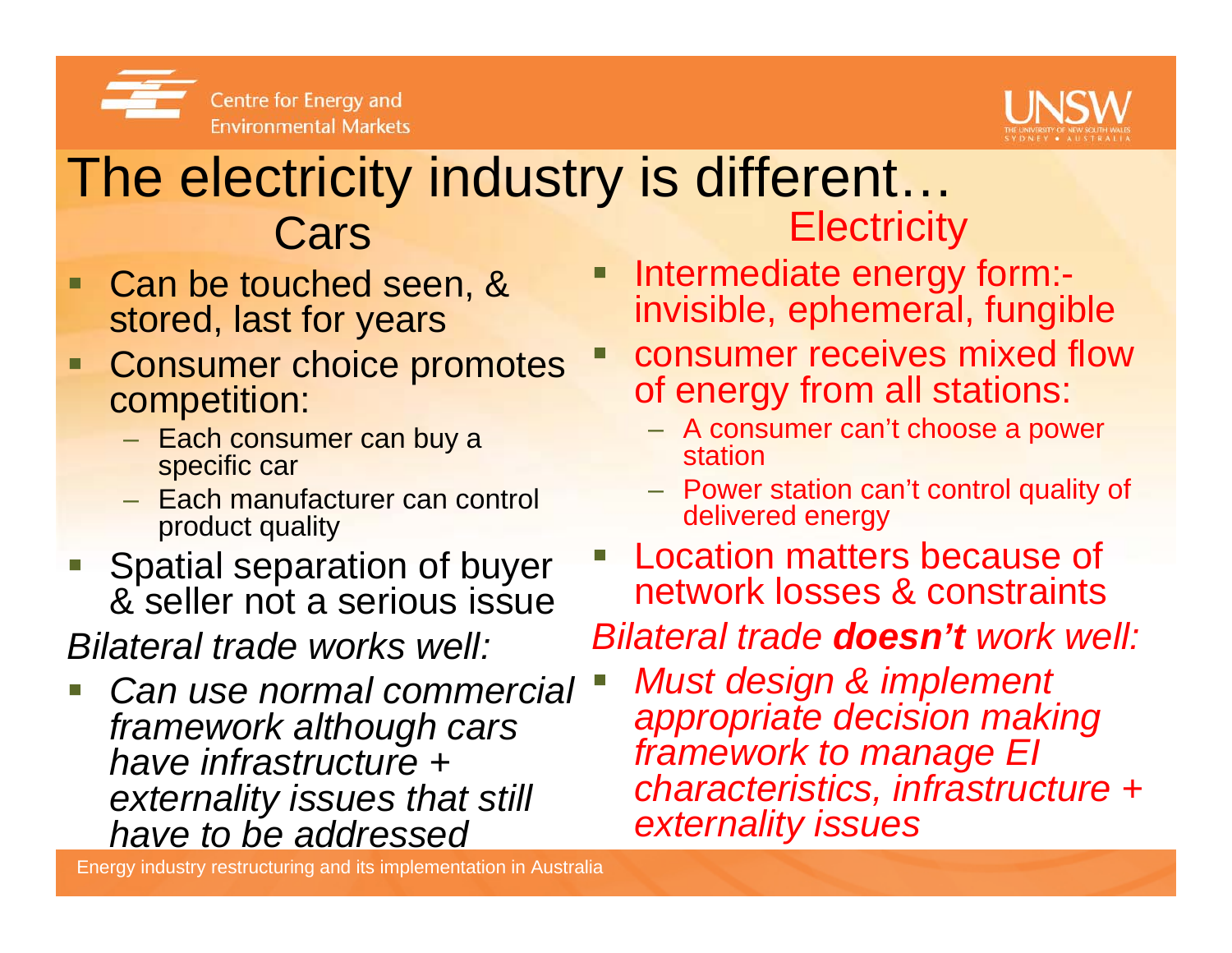



# Decision making

- **A decision** is the commitment to irrevocably allocate valuable resources *with consequences*. **Decision making** is the cognitive process of selecting a course of action from among multiple alternatives. (Wikipedia.org)
- Decision-making framework
	- What objectives
	- What decisions *(available choices)*
	- How are they taken *(process)*
	- Who takes them *(individuals, groups – always challenging)*
- **Good decision making likely to require** 
	- Well informed decision makers
	- With a good process that includes all stakeholders
	- $-$  Autonomy for the decision maker (decision theirs to make)
	- …but also accountability
- **For electricity, a likely continuum between centralised** (government) and decentralised (commercial) frameworks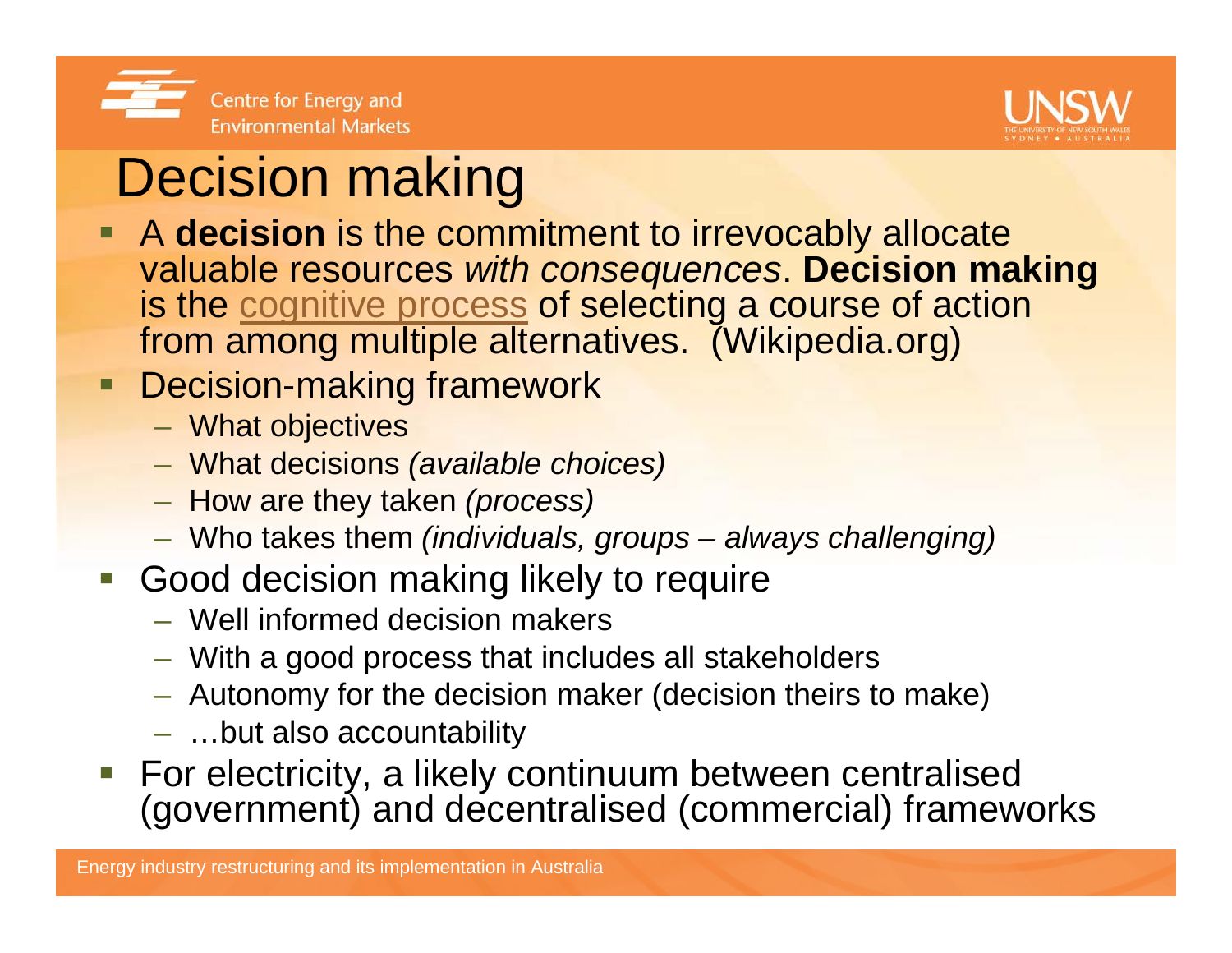



# Electricity industry objectives

- $\Box$ economic: minimum cost / maximum benefit
- security: reliable supply to consumers
- $\blacksquare$ environmental management
- $\blacksquare$  Maximise overall benefits of trade (IBOT)
	- Starting point is desired energy services
	- Seek most efficient way to meet these

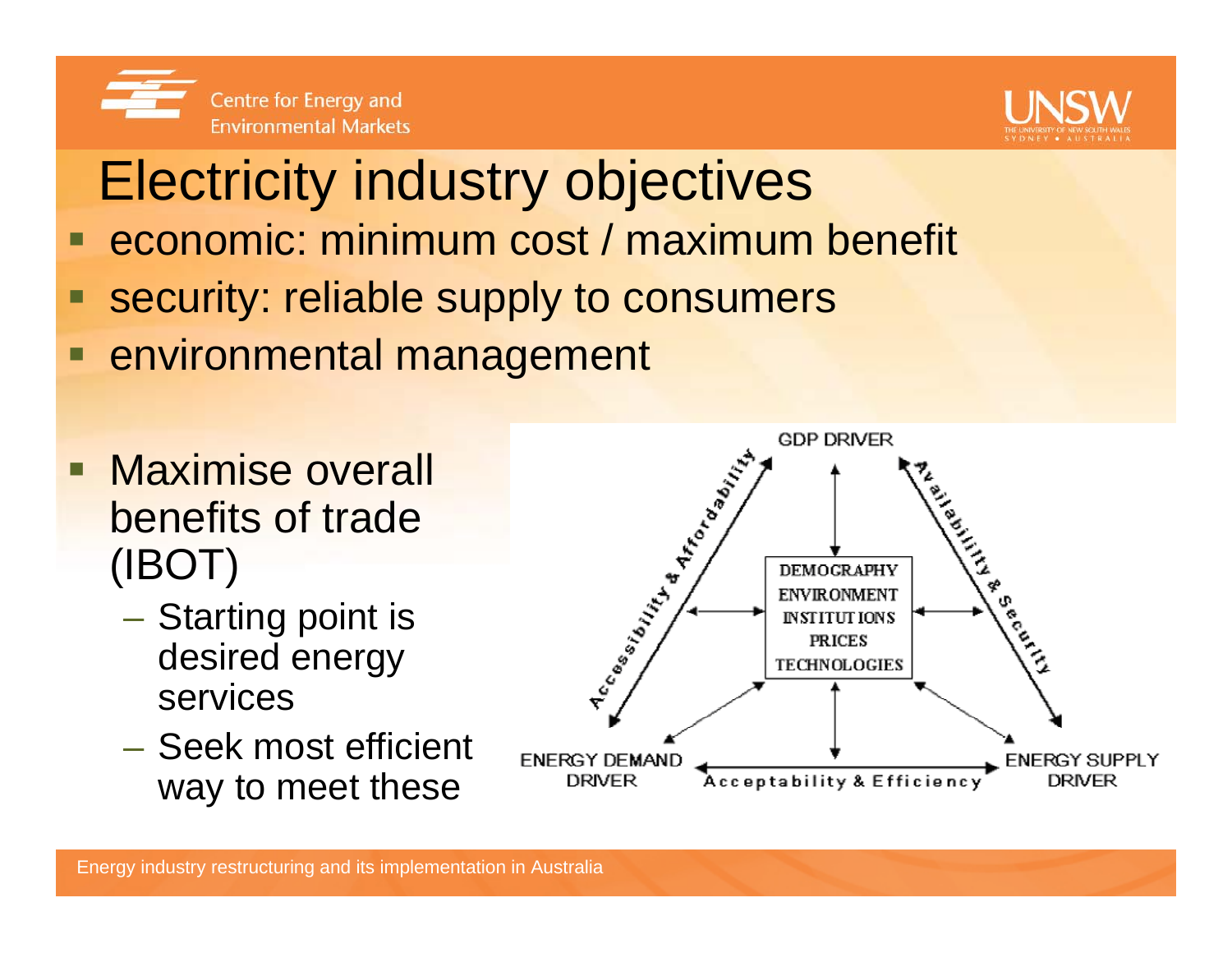

## Processes: single decision maker eg. vertically integrated *electricity supply utility*

- T. Britain, New Zealand, Australia, etc:
	- Statutory authority supervised by a Minister
	- Decision making political, "behind closed doors":
		- **Politicians negotiate tradeoffs**
- USA:
	- Regulated private monopoly (in most cases)
	- Regulatory commission & formal public hearings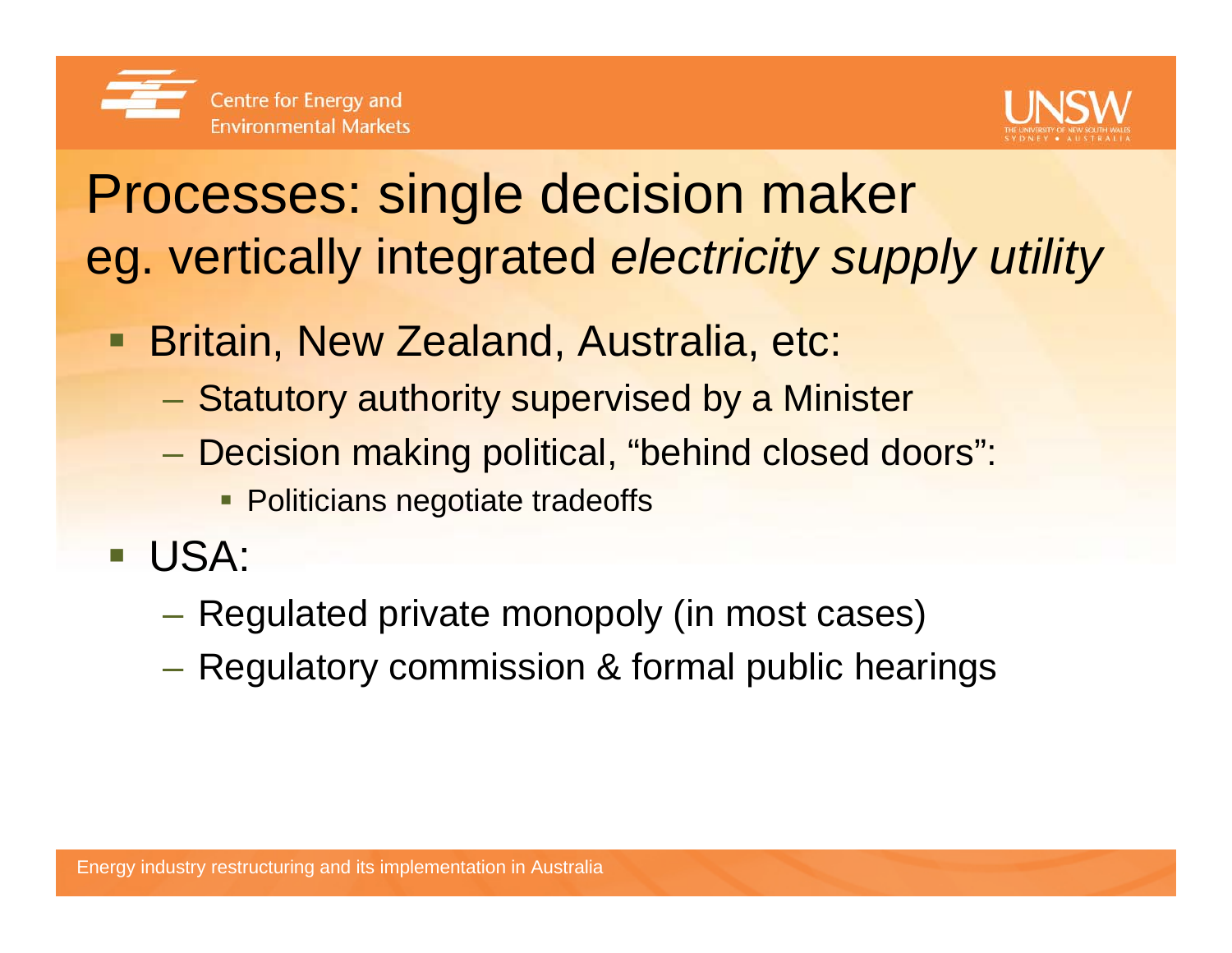



# Centralised (monopoly) decision making

- **Risks** 
	- $-$  Low efficiency
	- low innovation
	- stakeholder capture
- **Process issues** 
	- Transparency
	- Stakeholder consultation processes
	- Separation of powers between those who make the rules, put them into operation and judge them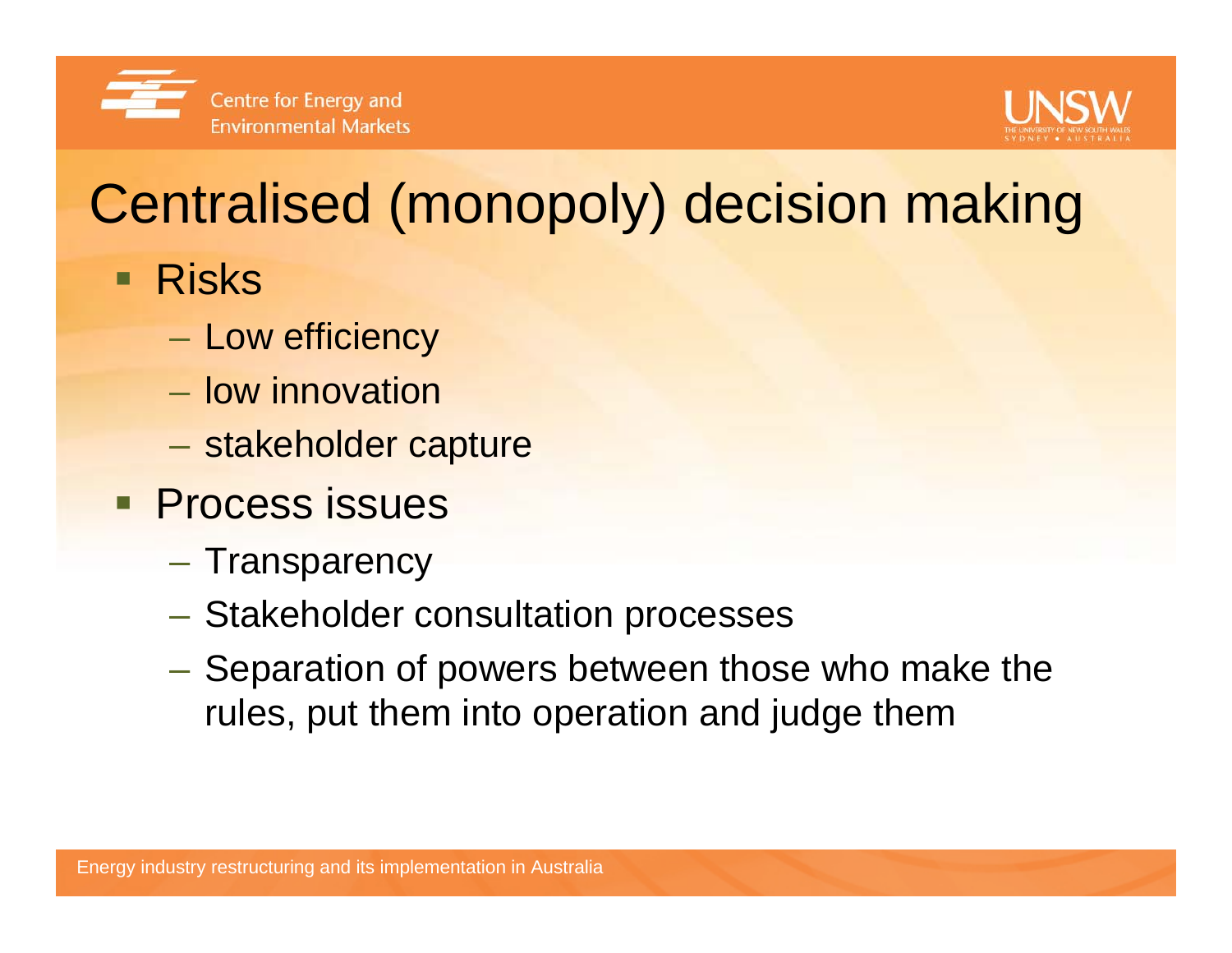



# Centralised planning: eg. EC NSW

- $\blacksquare$  Generation planning, investment and operation all undertaken by Electricity Commission of NSW
- $\blacksquare$  NSW elec. consumption +9%/year in 1960-70s, +6%/year up to early 1980s, then 3%/year (excluding Al smelters)
- $\blacksquare$  In 1984
	- NSW system has 10,000MW of coal plant, 320MW of gas turbines, 3000MW of Hydro
	- 2640MW Bayswater under construction + due on-line 1985-6, 1320MW Mt Piper committed + due 1992-3, 660MW Tallawarra C announced
	- $-$  Projected reserve margin >60% for rest of decade and beyond…
	- Agreements in place for greater coordinated development between Vic, NSW and SA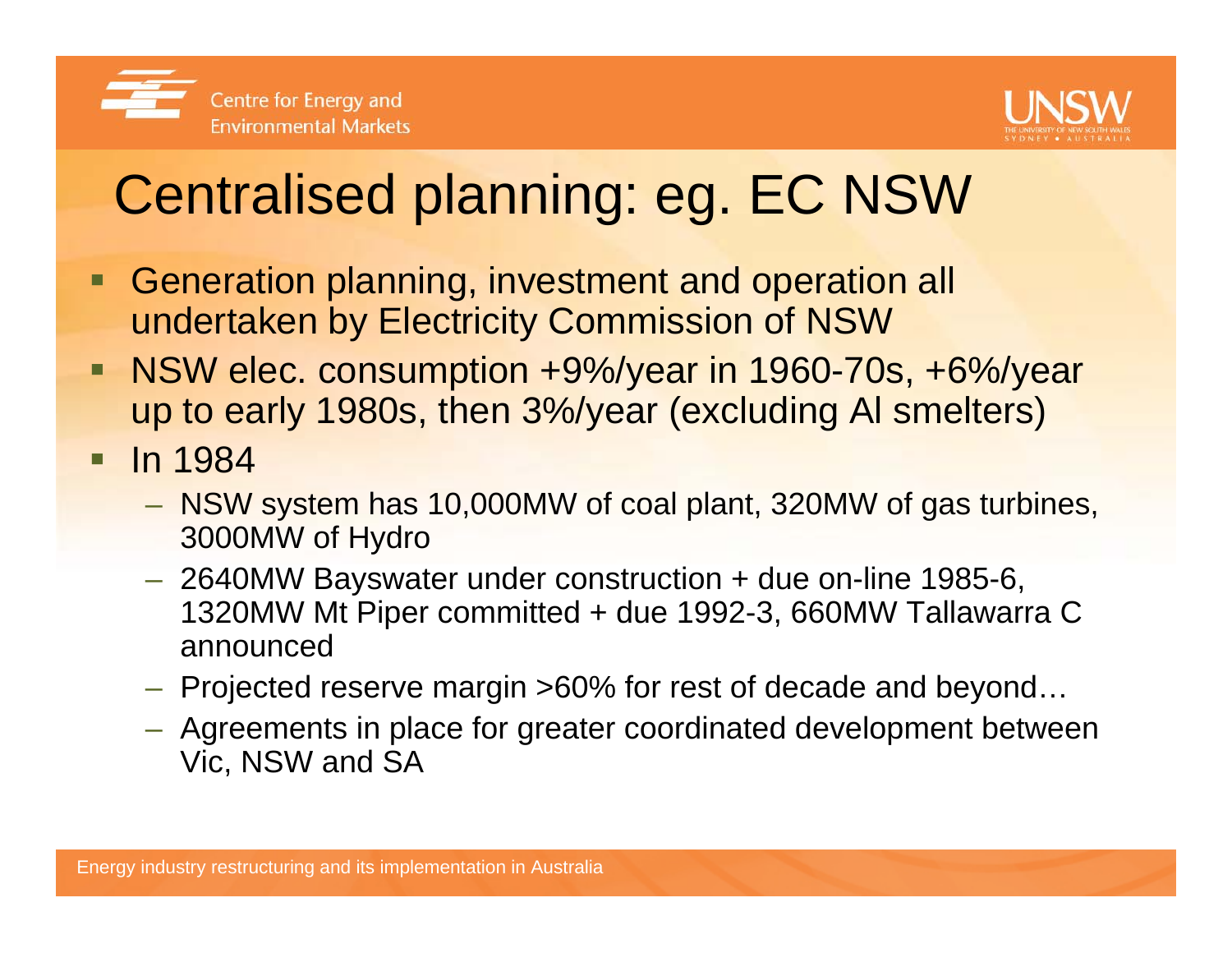

## Commission of Inquiry into Electricity generation planning in NSW - 1985

- **Tasked to examine and report on:** 
	- $\mathcal{L}_{\mathcal{A}}$  Recommended generation plan including size, type, location and timing of future projects
	- Appropriateness of current procedures + gen. planning
	- Guidelines for appropriate allocation of coal resources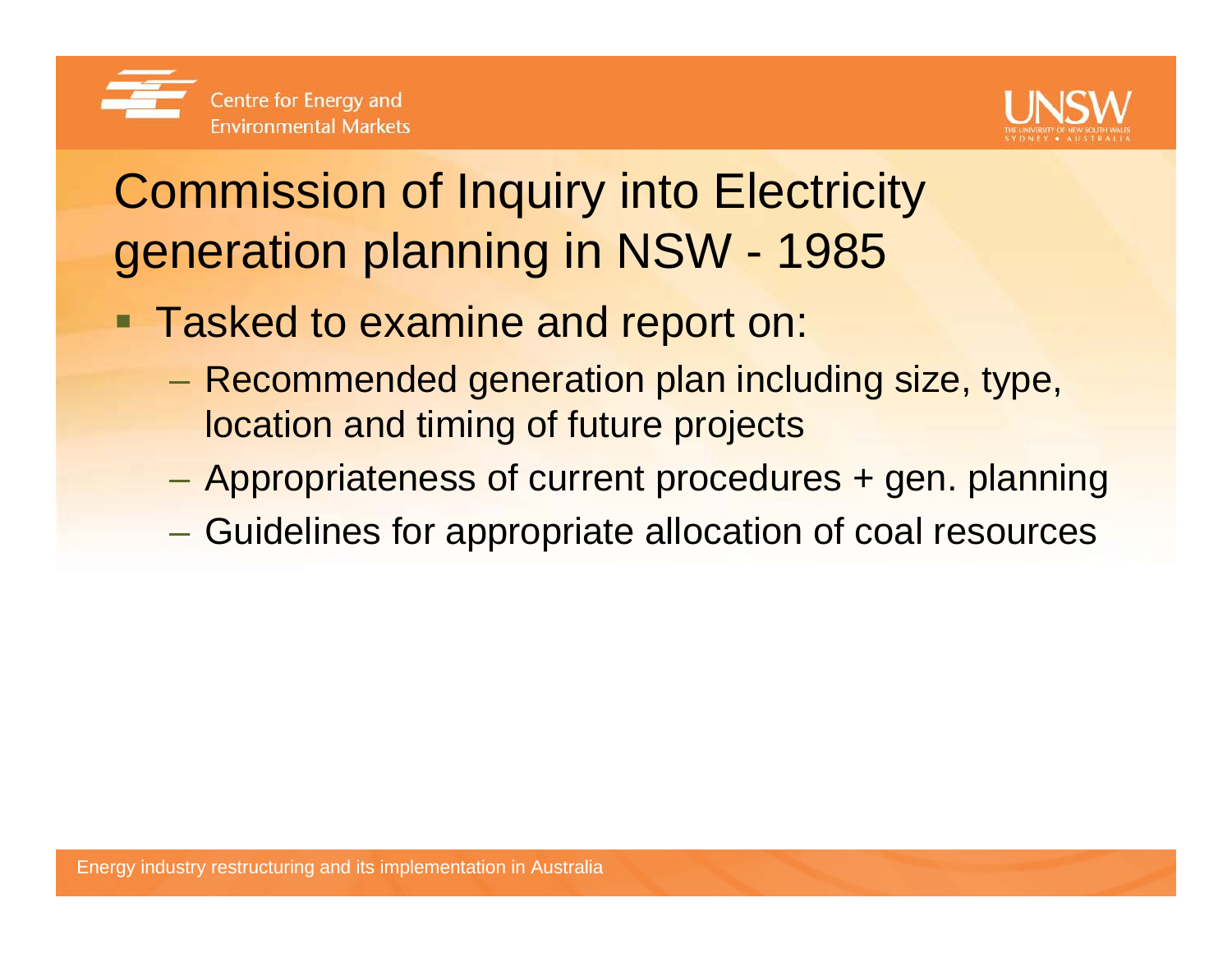



# Commission findings – generation plan

- □ Require better tactical + strategic planning
- Options for deferring new baseload investment proposed by ECNSW
	- more focus on value of >interconnection with Vic than ECNSW presently gives it
	- **Hart Communication**  more gas turbines rather than base-load coal will save \$\$ (approx. 300MW of peaking per 600MW of base)
	- Explore dry cooling options, CCGT, load management
	- Need better + more transparent forecasting process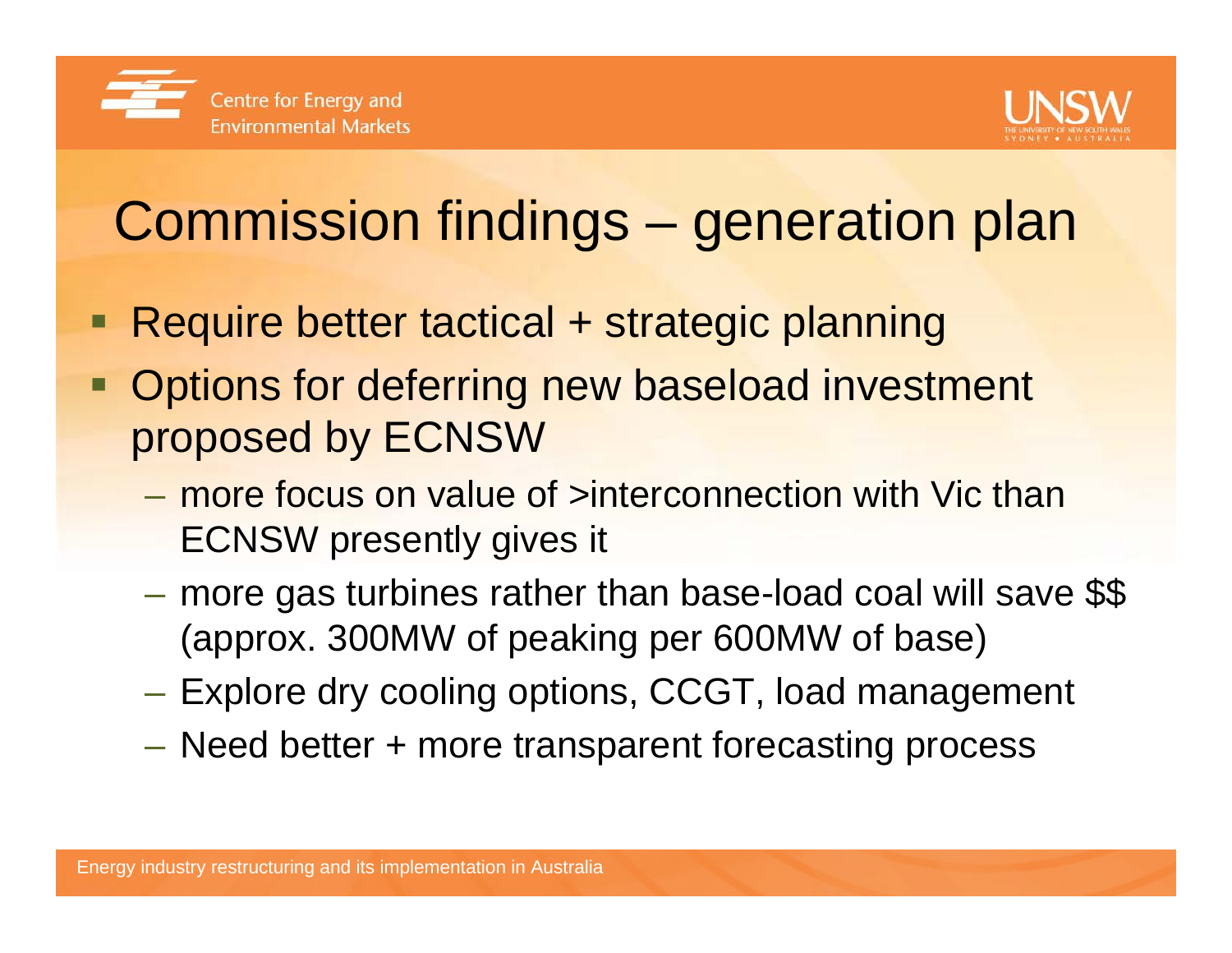



# Commission findings - process

- **NSW gen planning suffers from procedural problems as well** as lack of consultation with public in industry which is totally funded by consumers
- Ξ Gen. projects large scale + lead times makes it difficult to exercise adequate political control
- $\blacksquare$ Without clearly laid down guideliness + external scrutiny, large technological organisations often develop monopolistic practices + internal culture remote from broader social + political concerns
- $\mathcal{L}_{\mathcal{A}}$ Such organisations can inefficiently allocate societal wealth: *excess capacity will cost NSW several \$billions*
- $\overline{\mathbb{R}^n}$  Need clearly articulated understanding of longer-term objectives, well resourced independent agency with overview role, formal public processes with high transparency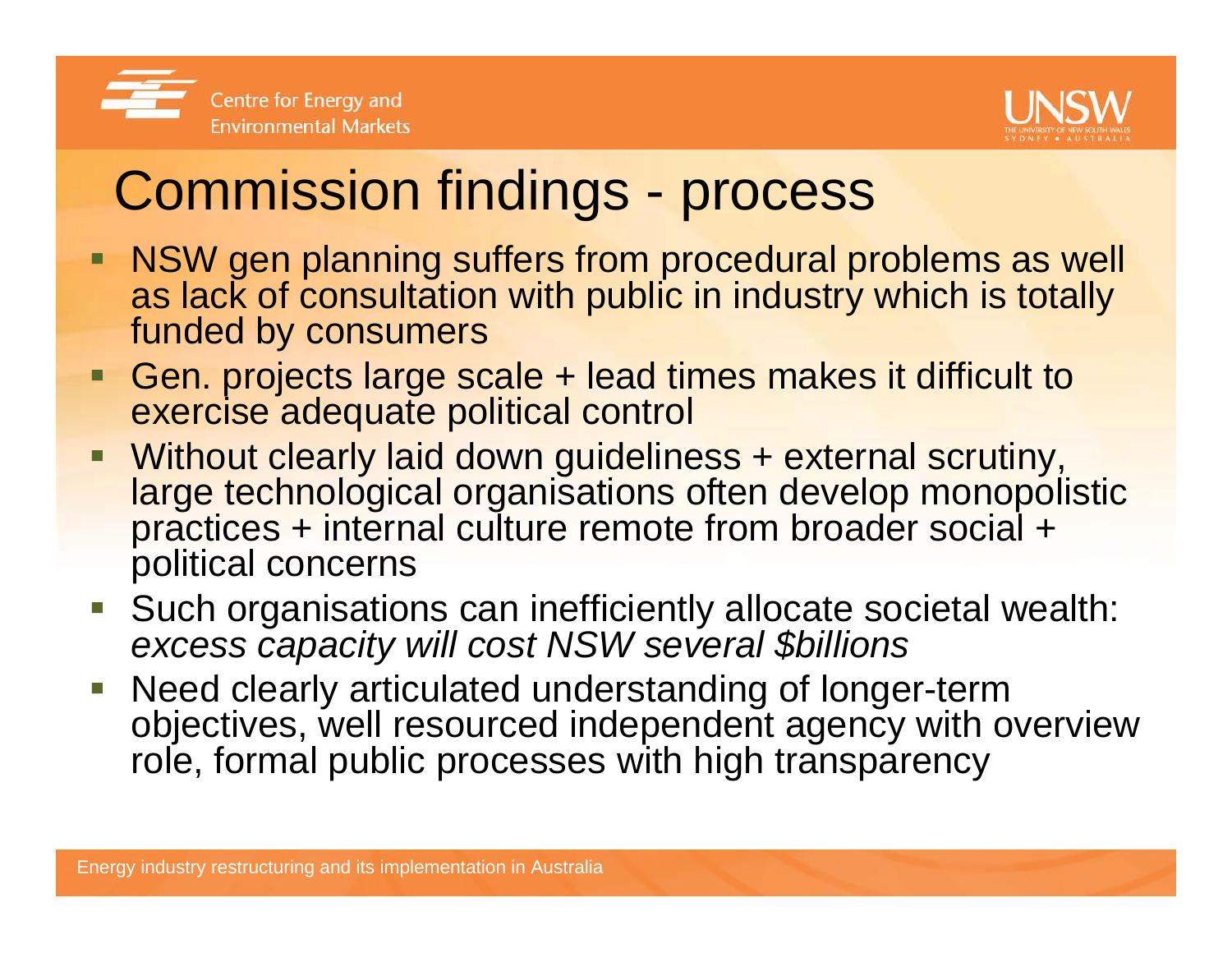



#### The NSW situation in 2004

*Existing NSW plant mix is still biased towards base-load generation + adequate for present demand despite no significant new plants since Mt Piper*



IES "Optimal plant mix" for NSW (IES 2004 report to IPART)

Energy industry restructuring and its implementation in Australia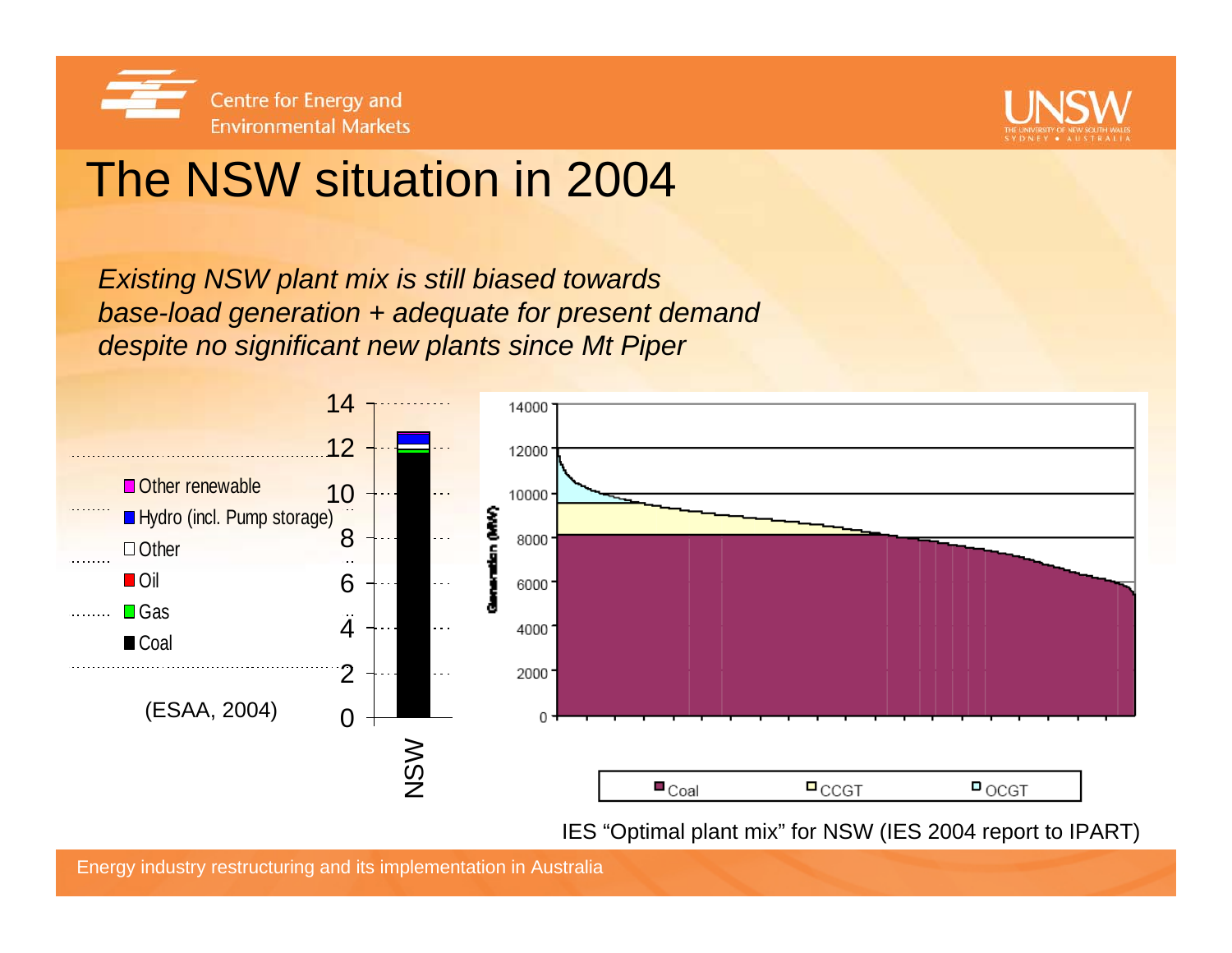



#### Processes - Markets

- A **market** is a mechanism which allows people to trade, normally governed by the theory of supply and demand, so allocating resources through a price mechanism and bid and ask matching so that those willing to pay a price for something meet those willing to sell for it. (Wikipedia.org)
- **In essence, another possible framework for decision-making**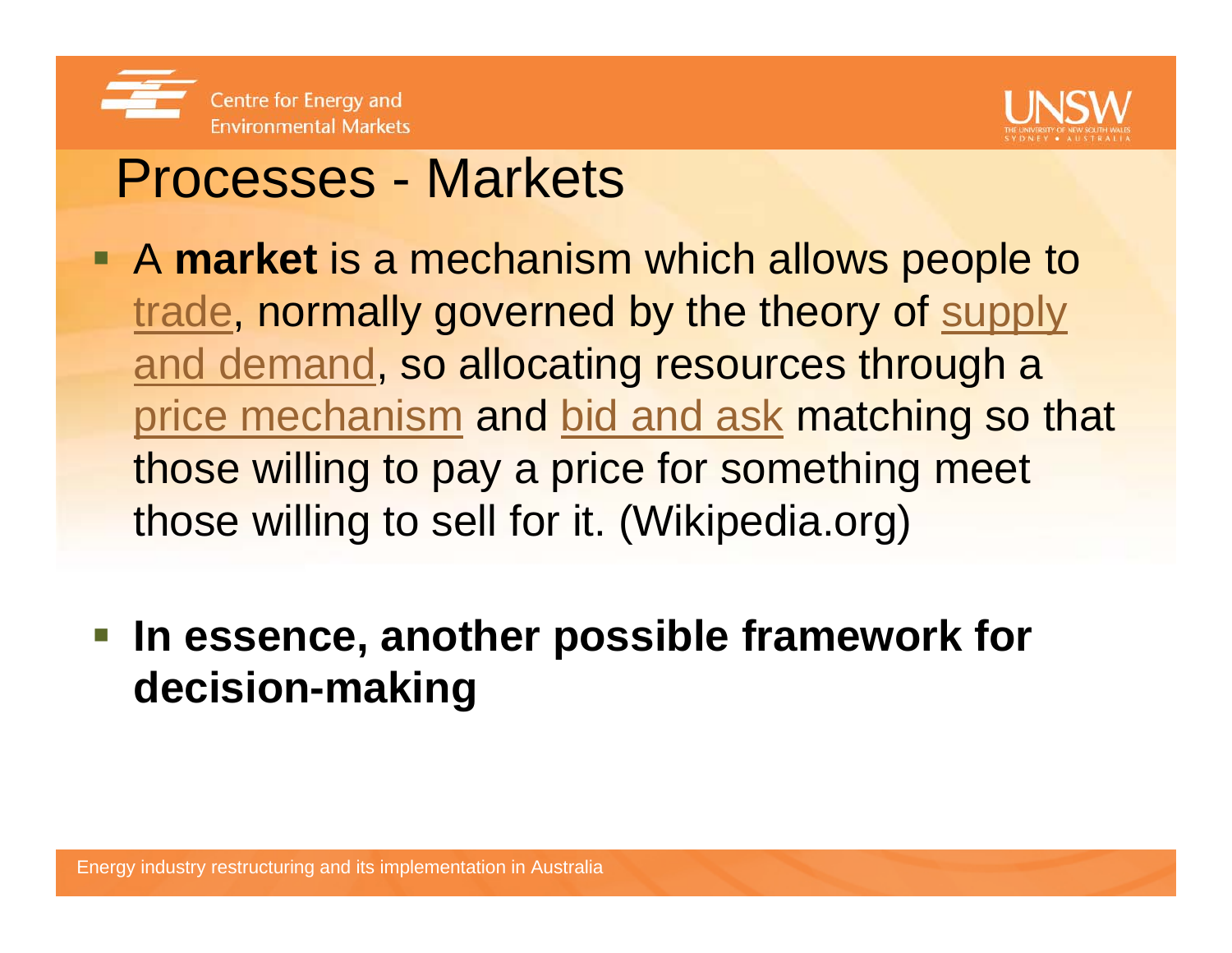



# Electricity industry restructuring objectives

- Improve economic efficiency by facilitating competition & new entry, which assumes:
	- $-$  Effective markets & sound legal & policy frameworks
- **Enhance accountability to end-users & society through** 'customer choice', which assumes:
	- End-users become active participants in the industry
	- End-users are independent agents who make "informed" decisions & efficiently manage the associated risks:
- I. Implement a market-based approach to social & environmental externalities:
	- Assumes political will to regulate non-monetary impacts
- $\overline{\mathbb{R}^n}$  Release government funds by asset sales:
	- $-$  Creates a moral hazard for politicians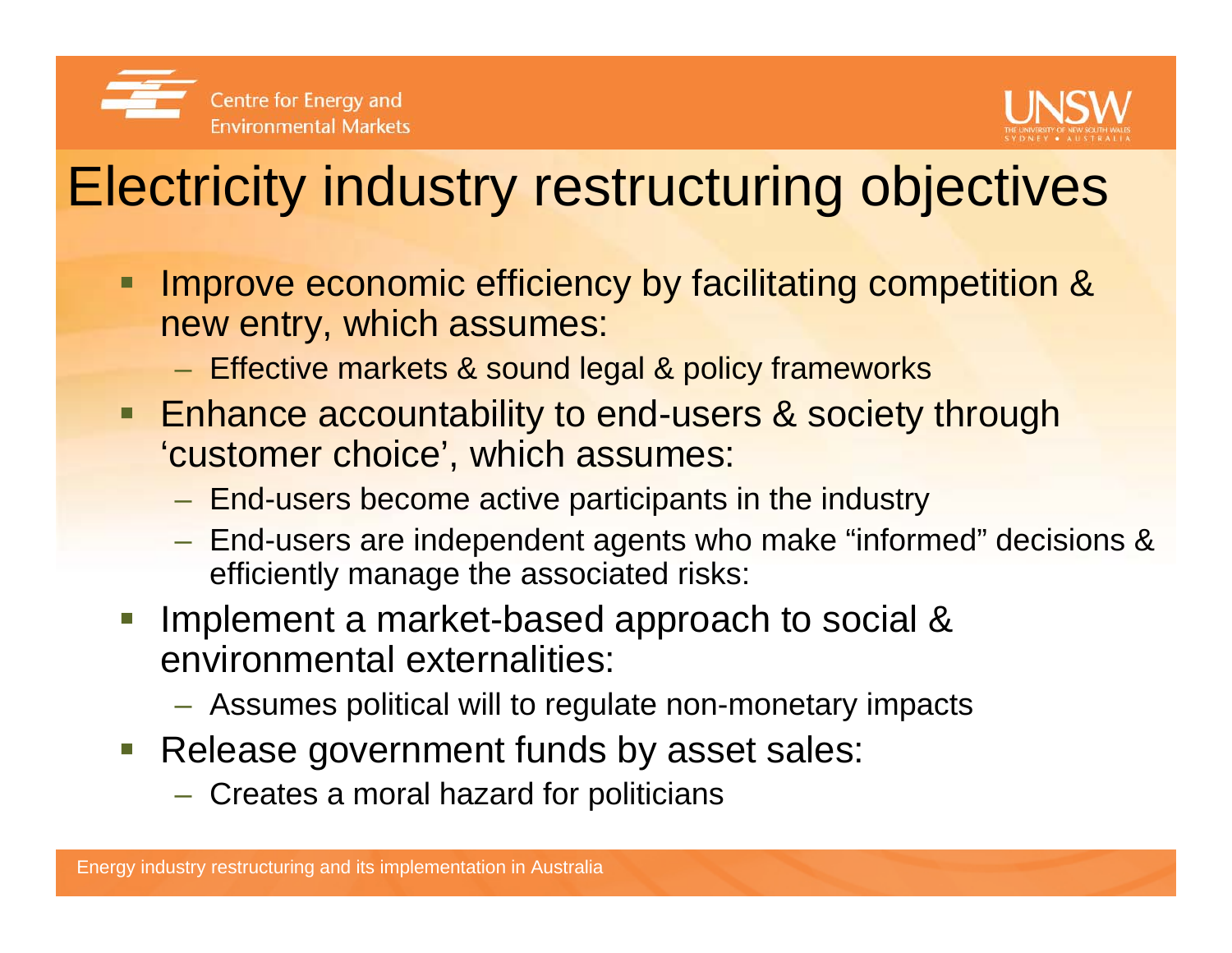



#### The electricity industry restructuring process: *diversifying decisions, broadening options, spreading risks*

| <b>Issue</b>                                     | <b>Transition</b>                                                     | <b>Key challenges</b>                                                 |
|--------------------------------------------------|-----------------------------------------------------------------------|-----------------------------------------------------------------------|
| Structural<br>disaggregation                     | <i>From</i> monopoly<br>To competing firms Plus<br>system operator(s) | Cultural change;<br>Adequate competition;<br>Accountability           |
| Commercial<br>Decision-making<br>framework       | <i>From</i> cost recovery<br>To market prices                         | Market power;<br>Market design fidelity;<br>Accountability            |
| Regulatory<br>Decision-making<br>(economic)      | <i>From</i> rate of return To<br>Incentive Regulation                 | Multiple objectives;<br>Measuring outcomes;<br>Accountability         |
| Regulatory<br>Decision-making<br>(environmental) | <i>From</i> direct cost<br>To full costs                              | Variable RE energy flows<br>End-user participation;<br>Accountability |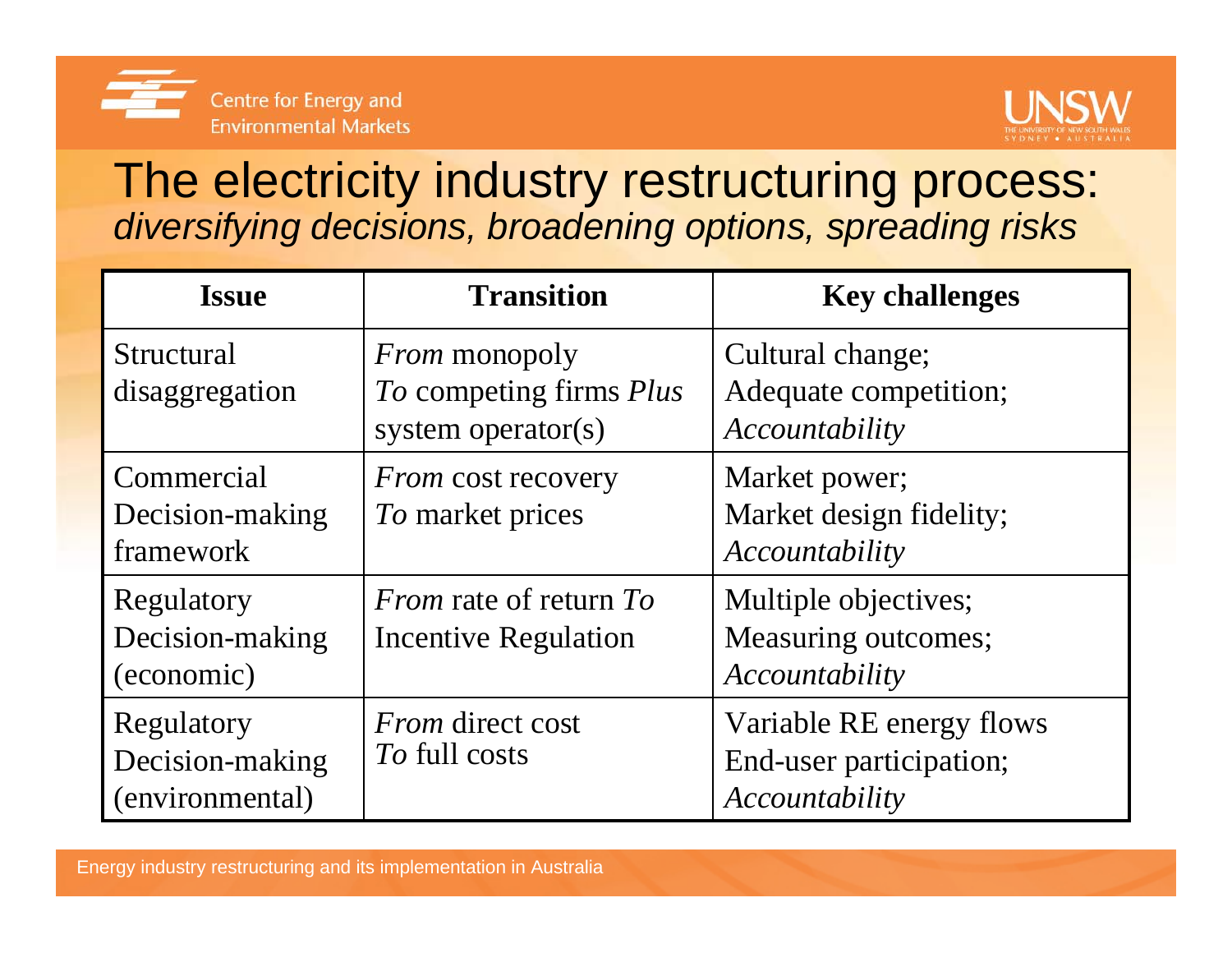

Table 1

Functional Structure of the ESI

### Where competition may be introduced'

(IEA, 2002)

| <b>Key Economic Characteristics</b>                               | <b>Implications</b>                                  |
|-------------------------------------------------------------------|------------------------------------------------------|
| • Limited scale economies<br>at plant level                       | Potentially competitive                              |
| • Co-ordination economies<br>at system level                      |                                                      |
| • Complementarity with<br>transmission                            |                                                      |
| • Network externalities<br>• In general not a natural<br>monopoly | • Investment incentives<br>need special<br>attention |
| • Large sunk costs                                                | • One grid but possibly<br>several owners            |
| • Often a natural monopoly                                        | No competition                                       |
| • Large sunk costs                                                |                                                      |
| • Monopoly (due to technical<br>constraints)                      | No competition                                       |
| • Limited scale economies                                         | Potentially competitive                              |
| • No special features                                             |                                                      |
|                                                                   |                                                      |
| No special features                                               | Potentially competitive                              |
|                                                                   |                                                      |
|                                                                   |                                                      |
| • Financial Contracts                                             |                                                      |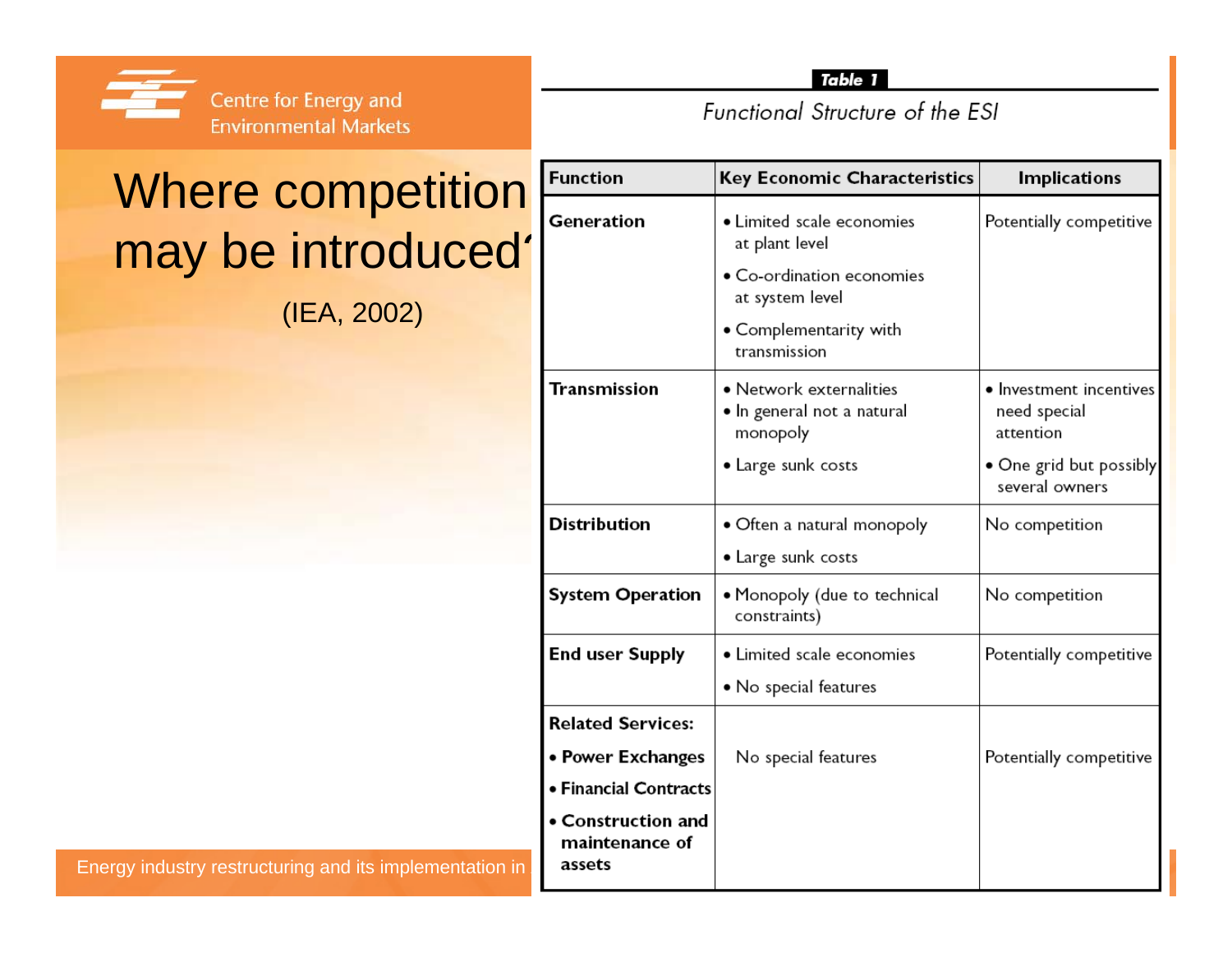



## Can energy markets solve all our challenges?

- Possible *energy* market failures:
	- $\mathcal{L}_{\mathcal{A}}$  Monopolies
		- *Generally concentrated supply-side*
	- Public Goods
		- *Essential services, contribution to growth*
	- Incomplete markets
		- *Electricity networks are shared - require high levels of coordination*
	- Information failures
		- *Under-utilised energy efficiency options*
	- – $-$  The "Business Cycle"  $\,$ 
		- *Capital intensive, long-lived investments*
	- **Externalities**
		- *Climate change, energy security, social impacts*

Energy industry restructuring and its implementation in Australia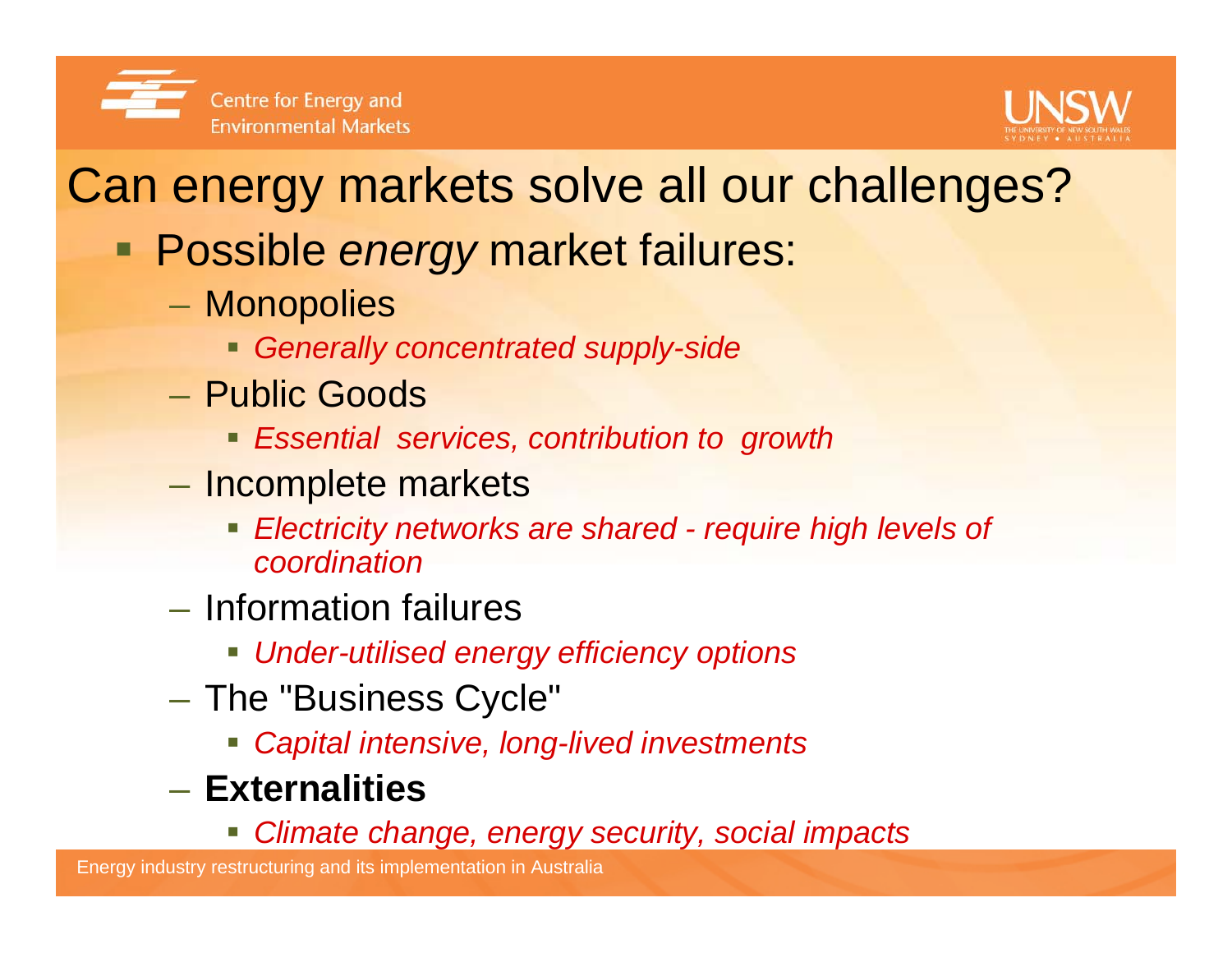



#### Trading in electricity:- an abstraction from reality

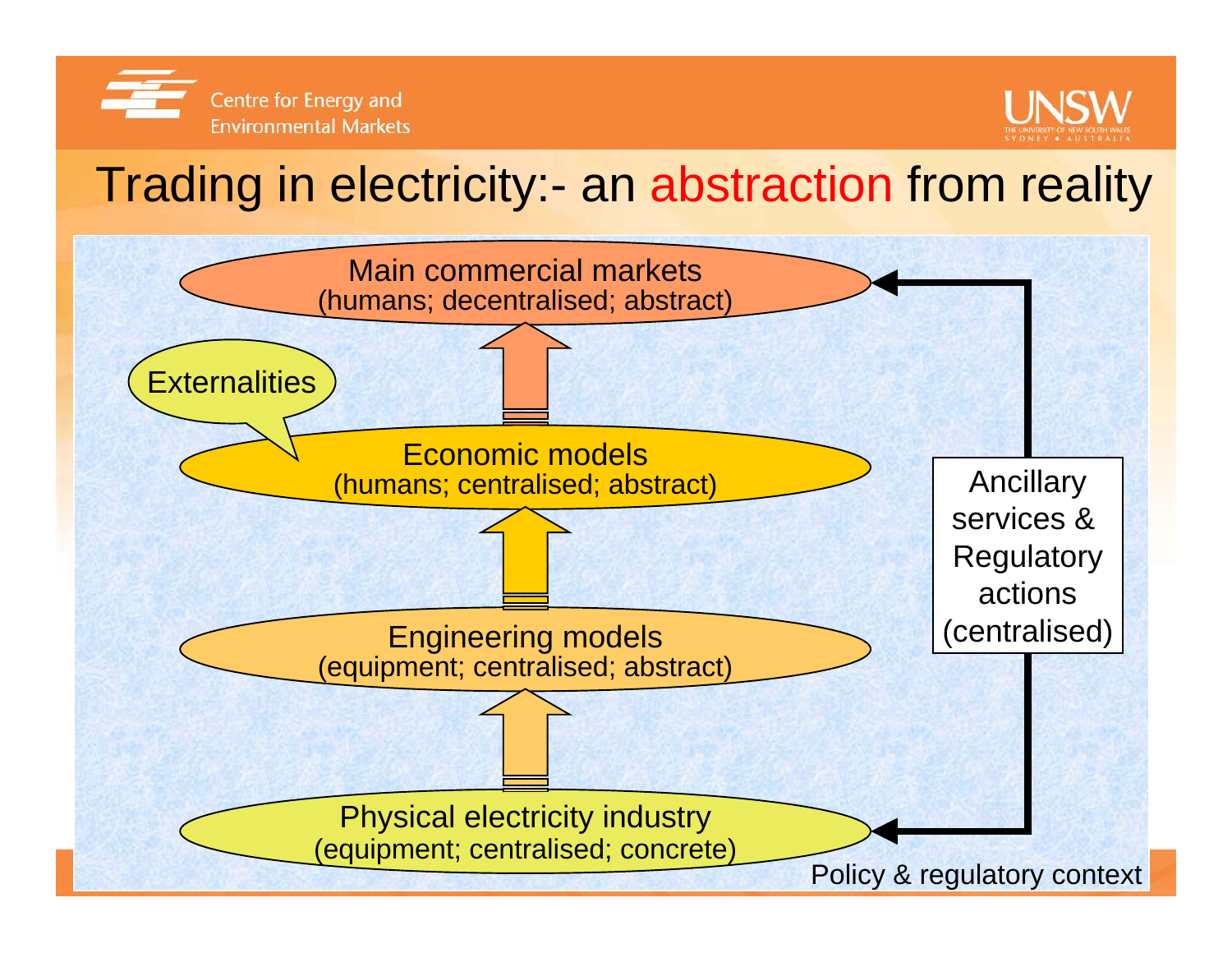



# Decentralised (economic optimisation)

- $\blacksquare$  Spot market energy traded as a commodity:
	- Energy (that meets QOS criteria) traded at spot prices in successive short spot market intervals
- **Financial instruments:** 
	- Related to future spot market prices:
		- Convey expectations of future spot market behaviour
		- **-** Allow risk management
- **Ancillary services:** 
	- **Hart Communication** Resources that maintain quality of supply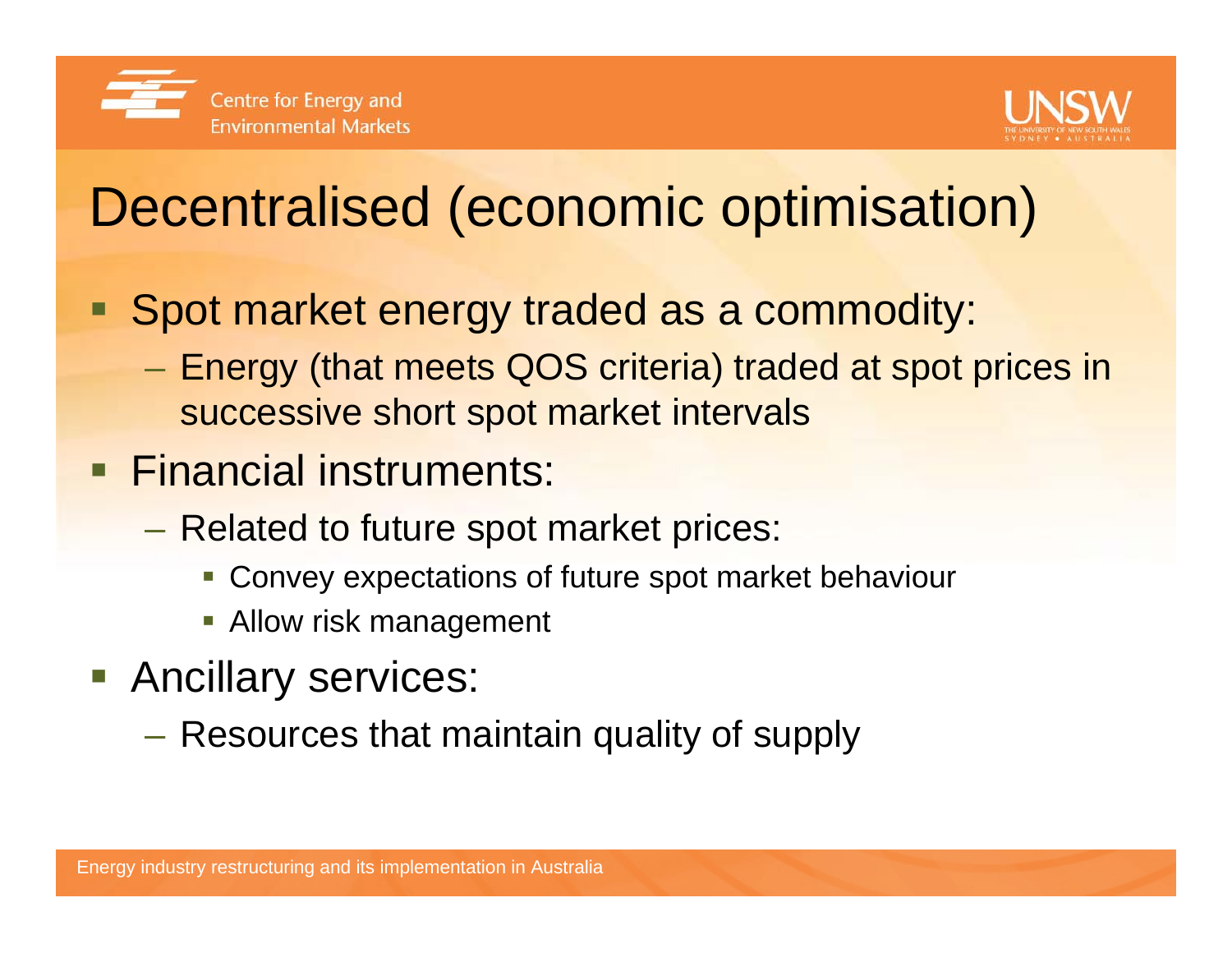



### Ideal market clearing process (single auction or many bilateral trades)

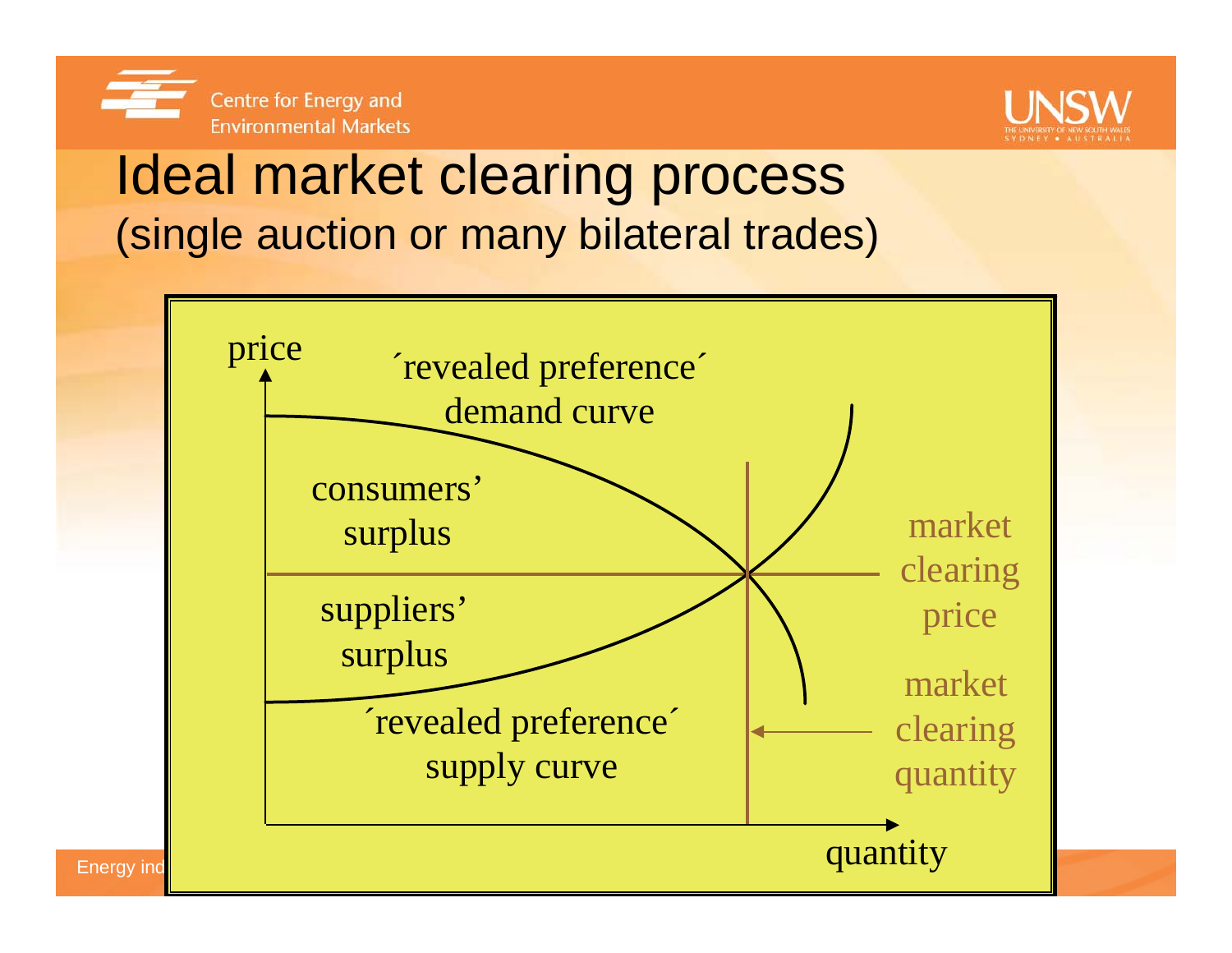



#### **Electricity Spot Market Derivatives Markets** There are potentially many markets…





#### Renewable Energy Market





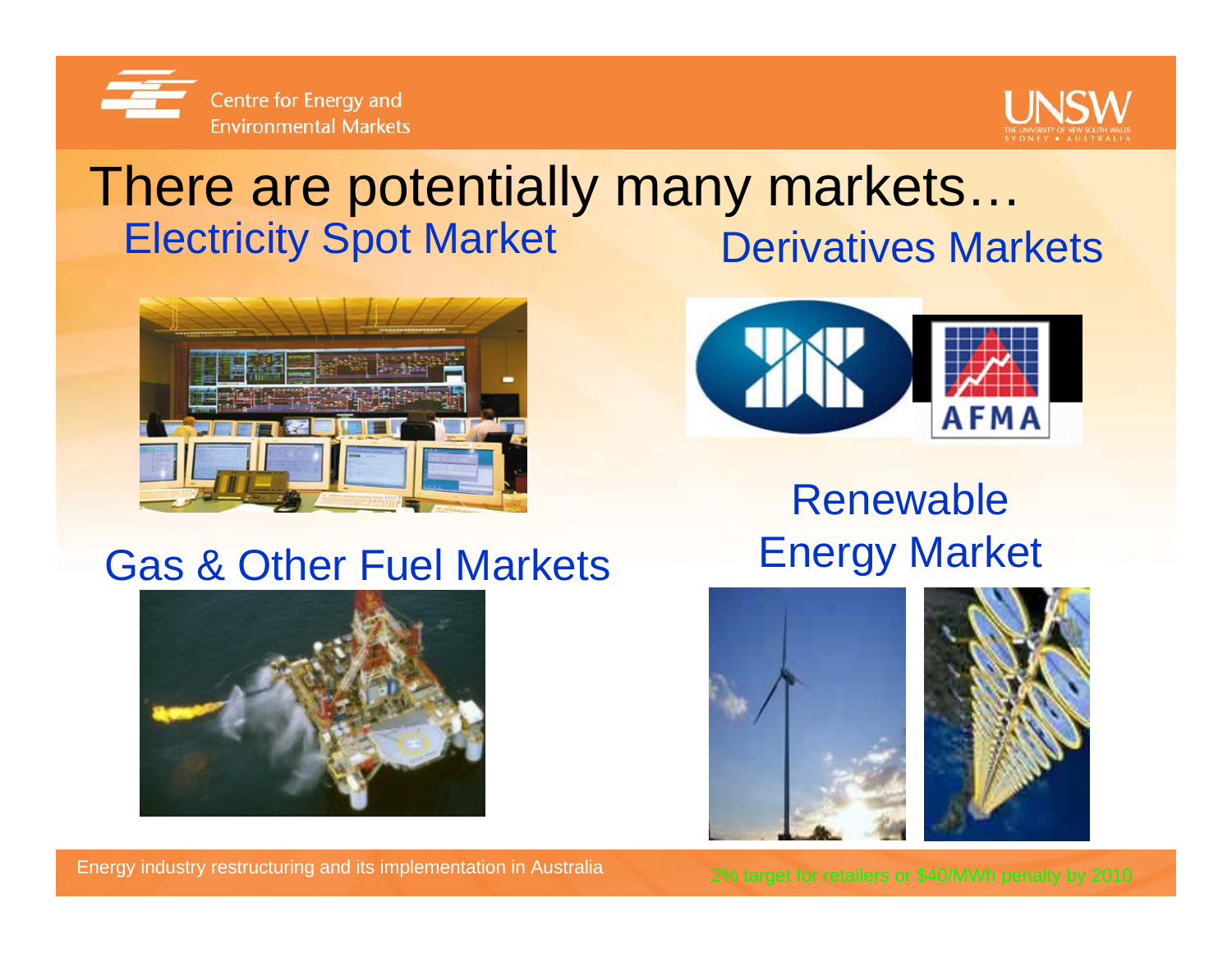



#### Major objectives of Australian Energy Market Reform

Established during 1990's, See Energy Market Review, Issue paper, March 2002

Restructuring government-owned utilities

Removing barriers to inter-state and intra-state trade of energy

Establishing a transparent, wholesale spot market for electricity to enable competition among generators and retailers in the eastern states

Establishing open access to electricity networks and third-party access to natural gas networks, and economic regulation of transmission and distribution networks to ensure efficient and transparent pricing of network services

Enabling customer choice down to the smallest retail customer

Achieving competitive neutrality in relation to fuel sources, between incumbents and new entrants and between government-owned and privately-owned businesses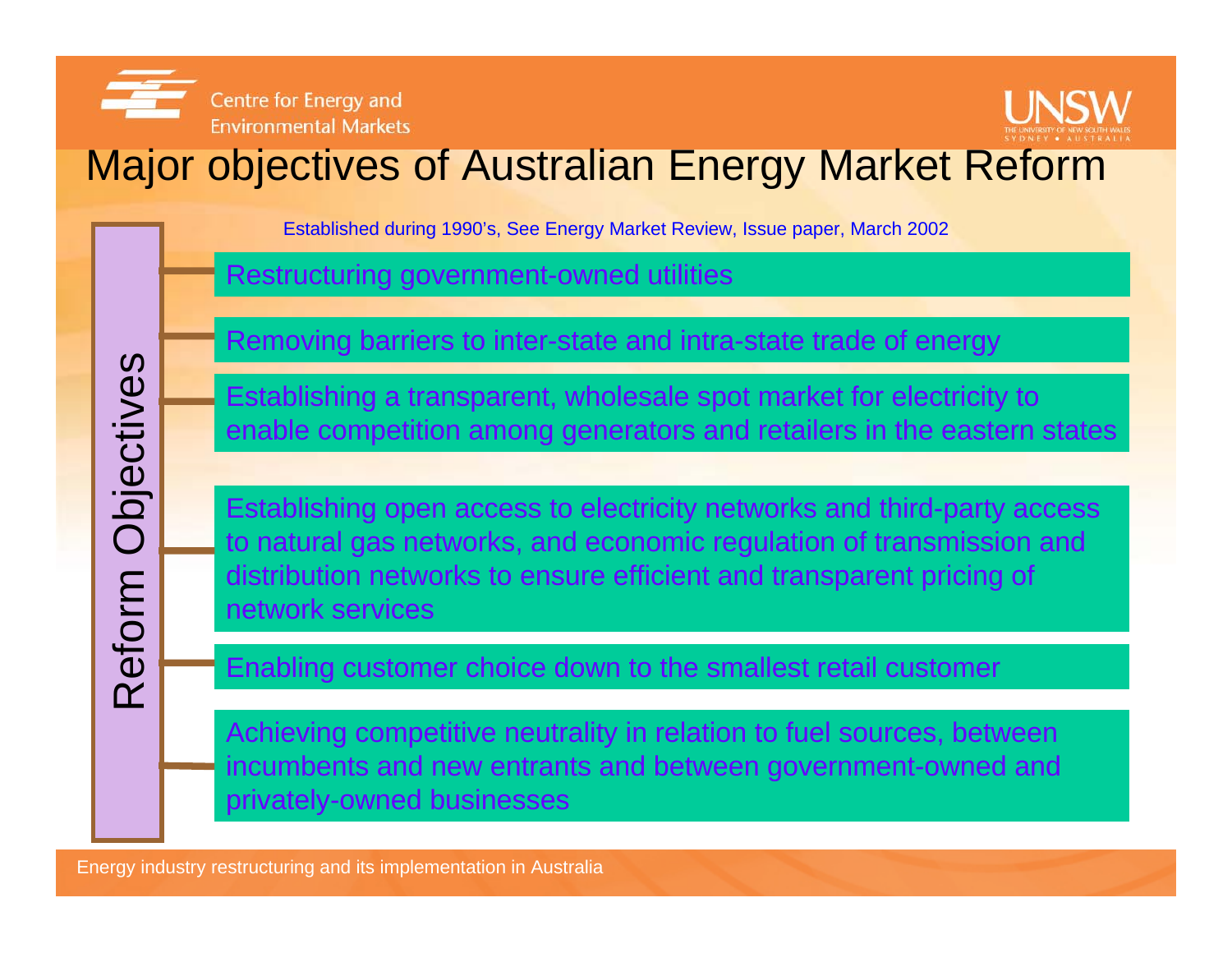



# The terminology of restructuring

- **If Is this process** 
	- Market reform
	- $\mathcal{L}_{\mathcal{A}}$ – Deregulation
	- $\mathcal{L}_{\mathcal{A}}$ – Restructuring
	- Liberalisation
	- Privatisation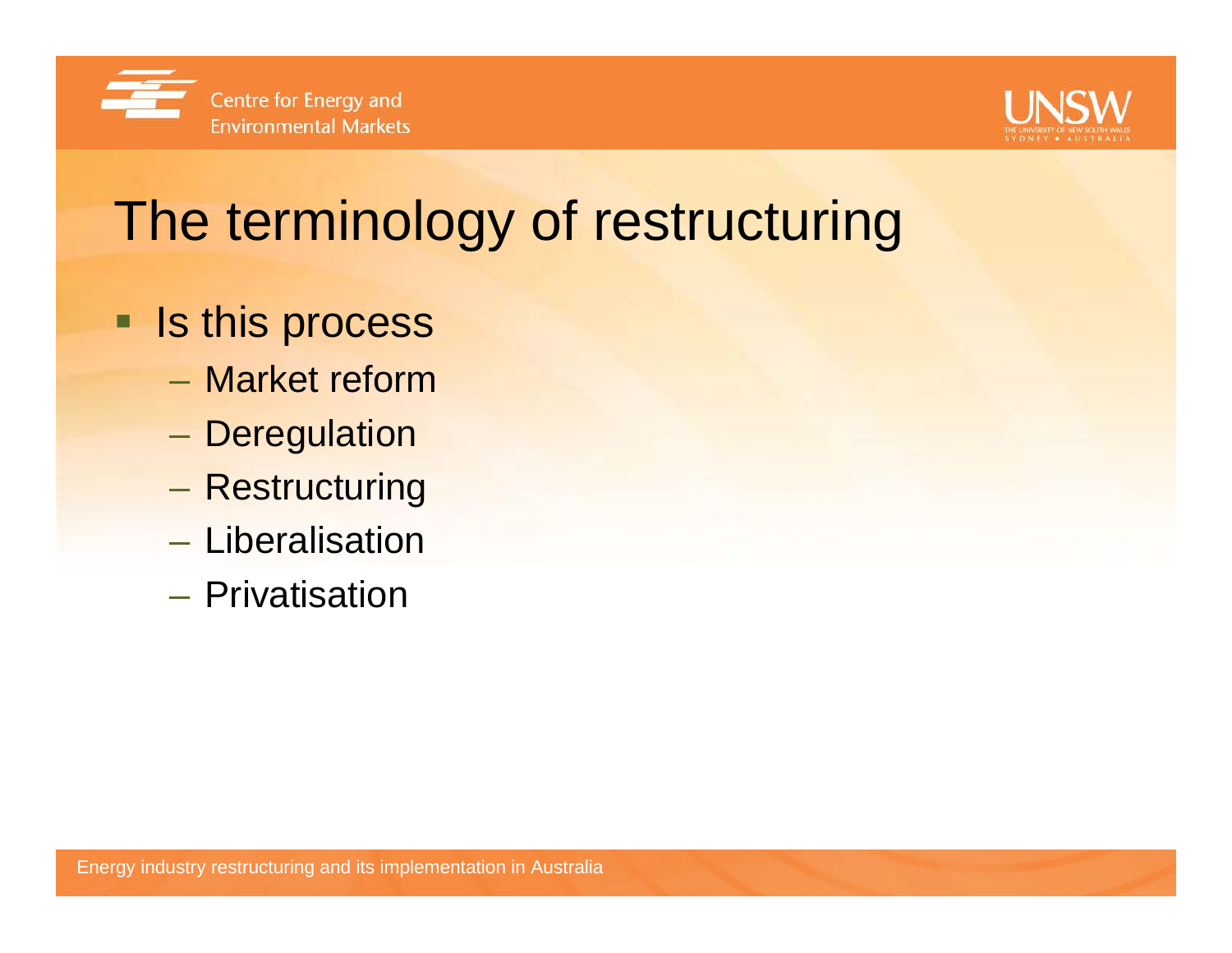### **KEM** development milestones

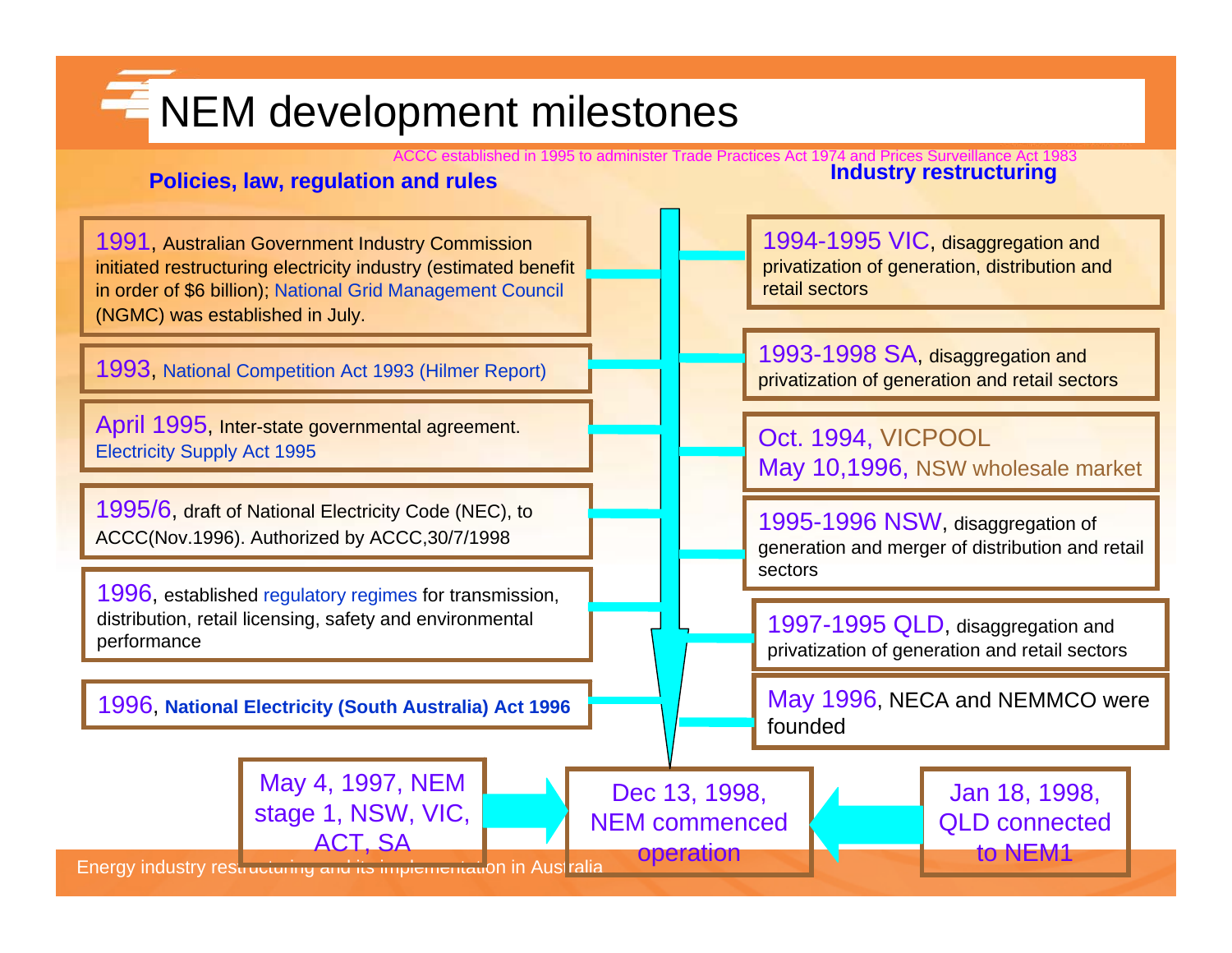

# Scope of the NEM

- Queensland
- New South Wales & ACT
- Victoria
- South Australia
- Tasmania (on connection to the mainland)

NEM regions are indicated, and their boundaries need not be on state borders (e.g. two regions in NSW)

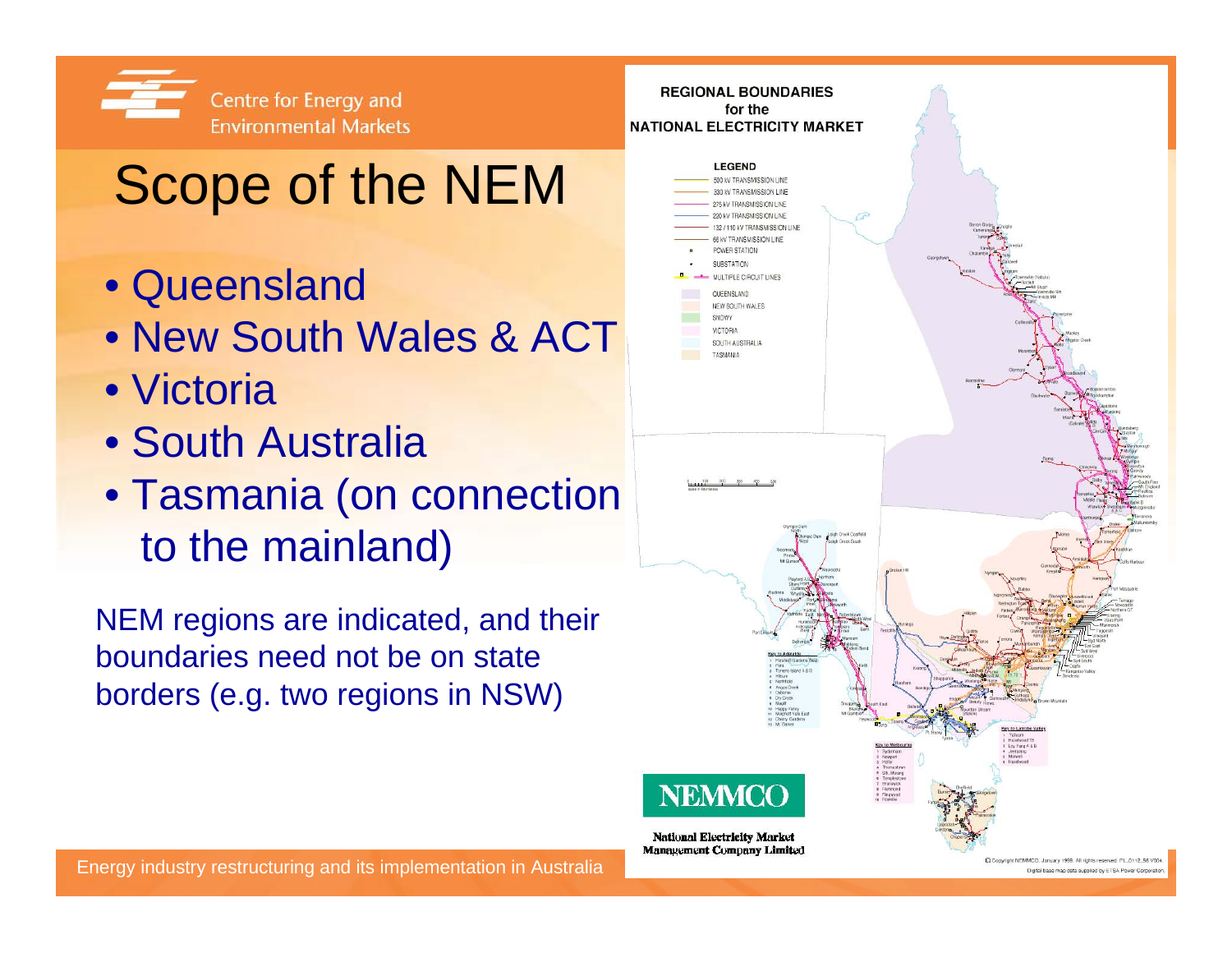



# Key NEM features

- $\blacksquare$  NEM covers all participating states:
	- $\mathcal{L}_{\mathcal{A}}$ A multi-region pool with intra-regional loss factors
	- $\mathcal{L}_{\mathcal{A}}$ Ancillary services, spot market & projections
	- $\mathcal{L}_{\mathcal{A}}$ Auctions of inter-regional settlement residues
	- $\mathcal{L}_{\mathcal{A}}$ Operated by NEMMCO (owned by states)
- **Compulsory participants in NEM:** 
	- All dispatchable generators & links > 30 MW
	- Network service providers & retailers
- **Contestable consumers may buy from NEM**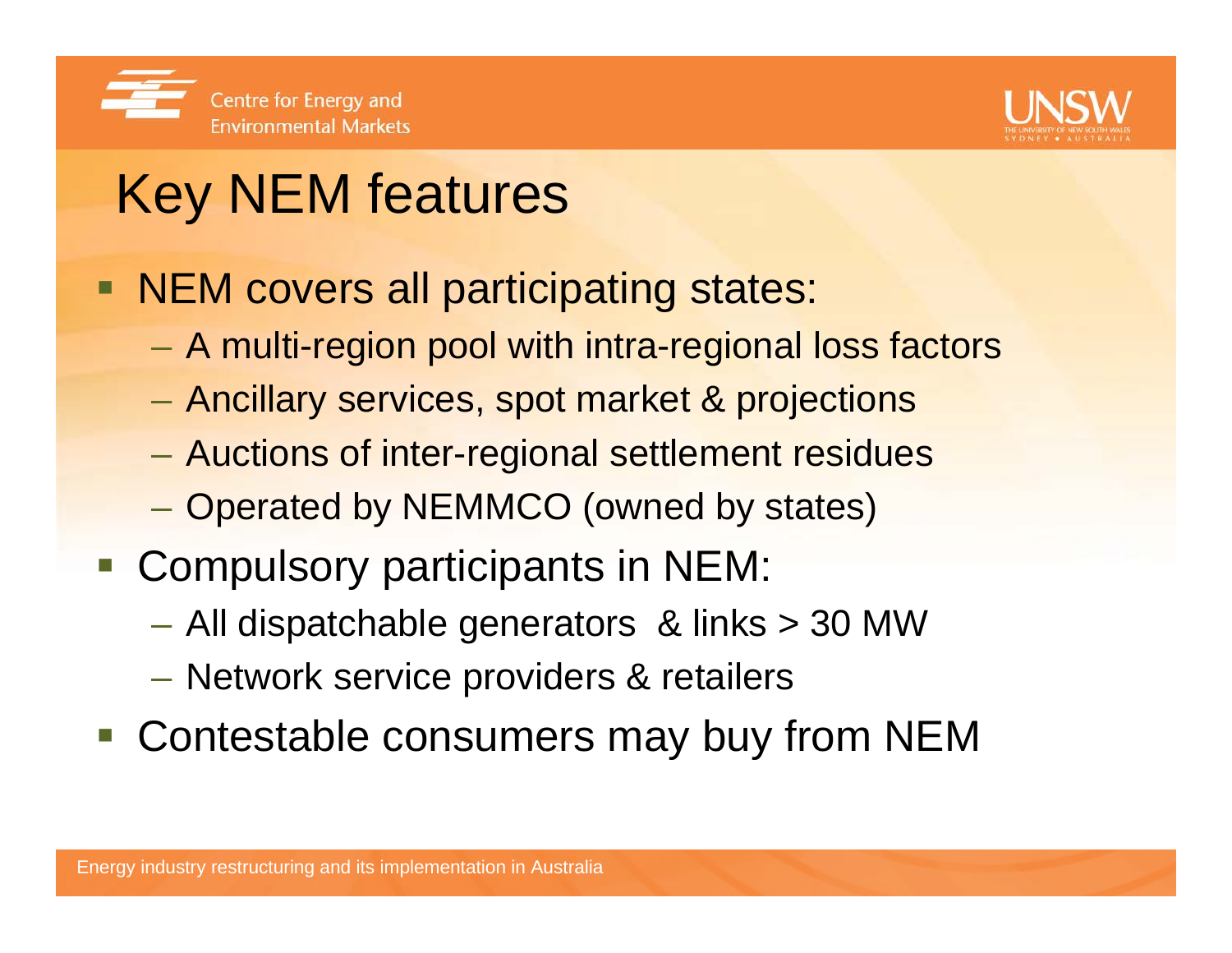



#### Electricity industry structure in SE Australia



Energy industry restructuring and its implementation in Australia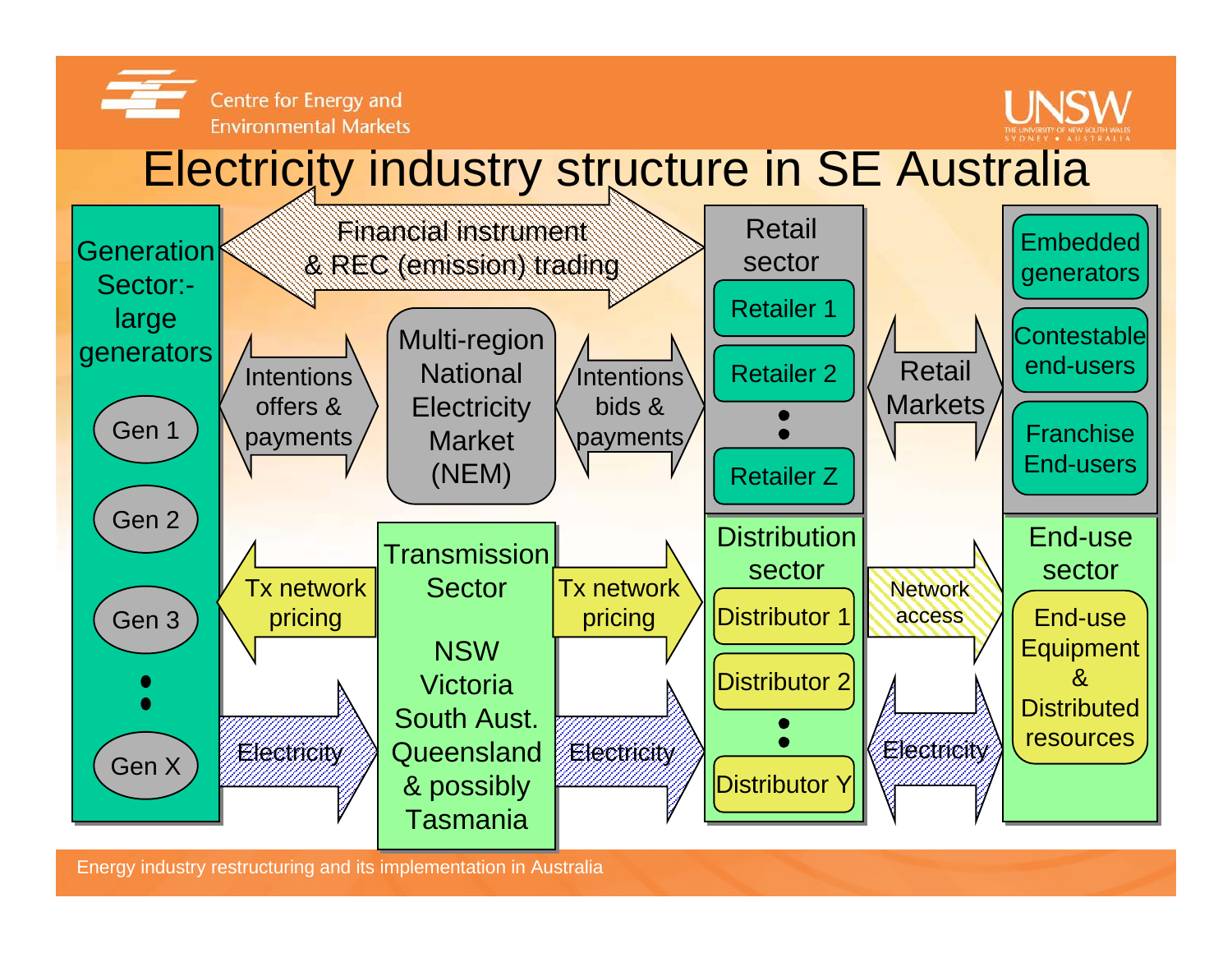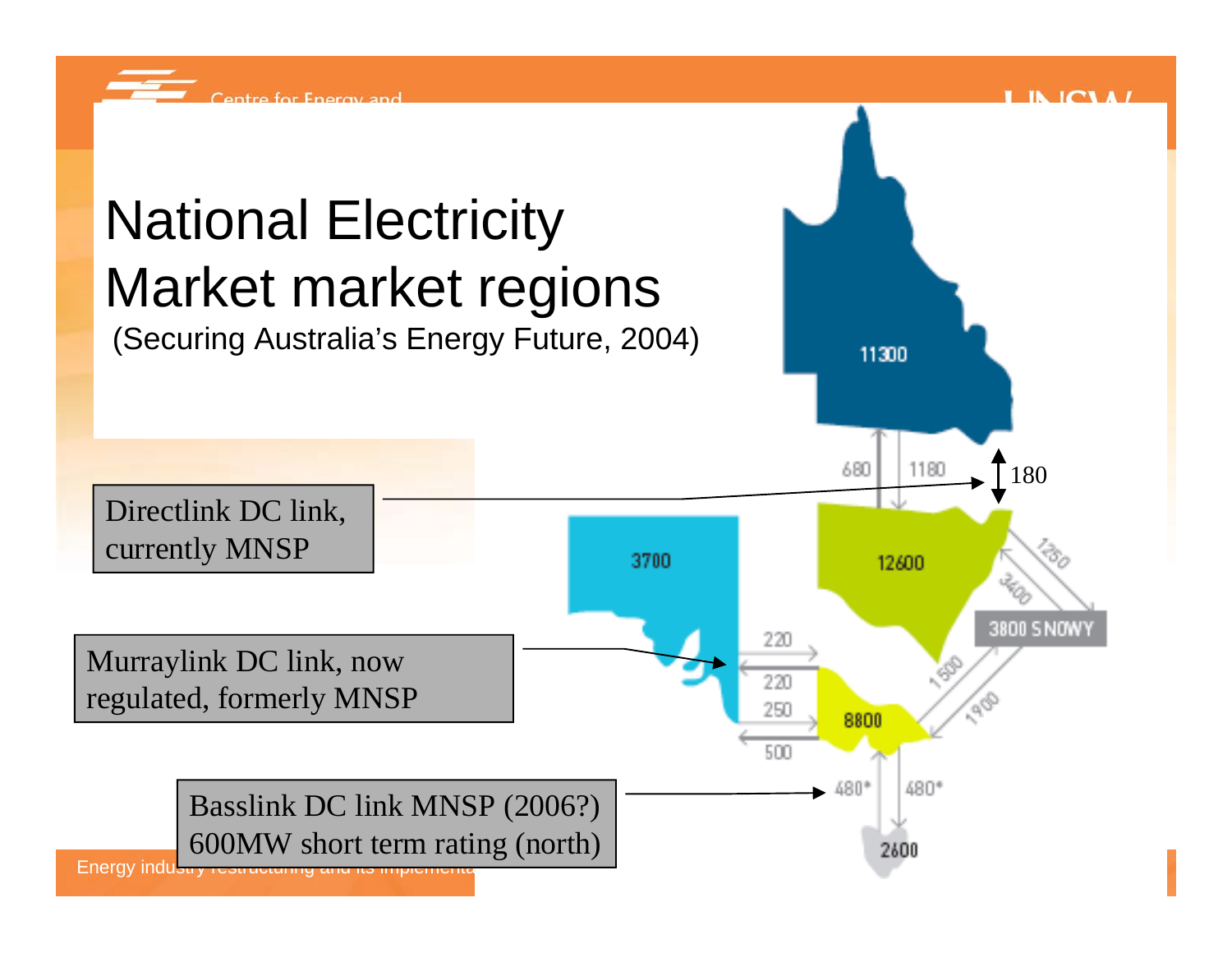



## Managing supply-demand balance in NEM

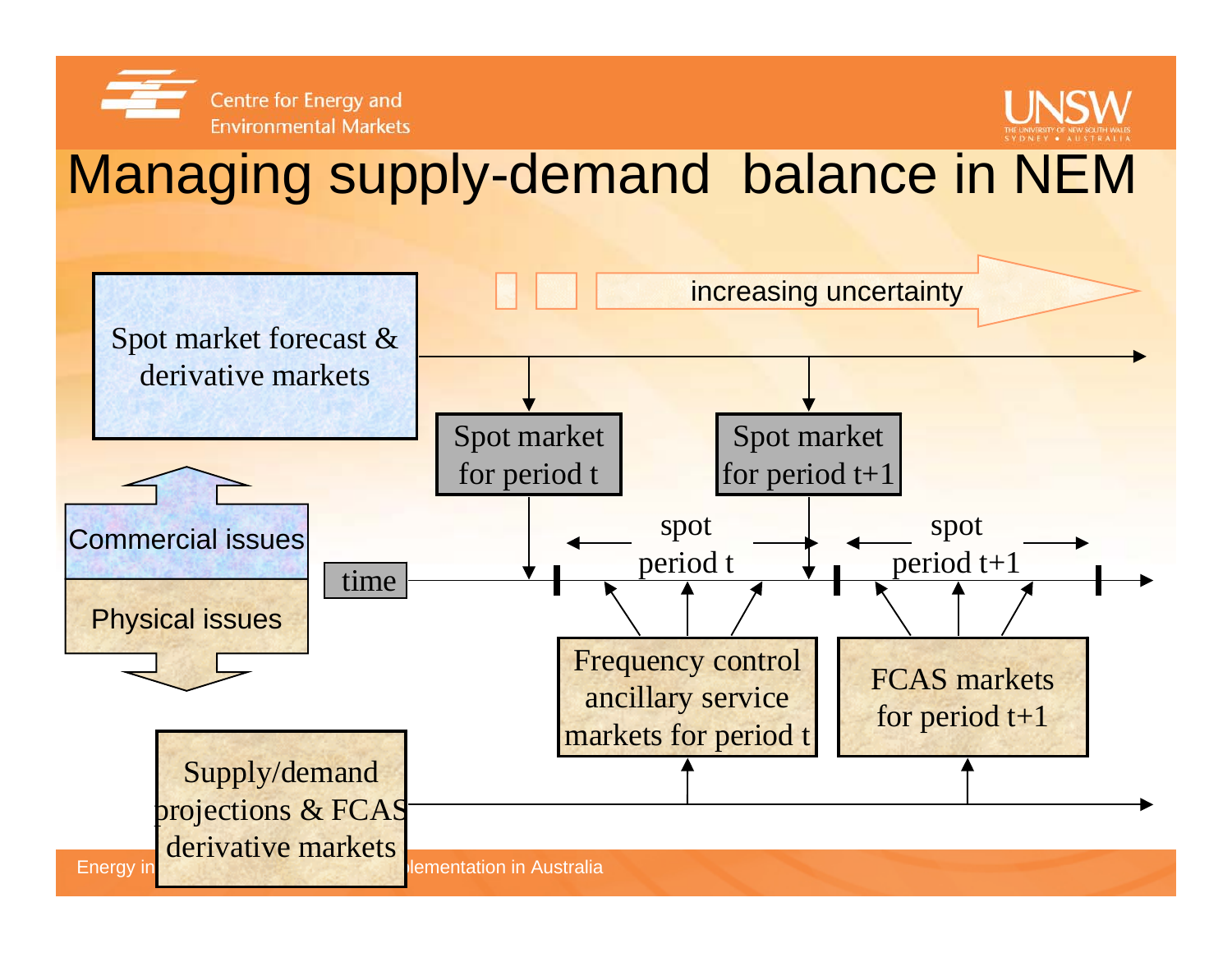

**0 day 1 day 2 week 1 month 1 year 1 year 2**

Statement of opportunities (SOO) is intended to inform generation and network investment decisions (10 year horizon, yearly update)

MT Projection of System Adequacy (PASA) is intended to inform near-term reliability assessment and reserve trader processes (2 year horizon, weekly update)

Energy industry restructuring and its implementation in Australia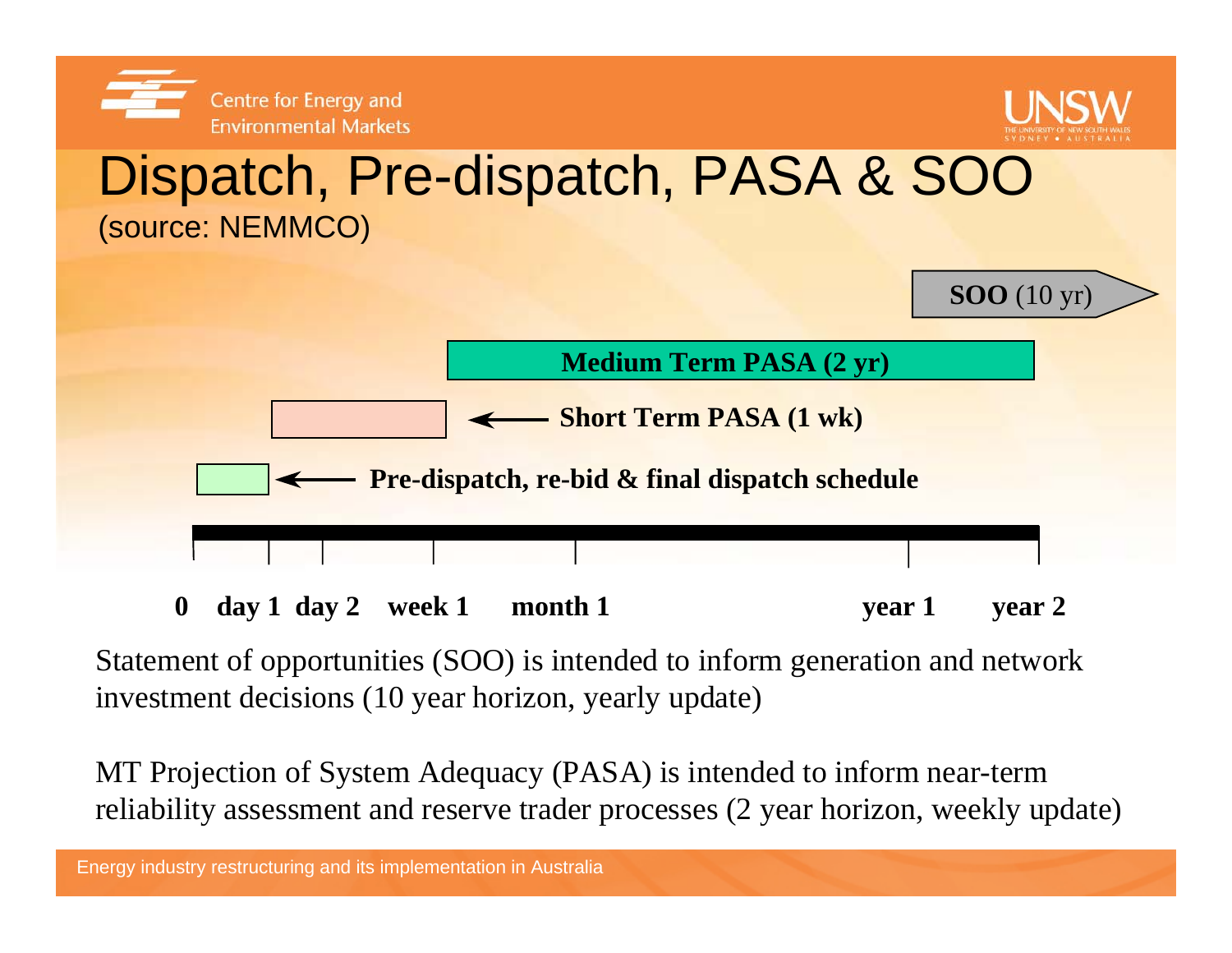



# Key derivative markets

- Forward contracts (futures)
	- $\mathcal{L}_{\mathcal{A}}$  Expected spot price for a defined load shape & period (eg flat annual demand)
	- Either OTC or exchange traded
- **Call options** 
	- –'Insurance' against unexpectedly high spot market prices
- **Renewable energy certificates** 
	- Available to qualifying generators
	- $-$  Increasing to 9,500 GWH pa at 2010 then cont. to 2020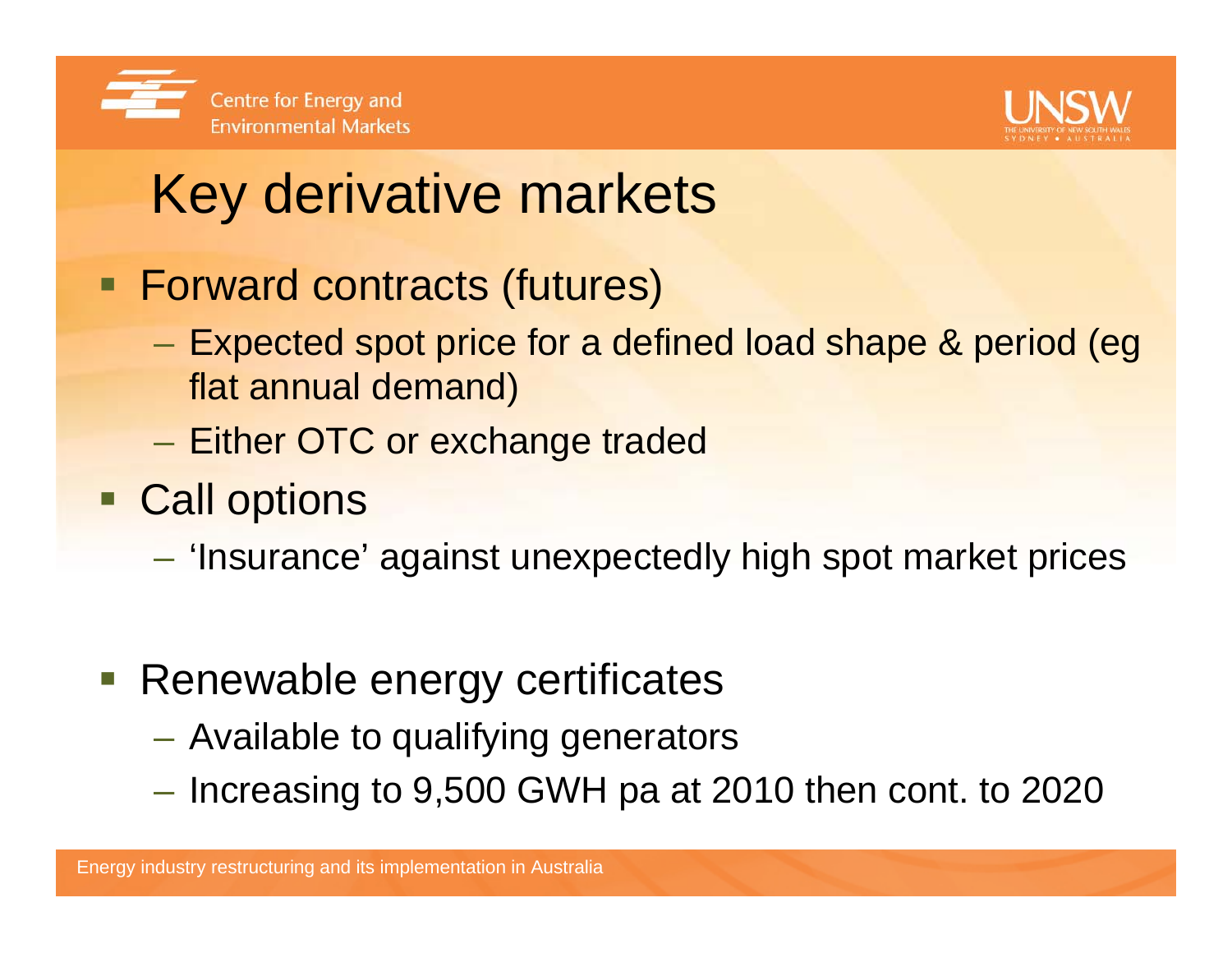



#### 2003 Load duration curves for NEM states (NEMMCO SOO documents, 2004)

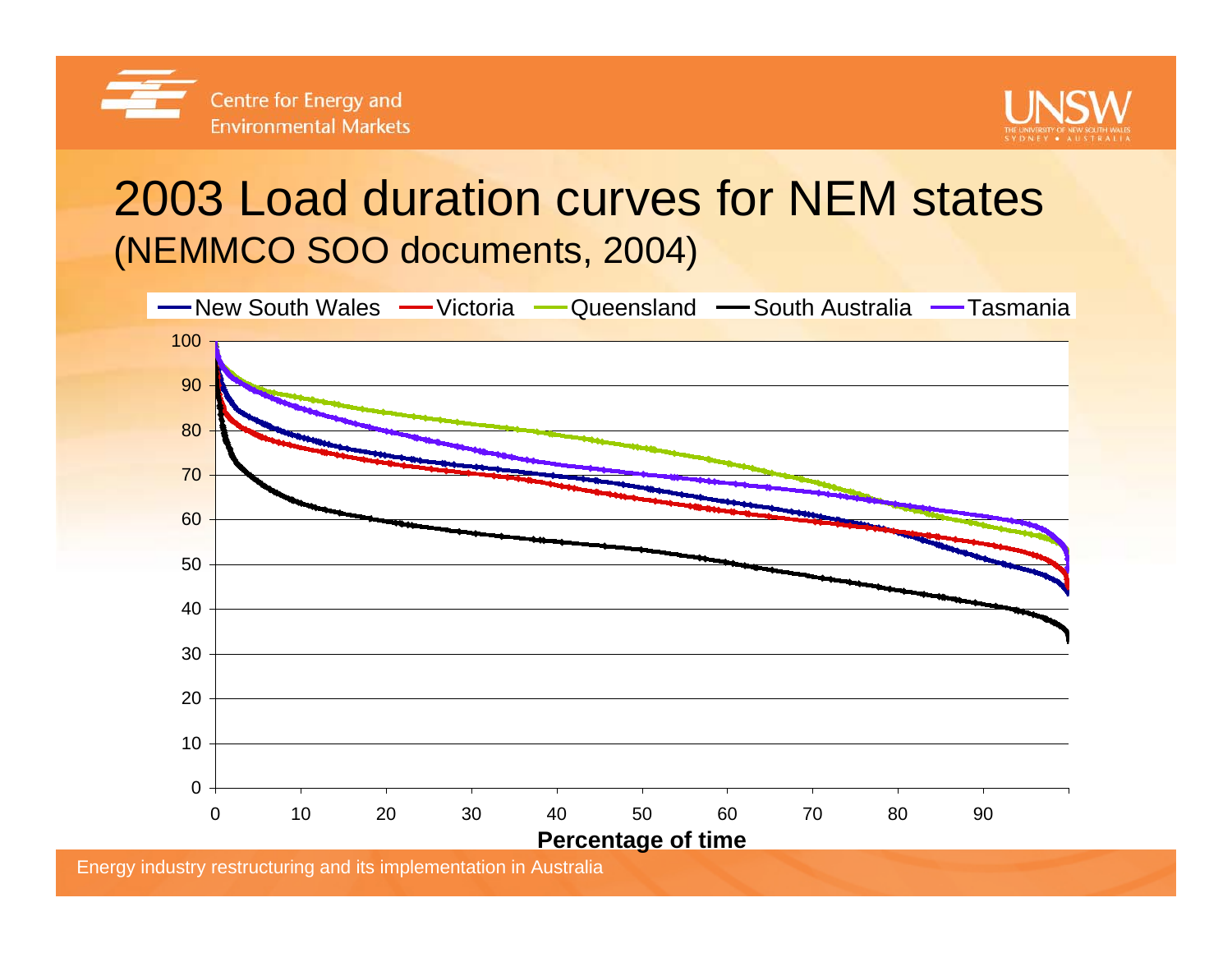



## Typical NEM Supply Curves



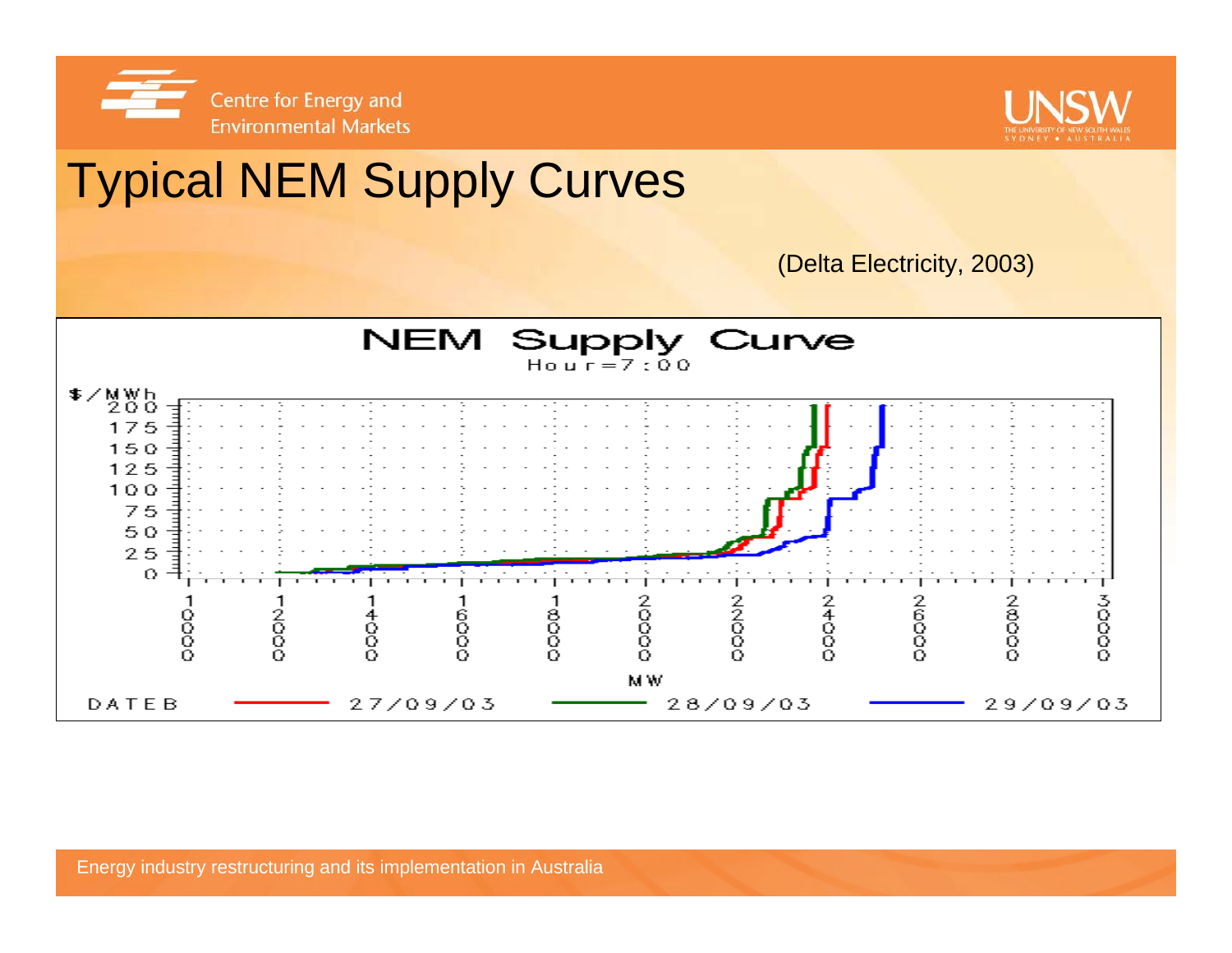



#### Weekly avg. NEM spot prices since market inception (NECA, 05Q1 Stats, 2005)

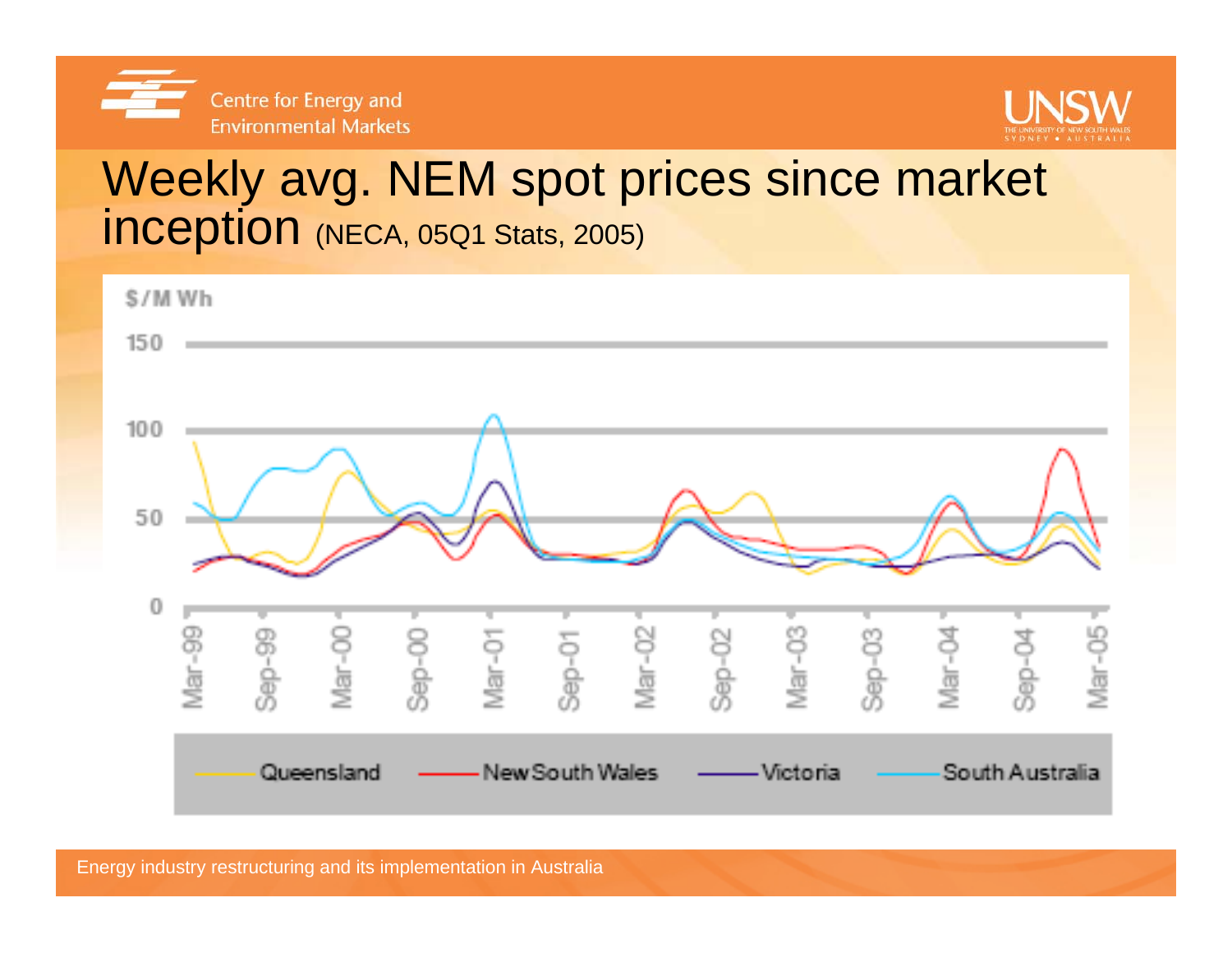



#### Running weekly accumulation of (336) RRPs & cumulative price threshold (CPT) (NECA, 05Q1Stats, 2005)

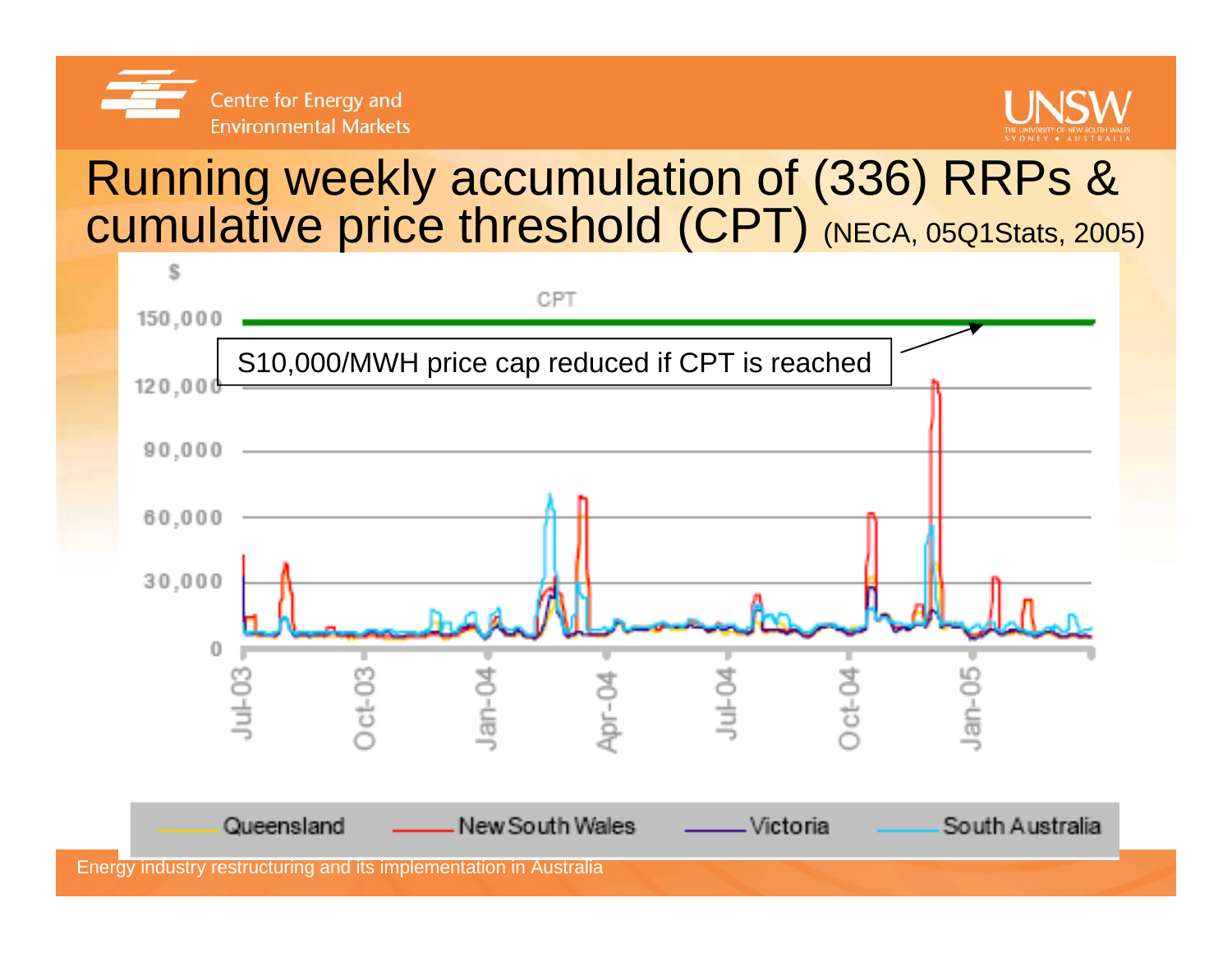



### Distribution of NEM spot prices & revenues

(Federal Government: *Securing Australia's Energy Future,* 2004)



Energy industry restructuring and its implementation in Australia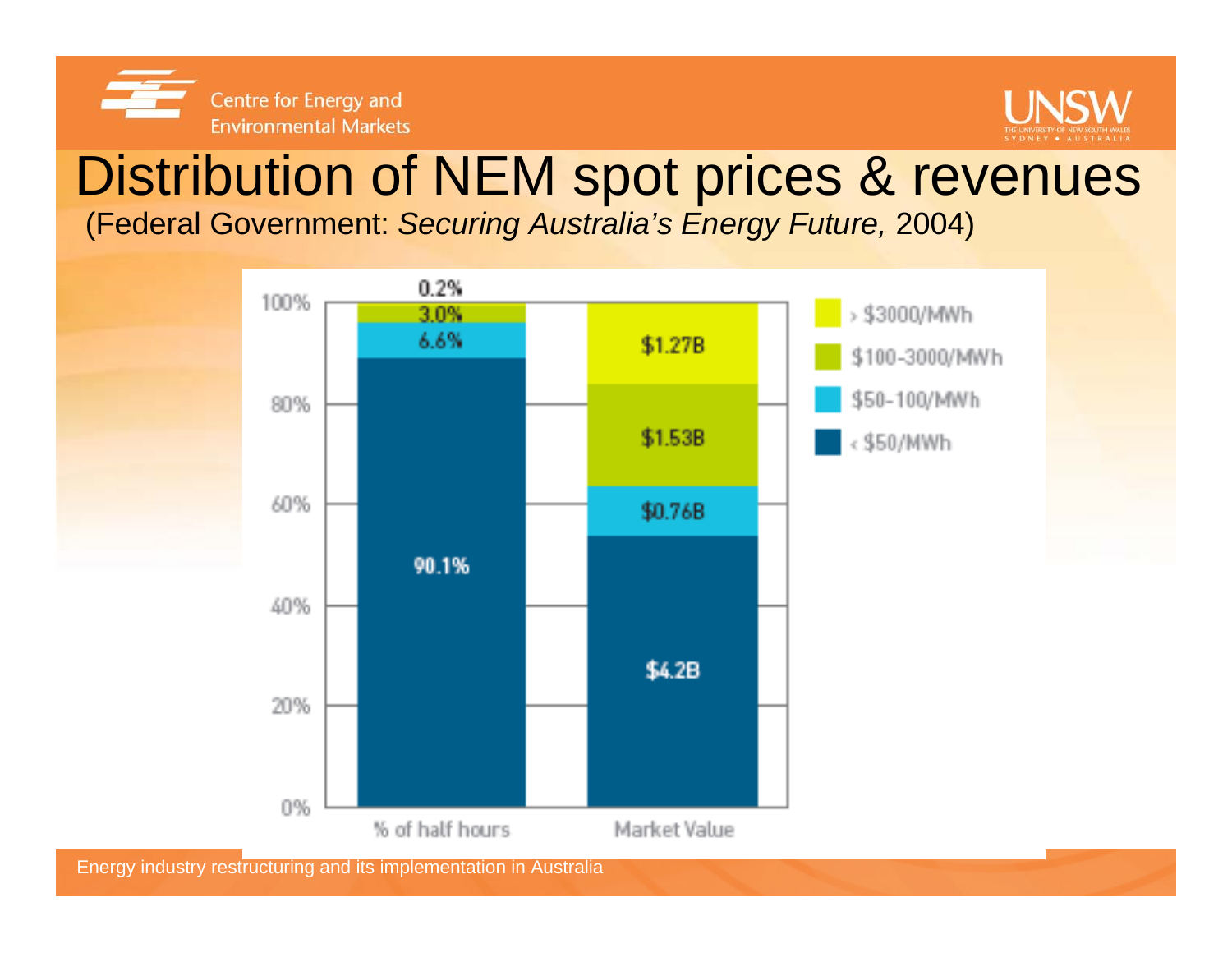



# Flat contract prices, Q1 2005



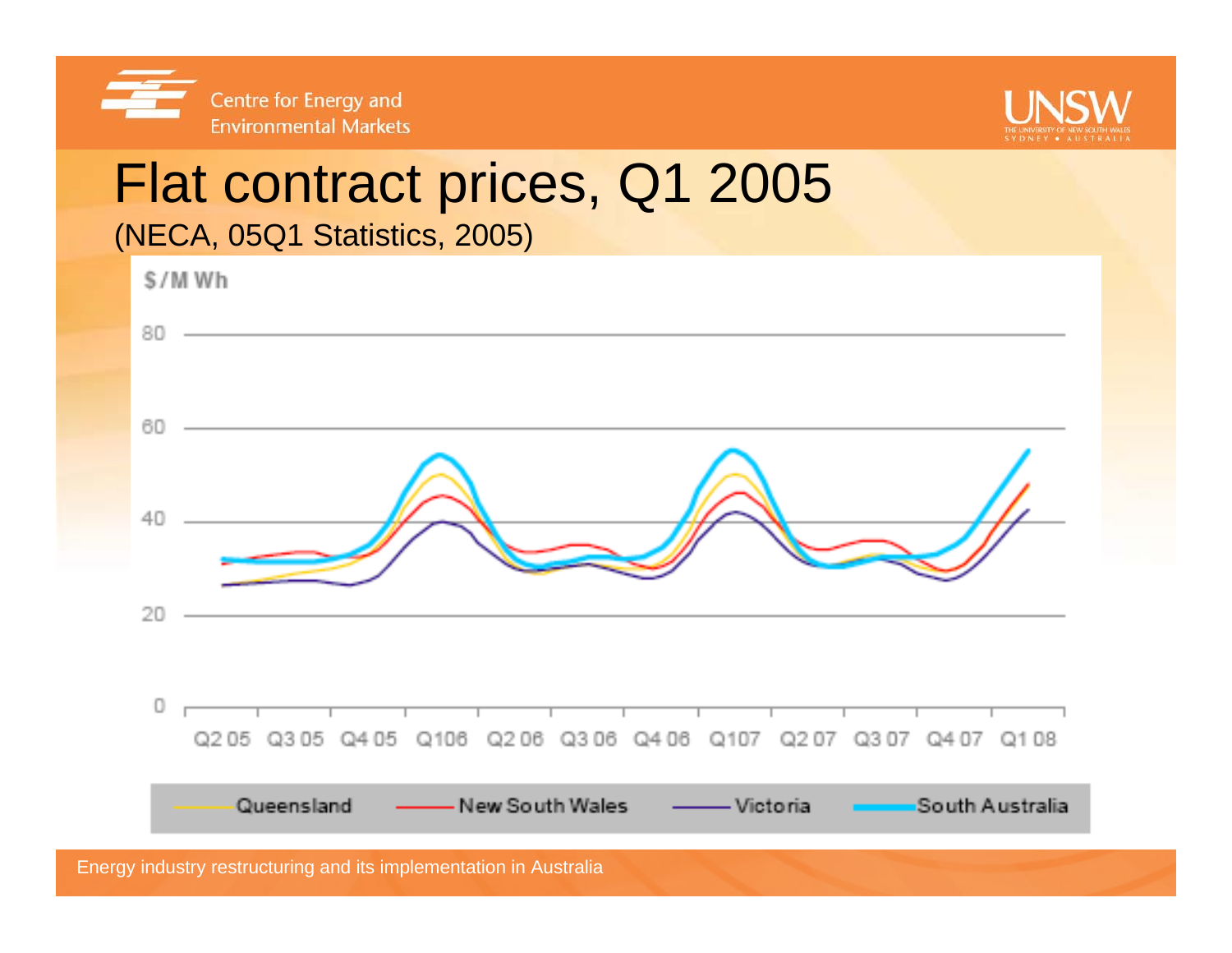



#### D-cyhpaTrade exchange-traded call options for NSW peak period (www.d-cyphatrade.com.au)

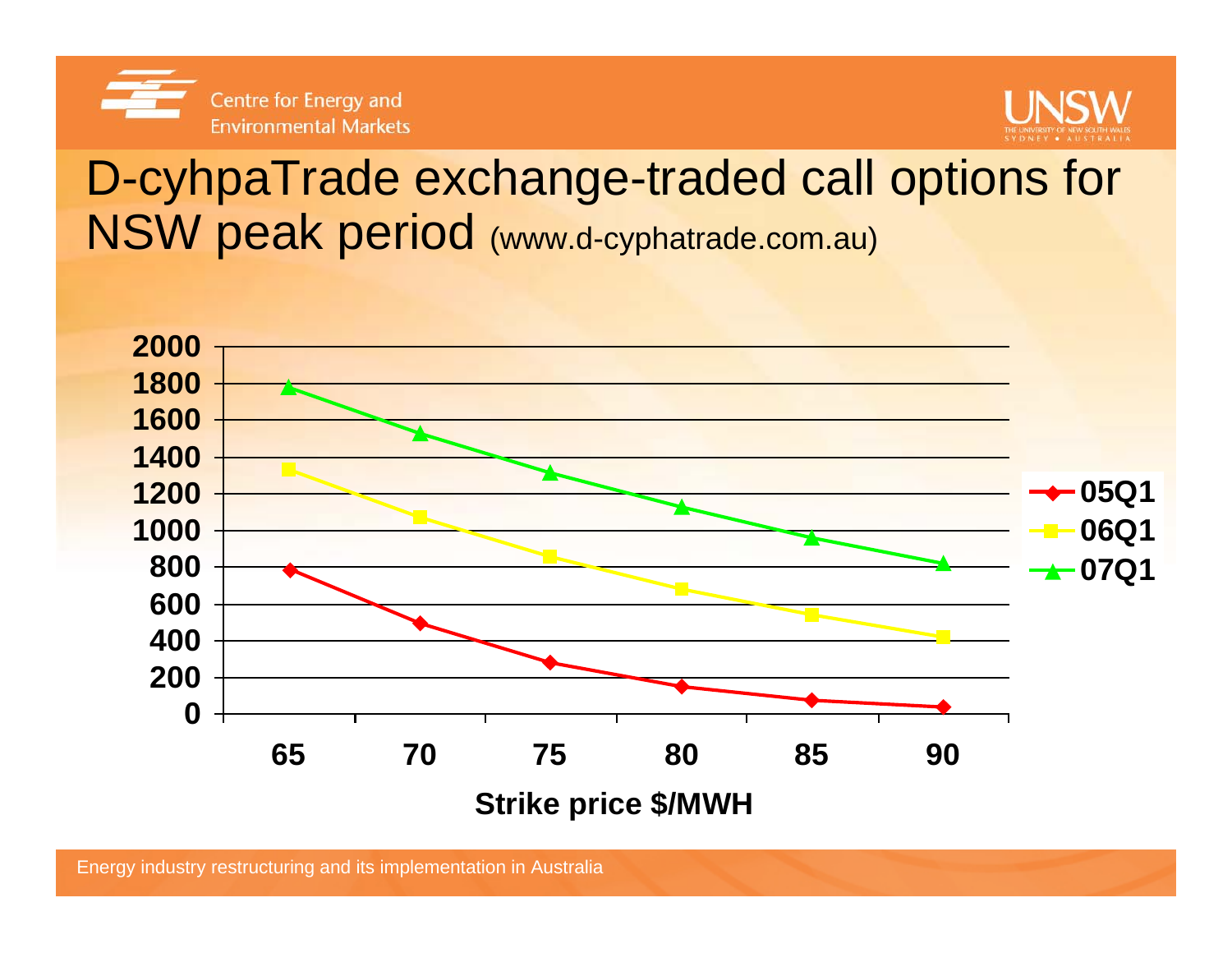



#### Price history for NEM & its precursors

(Business Council of Australia, 2000)



Three month moving averages. For years prior to market operation the prices are the result of dividing generation Energy in revenues by energy produced

Source: Bardak (extracted from NEMMCO data and Annual Reports)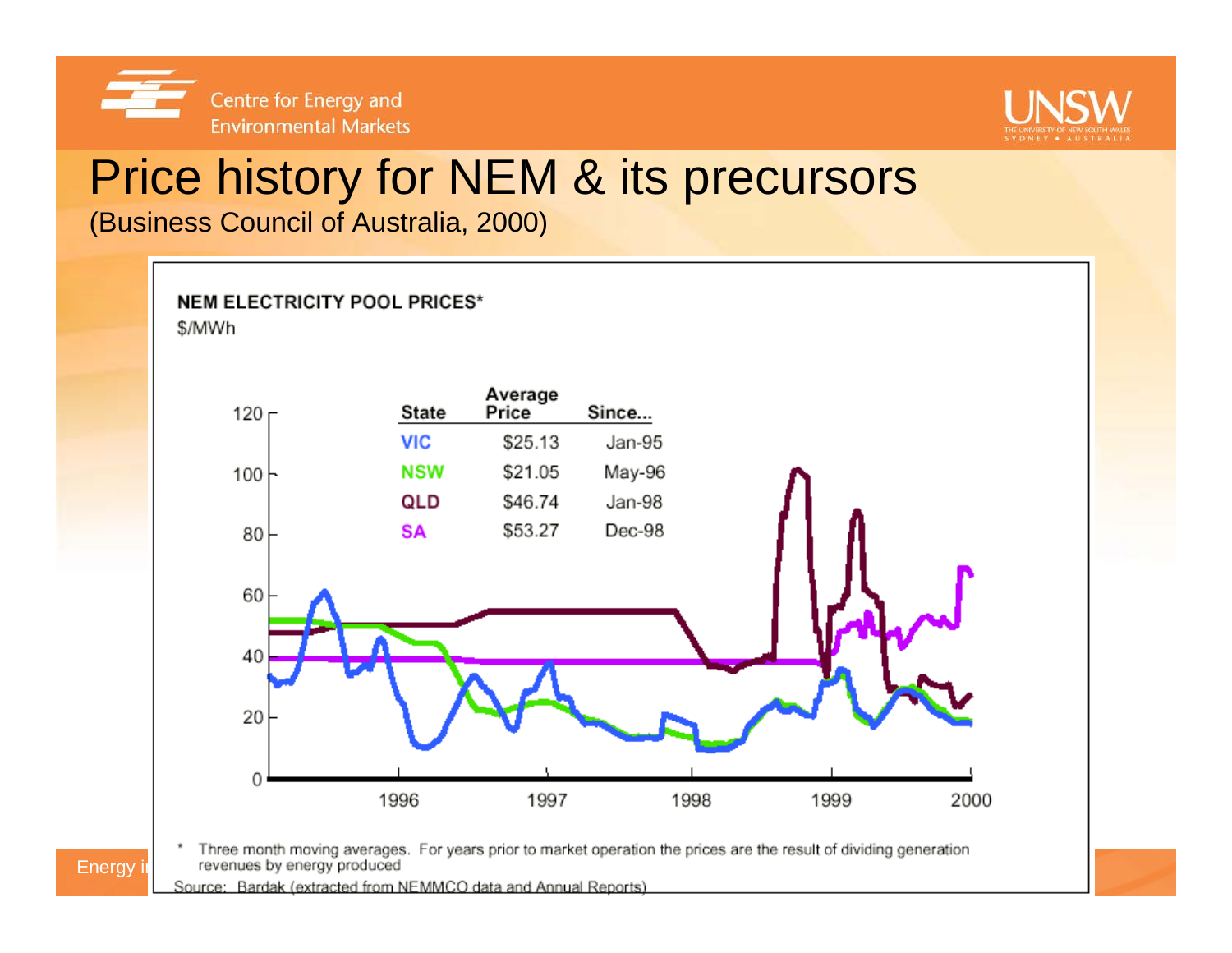



# Australian Electricity Industry Value Chain

|                                          | Fuel<br><b>Providers</b> | Generators       | Transmission     | <b>Distribution</b> | Retail | <b>Totals</b> |
|------------------------------------------|--------------------------|------------------|------------------|---------------------|--------|---------------|
| Value Added                              | \$2 <sub>b</sub>         | \$3 <sub>b</sub> | \$2 <sub>b</sub> | \$5b                | \$1b   | \$13b         |
| <b>Assets</b><br>(Depreciated)<br>Value) | \$2 <sub>b</sub>         | \$10b*           | \$6b             | \$26b               | \$3b   | \$47b         |
| Rev:Asset                                | 1:1                      | 1:3              | 1:3.             | 1:5                 | 1:3    | 1:3.6         |
| c/kW                                     | 1.2c                     | 1.8c             | 1.2c             | 3.1c                | 0.6c   | 8c            |

Source: Derivation of figures from annual reports of participants and the NEMMCO SOO.

\* Written down asset value; replacement value is approx. \$40b

*(Bach Consulting, Report to NEMMCO on Risk Management in the NEM, 2003)*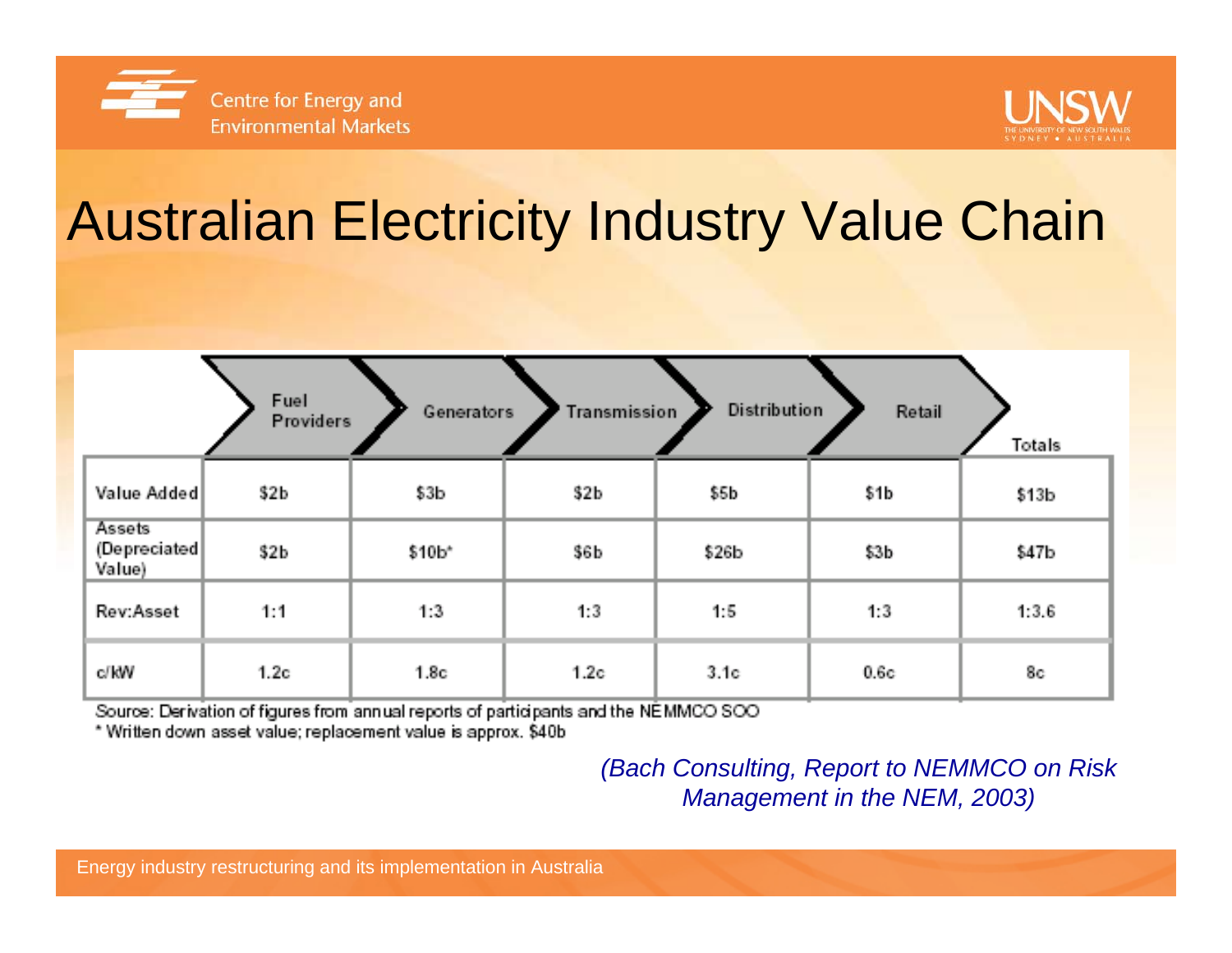



# NEM Ownership – Private and Government

#### State And Private Asset Ownership In The National Electricity Market

| Providers                                                          |
|--------------------------------------------------------------------|
| 70%<br>60%<br>% State owned<br>Few<br>70%<br>70%                   |
| Value of Assets<br>\$18.2b<br>\$1.8 <sub>b</sub><br>\$7 b<br>\$4b. |
| % Private Owned<br><b>Most</b><br>30%<br>40%<br>30%<br>30%         |
| \$7.8<br>\$1.2 <sub>b</sub><br>\$3b.<br>Value of Assets<br>\$2b    |

*(Bach Consulting, Report to NEMMCO on Risk Management in the NEM, 2003)*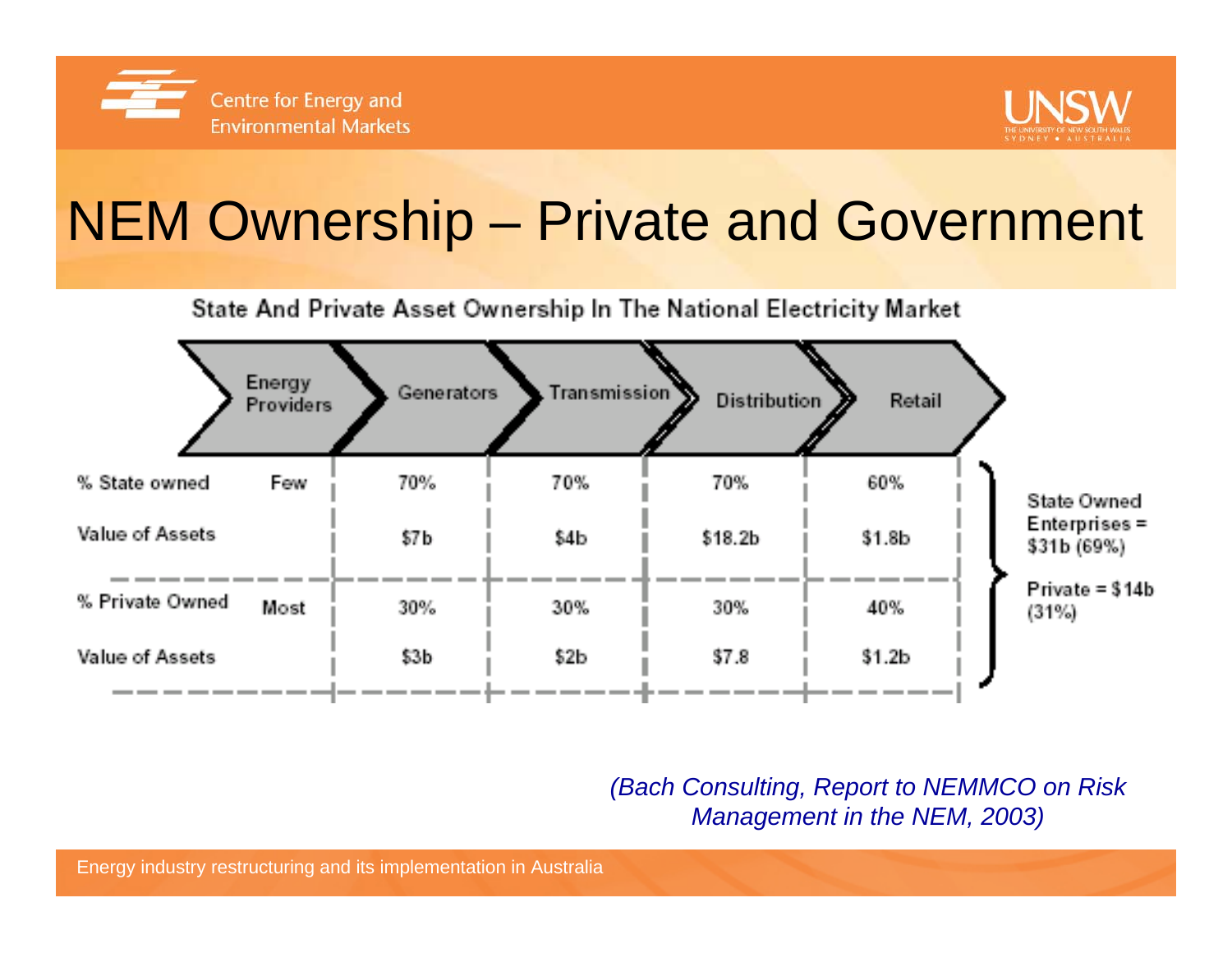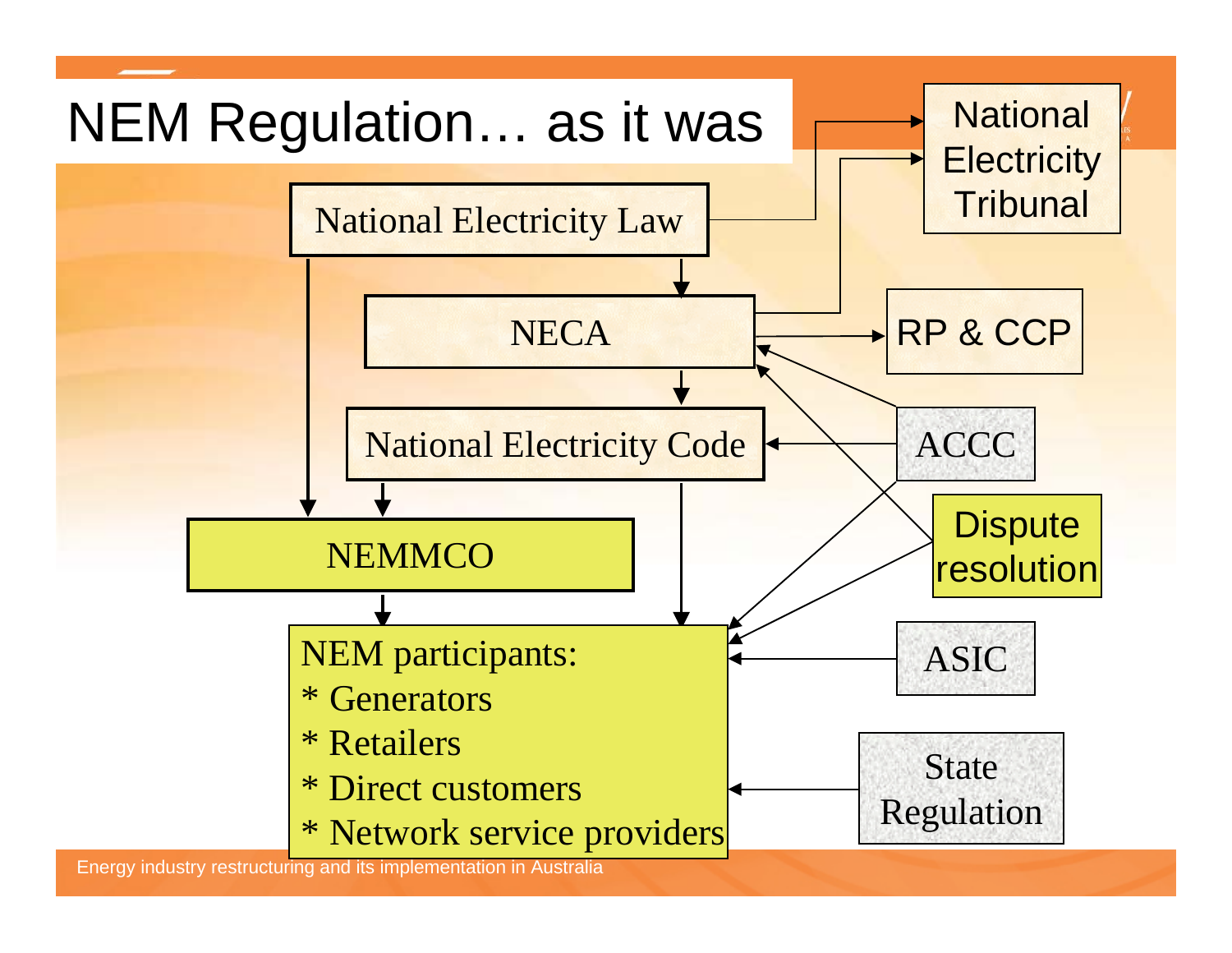



## So, what's next?

Energy industry restructuring and its implementation in Australia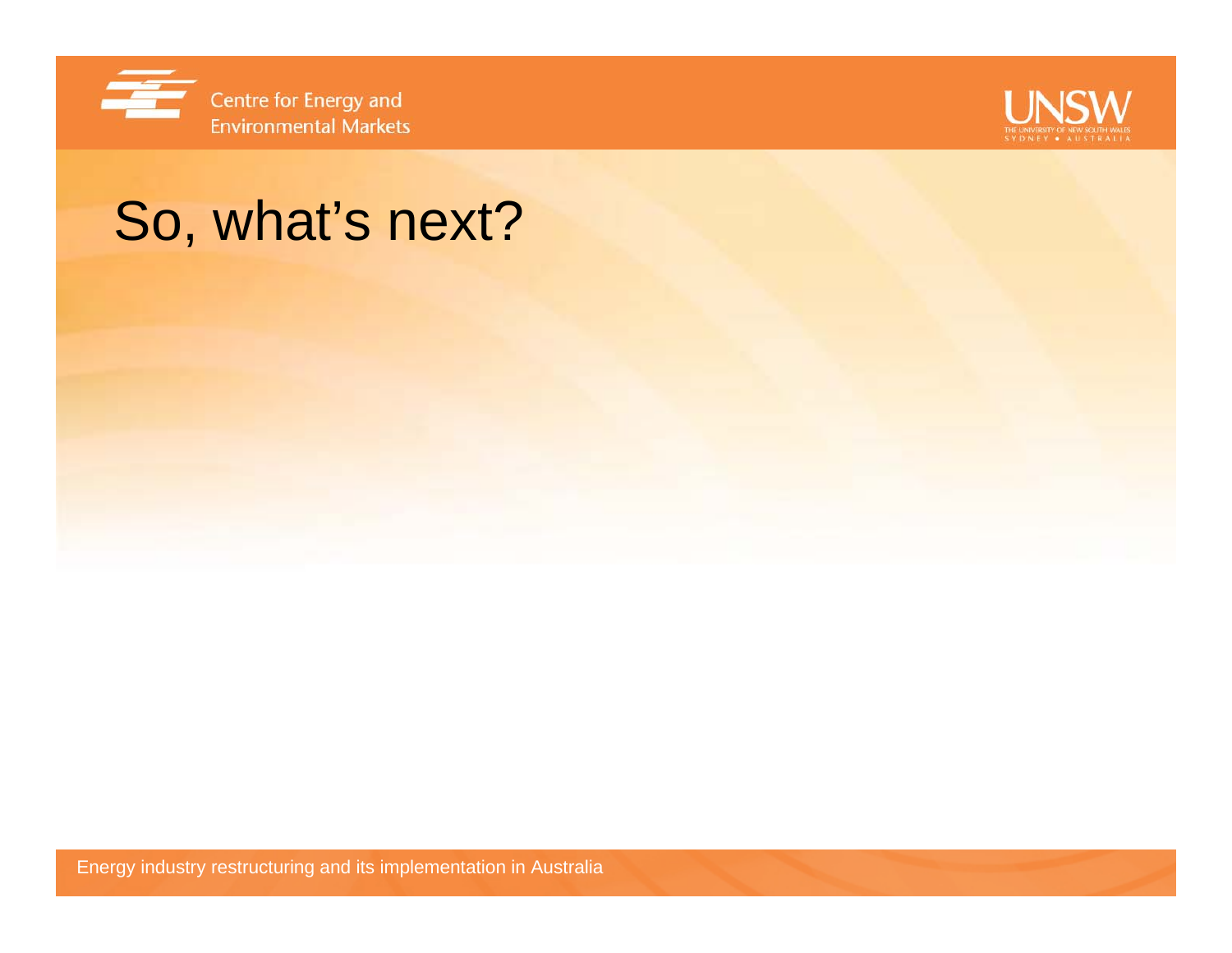



# Security outcomes from 2004 SOO

(NEMMCO, 2004)<br>Table 1 Minimum Reserve Level Changes from 2003 SOO (MW)

|          | Queensland | <b>New South Wales</b> | Victoria and<br><b>South Australia</b> | Tasmania |
|----------|------------|------------------------|----------------------------------------|----------|
| SOO 2004 | 610        | $-290$                 | 530                                    | 144      |
| SOO 2003 | 450        | 700.                   | 795                                    | 288      |
| Change   | $+160$     | $-990$                 | $-265$                                 | $-144$   |

#### Table 5 Projected Low Reserve Conditions

|                                        | <b>LRC Point</b>   | <b>Reserve Deficit</b> |
|----------------------------------------|--------------------|------------------------|
| Queensland                             | 2009/10            | 132 MW                 |
| New South Wales                        | 2008/09            | 157 MW                 |
| Victoria/South Australia<br>(combined) | 2004/05<br>2006/07 | 356 MW<br>321 MW       |
| Tasmania<br>Enel                       | Beyond 2013/14     |                        |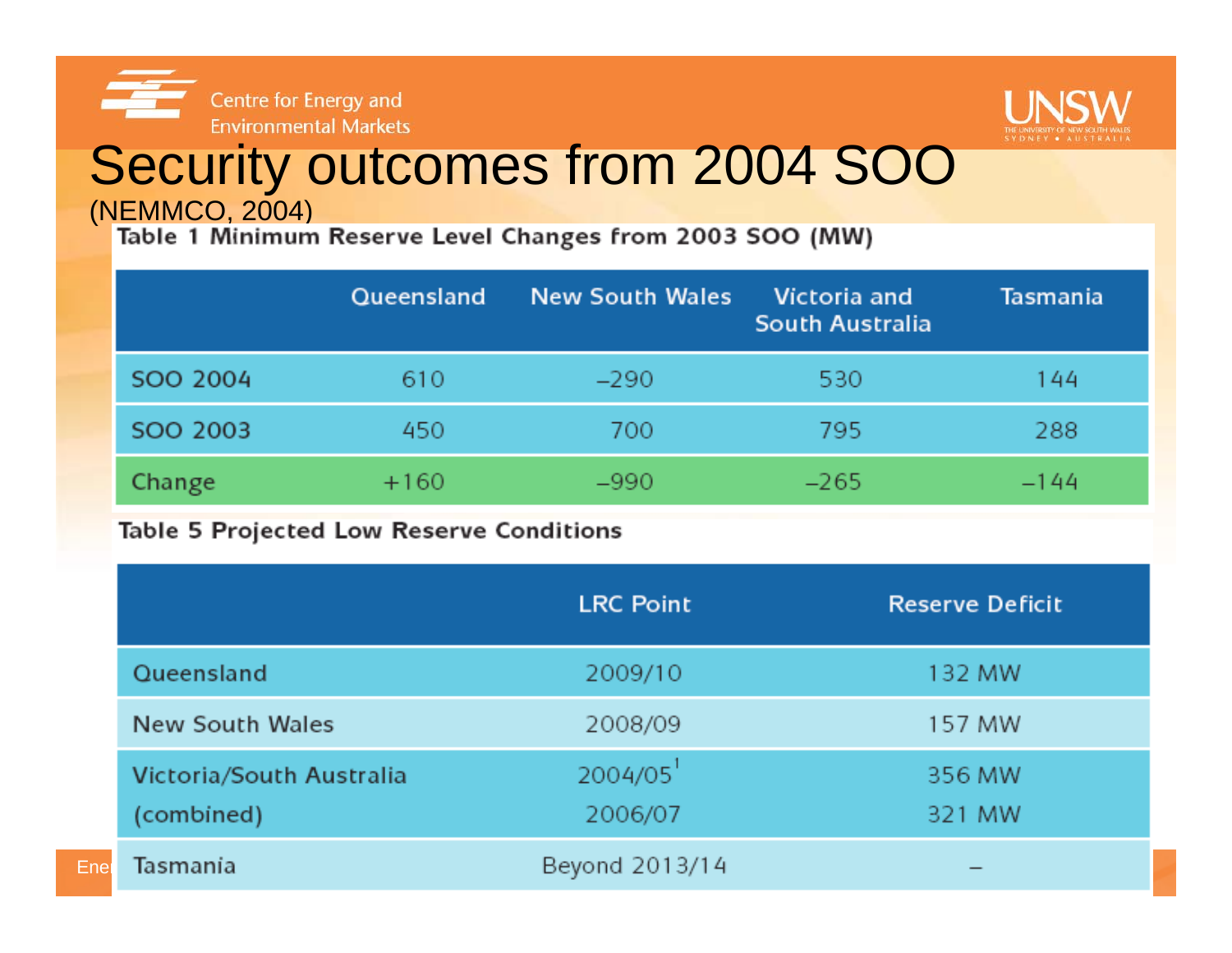

- reserve capacity support from the Snowy Hydro Scheme and Queensland provide additional available capacity in 2006/07 and 2007/08
- in 2008/09, New South Wales experiences deficits, even though Queensland has additional available capacity. This is due to interconnector transfer limits from Queensland
- · in 2008/09. New South Wales cannot source additional capacity from Snowy, as Victoria and South Australia are already experiencing deficits
- from 2005/06 onwards. following commissioning of Basslink, there is an additional available capacity of 600 MW to the Victoria and South Australia region
- an LRC point occurs in the following year (2006/07). when the Extra Capacity for Reliability is 321 MW
- in 2006/07 and 2007/08. reserve support from Snowy, New South Wales and Queensland is limited by the capability of the Snowy to Victoria interconnector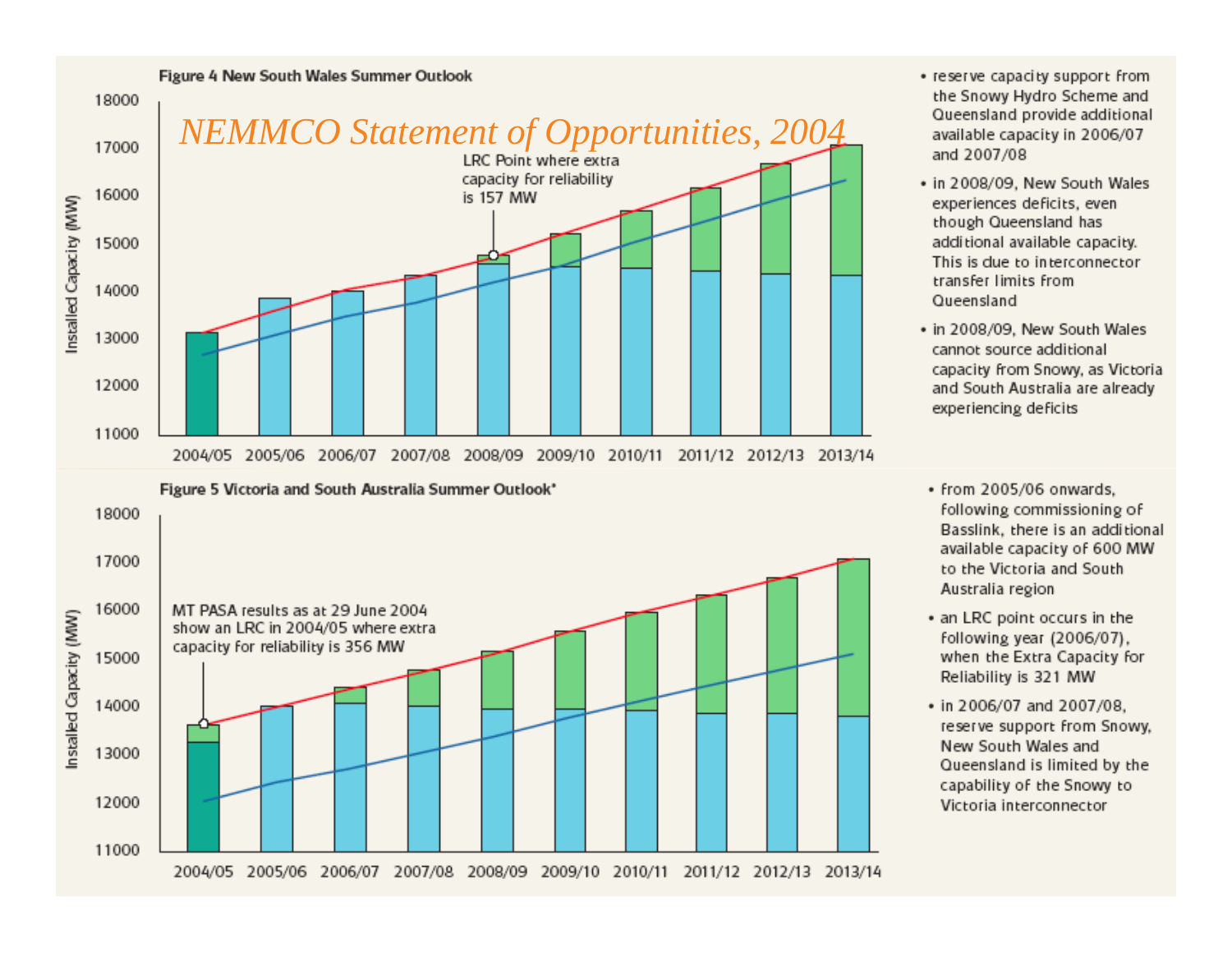Centre for Energy and **Environmental Markets** 



#### Projected emissions from Stationary Energy sector, 1990-2020



Energy industry restructuring and its implementation in Australia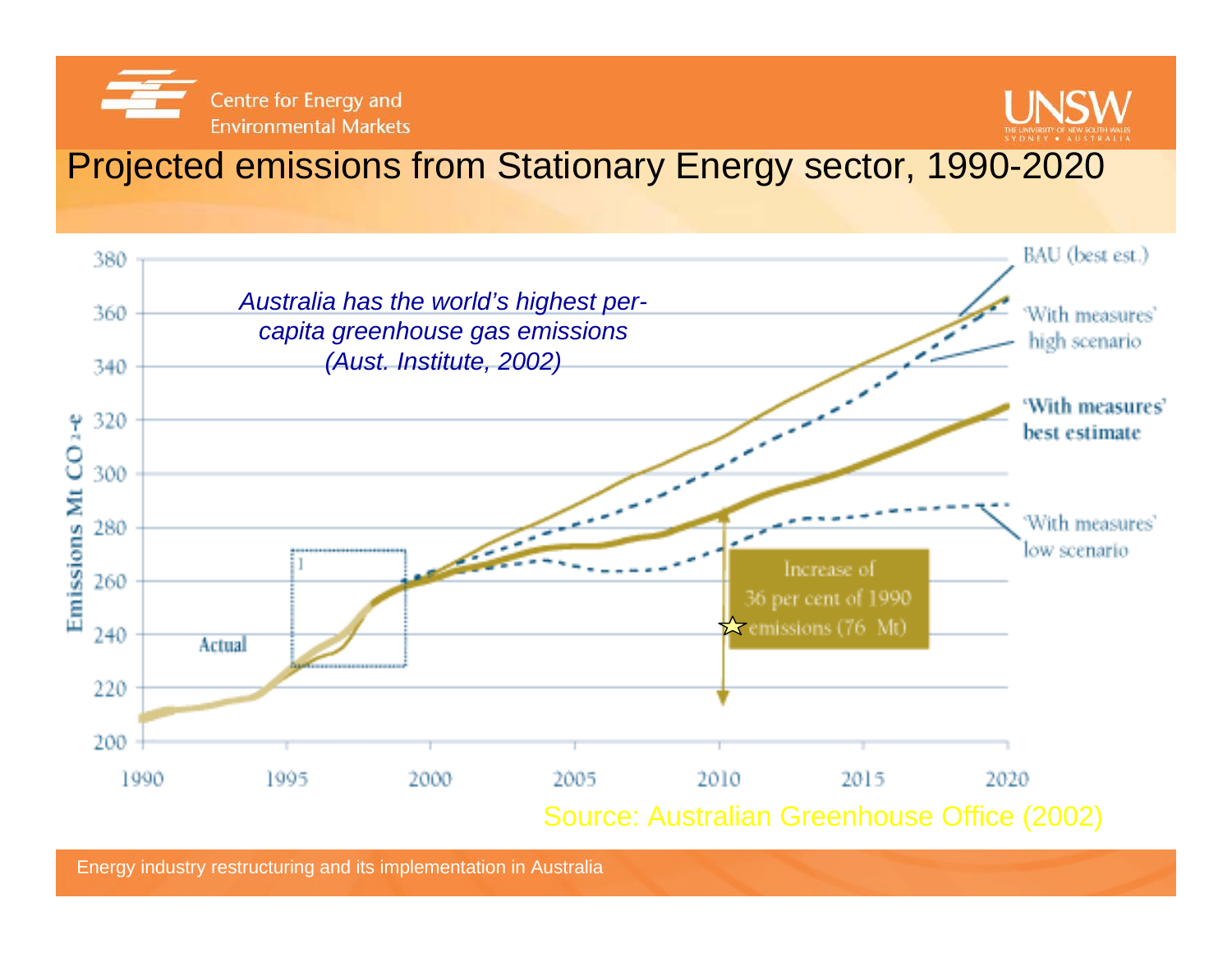



# Getting it wrong? – the NEM & climate change

- **Aust. National Electricity Code doesn't include** specific environmental objectives
- However, expectation by some that Aust. Electricity Industry restructuring would help (14 MtCO2 reduction from BAU in 2010): (Commonwealth Govt, *Climate Change: 2nd Communication to IPCC,* 1997)
	- – $-$  Efficient competition in supply by cogen + renews
	- – More sensible patterns of energy use through incentives for investment in EE
	- Greater penetration of natural gas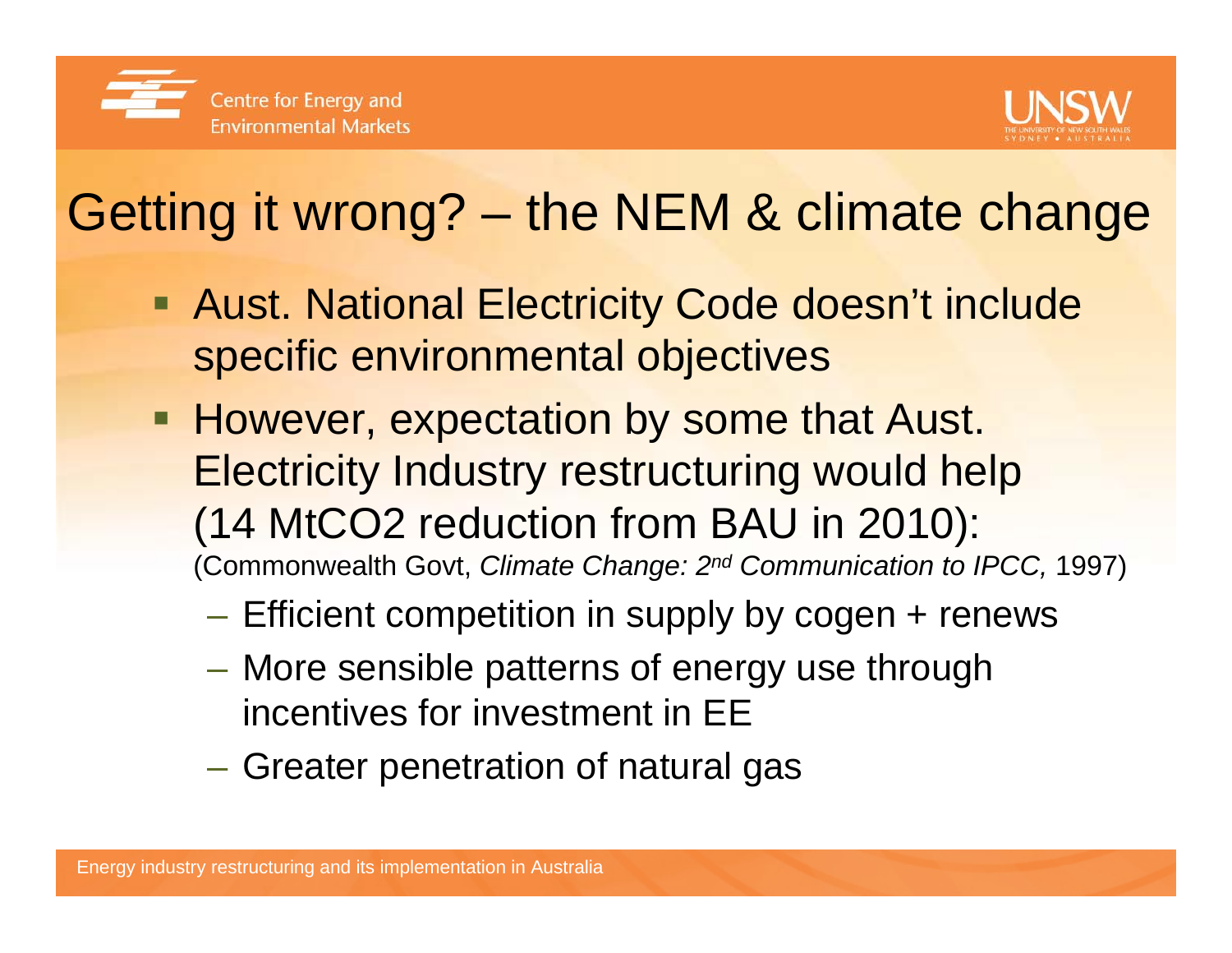



# What actually happened?

- Instead, now projected to increase 0.1MtCO2 above BAU (CoAG, 2002)
	- Low cost of coal fired generation in Australia
	- $\mathcal{L}_{\mathcal{A}}$ Current failure to price greenhouse emissions
	- –Excess electricity capacity that has depressed prices
	- $-$  Relatively immature and inflexible gas market
	- $-$  Reduced emphasis on EE from lower prices
	- Market design and regulation that favours incumbents (eg. advantages coal against new entrants like DG)
	- Supply-side orientation of reforms to date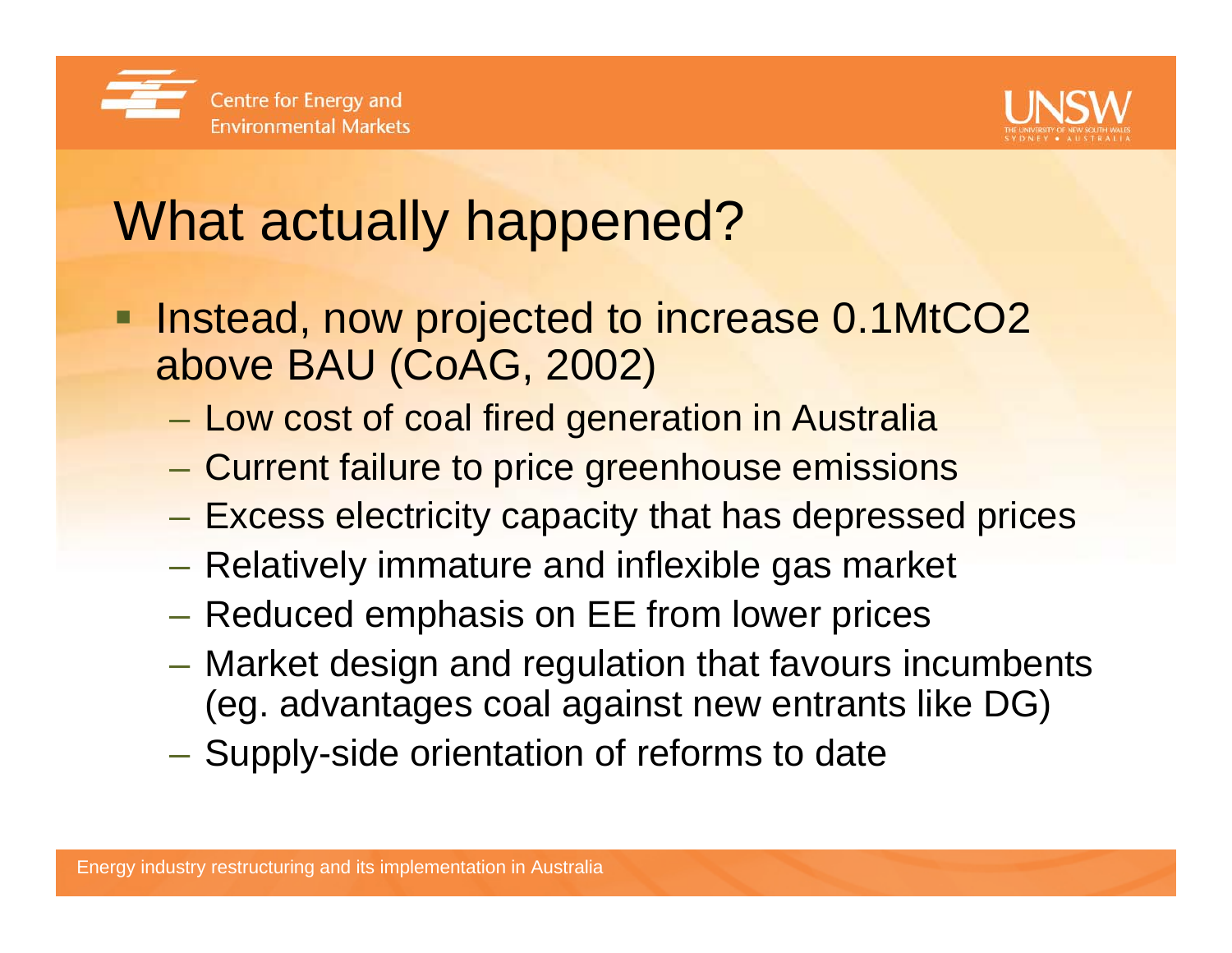



## COAG Response to Parer Review (Ministerial Council on Energy Communique, 1/8/03)

- п Recommends the establishment of:
	- A single energy market governance body
	- A new national legislative framework
	- Two new statutory commissions from 1/7/04: (electricity (& later gas) wholesale market & transmission)
		- **Australian Energy Market Commission (AEMC):** 
			- Rule making & market development, replacing NECA
		- Australian Energy Regulator (AER)
			- Wholesale market & transmission regulation & possibly distribution & retail; partly taking over ACCC role
- $\overline{\phantom{a}}$  Undertake comprehensive transmission review & consider national planning function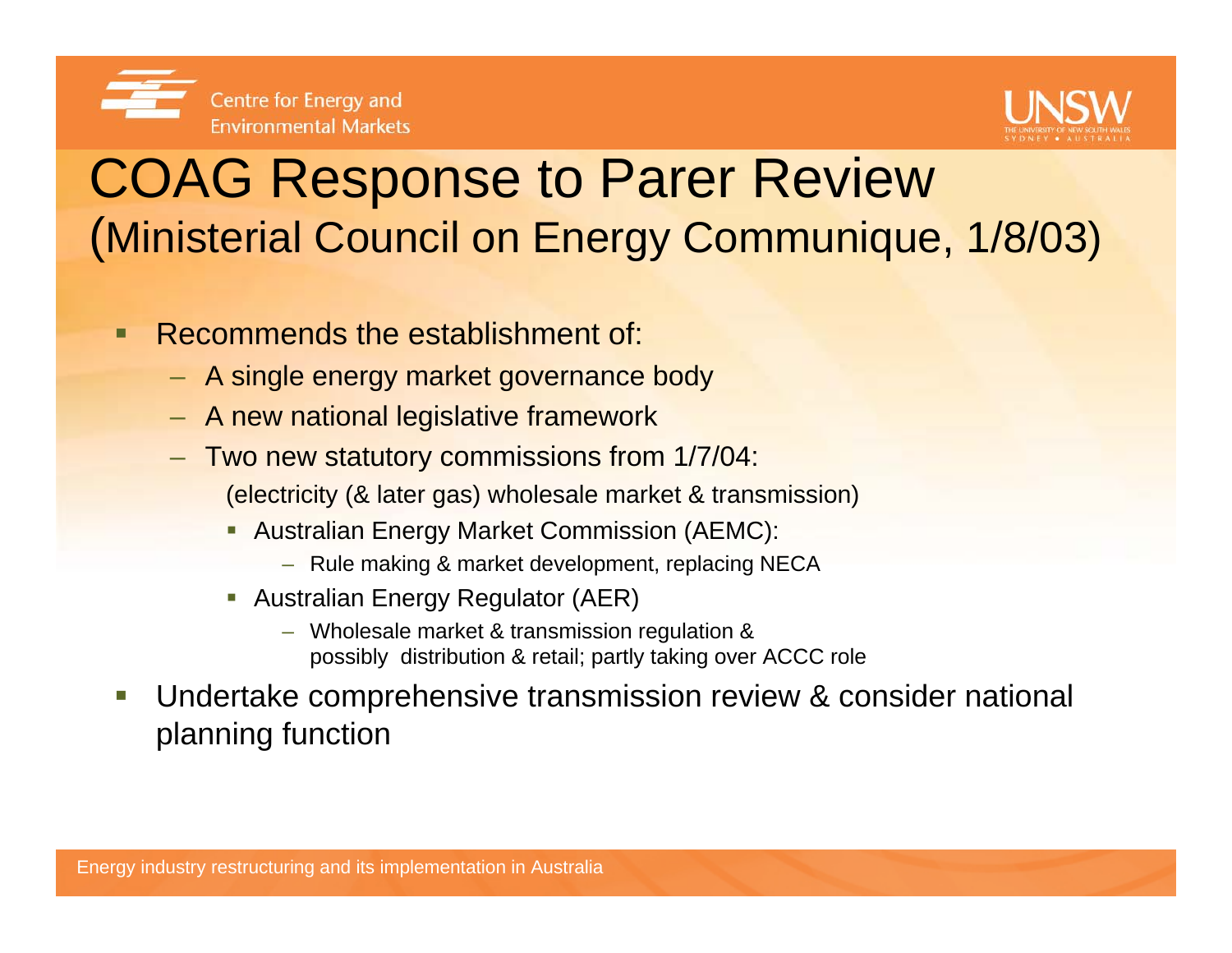



### COAG Response to Parer Review, ctd (Ministerial Council on Energy Communique, 1/8/03)

- **Examine options to enhance user participation,** including interval metering
- **Respond to current Productivity Commission** review of National Gas Access Regime
- **Review upstream gas arrangements**
- **Address greenhouse emissions from energy sector** on a national basis with an Emissions Trading System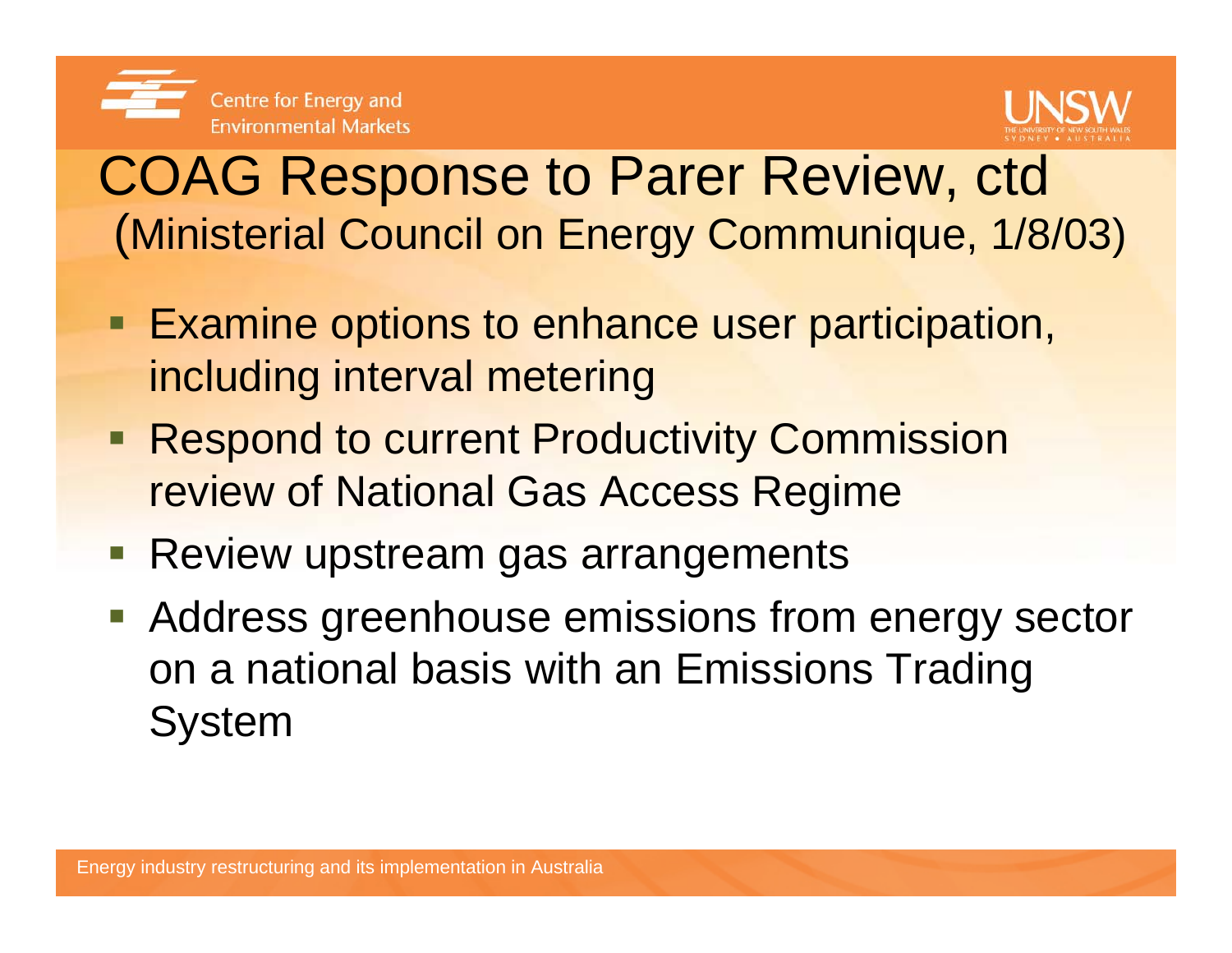



#### MCE program summary (12/03)

Denotes stakeholder consultation **MCE** denotes MCE decision point

| <b>Projects</b>                       | Qtr 4 / 2003                                 | Otr 1 / 2004                                                                          | Qtr 2 / 2004                                             | Qtr 3 / 2004                                                                                     | Otr 4 / 2004 | 2005                                             |
|---------------------------------------|----------------------------------------------|---------------------------------------------------------------------------------------|----------------------------------------------------------|--------------------------------------------------------------------------------------------------|--------------|--------------------------------------------------|
|                                       |                                              |                                                                                       |                                                          |                                                                                                  |              |                                                  |
| 1. Governance &<br>Institutions [SA]  |                                              |                                                                                       |                                                          |                                                                                                  |              |                                                  |
| Inter-Governmental<br>Agreement       | MCE note<br>framework                        | SCO draft IGA                                                                         | MCE approve IGA                                          | CoAG endorse IGA                                                                                 |              |                                                  |
| National Legislation                  | MCE consider<br>legislative<br>models        | <b>MCE</b> finalise<br>legislative<br>framework. SCO<br>develop draft<br><b>bills</b> | MCE approve bills.<br>Bills introduced in<br>parliaments | Legislation enacted                                                                              |              |                                                  |
| Establish AEMC &<br>AER               | SCO draft<br>structure &<br>operations paper | MCE endorse<br>structure &<br>operations paper                                        | Commissioners<br>selected                                | Operations<br>commence                                                                           |              | Transfer gas<br>transmission*                    |
| <b>MOU</b> between<br>ACCC-AEMC-AER   | SCO draft<br>framework                       | SCO develop<br>MOU                                                                    | <b>MCE</b> finalise<br>negotiation &<br>approve MOU      | MOU implemented                                                                                  |              |                                                  |
| <b>NECA &amp; NGPAC</b><br>Transition | SCO draft<br>transition paper                | SCO endorse<br>transition plan                                                        |                                                          | NECA dissolved                                                                                   |              | NGPAC dissolved<br>(subject to PC gas<br>review) |
| Subsume NEMMF<br>into MCE             | SCO review<br>NEMMF work<br>program          | NEMMF work program continues under<br>SCO/MCE                                         |                                                          | NEMMF dissolved                                                                                  |              |                                                  |
|                                       |                                              |                                                                                       |                                                          |                                                                                                  |              |                                                  |
| 2. Economic<br>Regulation [Vic]       |                                              |                                                                                       |                                                          |                                                                                                  |              |                                                  |
| Energy Access                         |                                              | SCO draft issues<br>paper on national<br>approach                                     | MCE endorse<br>preferred approach                        | SCO develop national approach (subject to<br>MCE decision and consideration of PC gas<br>review) |              | MCE agree national<br>structure                  |
| Distribution &<br>Retail              | MCE agree<br>policy & timing                 | SCO develop<br>framework paper                                                        | MCE endorse<br>framework paper                           | SCO develop detailed national structure                                                          |              | MCE agree<br>national structure                  |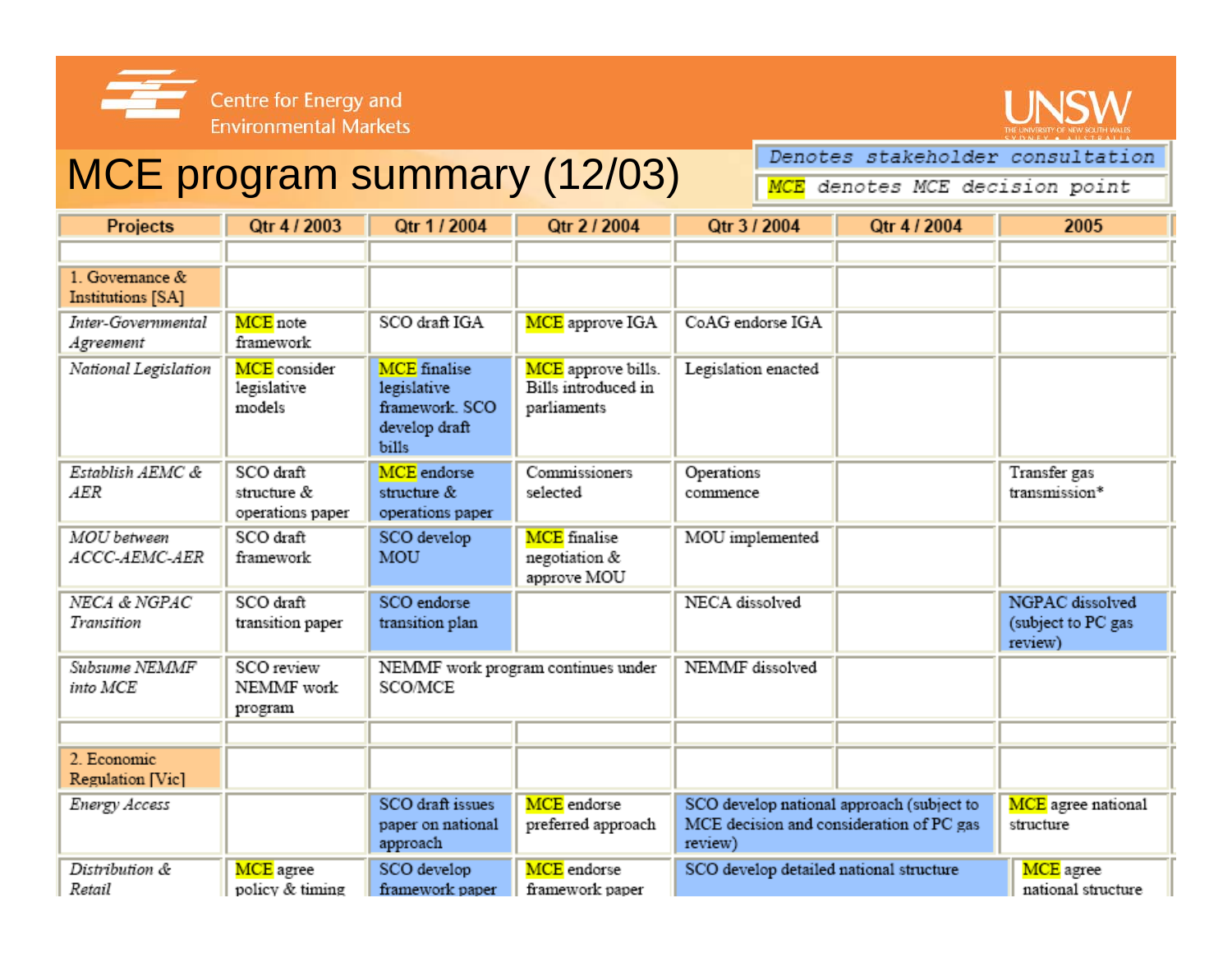



| <b>Projects</b>                                                                     | Q4/03                                      | Q1/04                                                                             | Q2/04                                                       | Q3/04                                                                              | Q4/04                                 | 2005 |
|-------------------------------------------------------------------------------------|--------------------------------------------|-----------------------------------------------------------------------------------|-------------------------------------------------------------|------------------------------------------------------------------------------------|---------------------------------------|------|
|                                                                                     |                                            |                                                                                   |                                                             |                                                                                    |                                       |      |
| 3. Electricity<br>Transmission [Qld]                                                |                                            |                                                                                   |                                                             |                                                                                    |                                       |      |
| Transmission<br>Regulatory Reform<br>$\blacksquare$                                 | MCE endorse<br>policy framework            | Commission study<br>on regional<br>boundaries.<br>Commence agreed<br>code changes | MCE consider<br>boundary report.<br>Remove market<br>biases | Implement new<br>regulatory test and<br>transmission<br>availability<br>incentives | Implement new<br>transmission pricing |      |
| National<br>Transmission<br>Planning                                                | <b>NEMMCO</b><br>commence scoping<br>ANTS. | <b>MCE</b> finalise new<br>planning process                                       | <b>First ANTS</b><br>produced                               | Implement last<br>resort power                                                     |                                       |      |
| 4. User Participation<br>[Tas]                                                      |                                            |                                                                                   |                                                             |                                                                                    |                                       |      |
| o Demand side<br>response<br>o Interval metering<br>O Full Retail<br>Contestability | SCO develop issues<br>paper                | SCO prepare draft<br>report                                                       | MCE approve user<br>policy                                  | Implementation<br>commences                                                        | Denotes stakeholder consultation      |      |
|                                                                                     |                                            |                                                                                   |                                                             |                                                                                    |                                       |      |
| 5. Gas Market<br>Development [NT]                                                   |                                            |                                                                                   |                                                             |                                                                                    | MCE denotes MCE decision point        |      |
| MCMPR Upstream<br>Issues                                                            | Advice requested<br>from MCMPR             | <b>MCMPR</b> review<br>unproduced areas<br>for 3 <sup>rd</sup> party access       |                                                             | MCE respond to<br>MCMPR review                                                     |                                       |      |
| PC Gas Access<br>Review                                                             | PC issue draft<br>report                   |                                                                                   | PC issue final report                                       | SCO draft response<br>to report                                                    | MCE respond to PC<br>review           |      |
|                                                                                     |                                            |                                                                                   |                                                             |                                                                                    |                                       |      |
| 6. Program<br>Coordination<br>[C'wlth]                                              |                                            |                                                                                   |                                                             |                                                                                    |                                       |      |
| Market Consultation                                                                 | MCE endorse<br>consultation plan           | Market consultation<br>(as above)                                                 | Consultation continues, as appropriate                      |                                                                                    |                                       |      |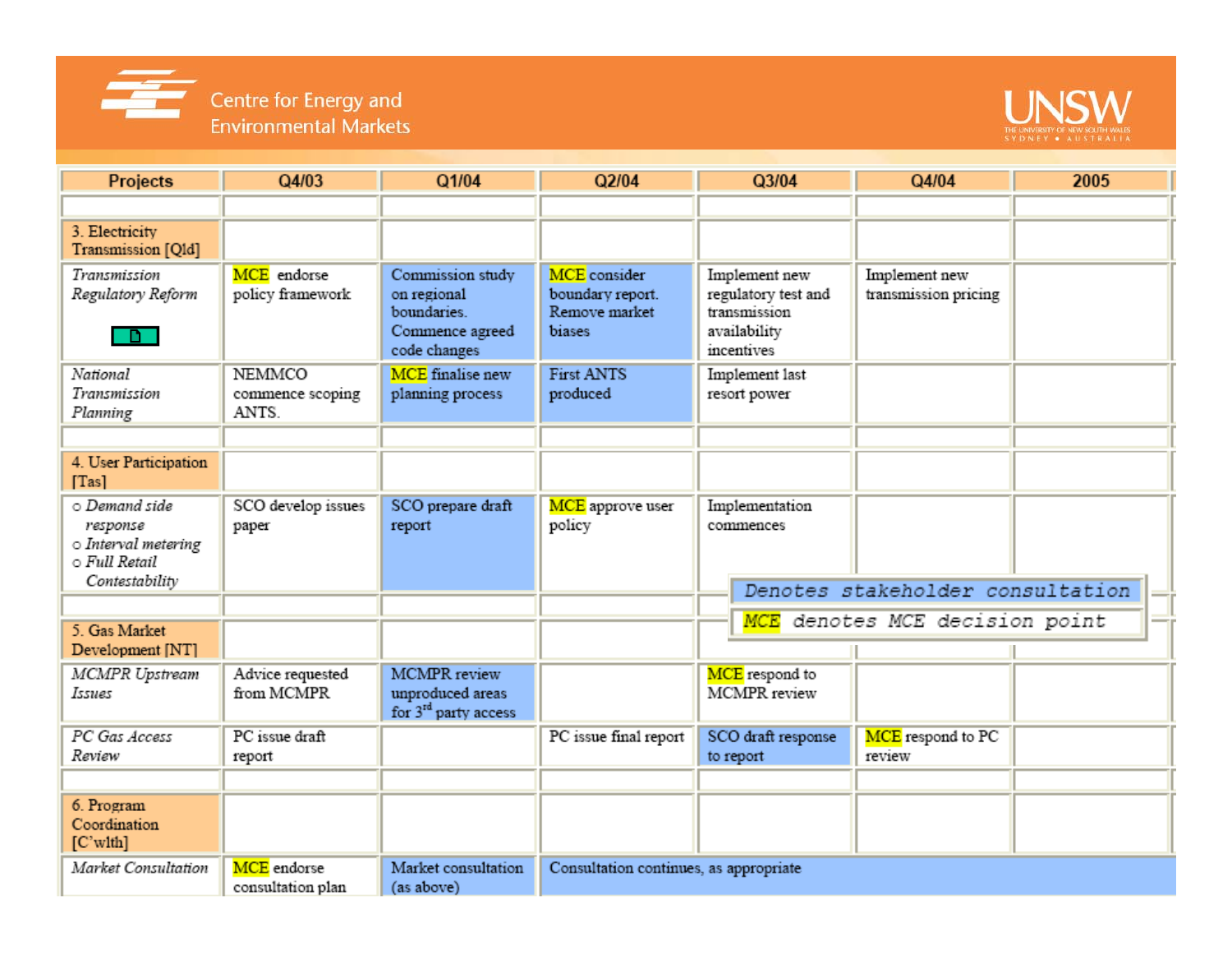



#### Governance & institutions in Australia:- as seen by Allens Arthur Robinson, December 03

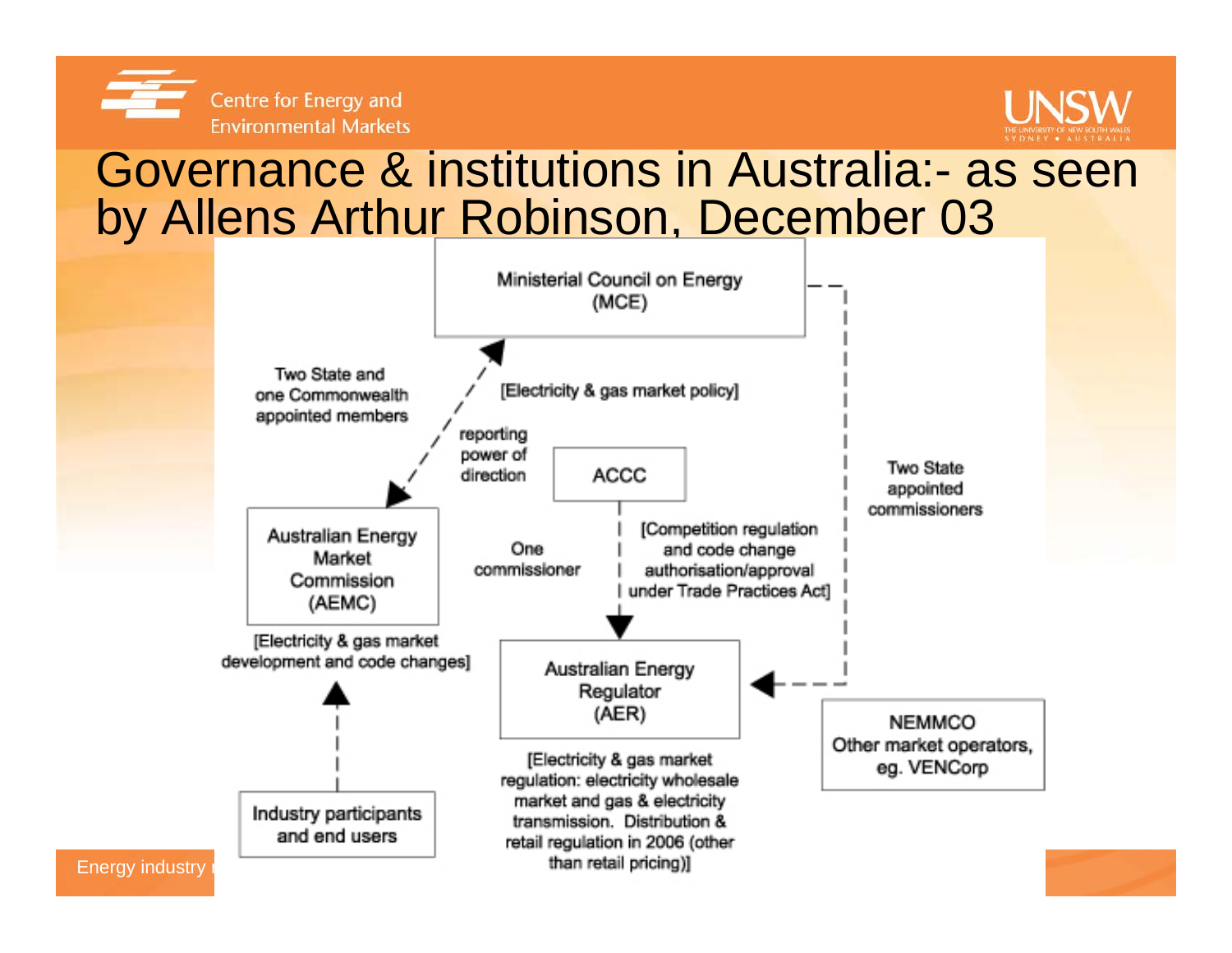



## Conclusions - energy sector decisions

- **Long-term infrastructure choices:** 
	- $\mathcal{L}_{\mathcal{A}}$ Asset lives of 50 years or more
- **Large externalities (impacts on non-participants):** 
	- Climate change (fossil fuels)
	- Nuclear fuel cycle risks (nuclear power)
	- Various adverse impacts (renewable energy forms)
- **Difficult to quantify risks:** 
	- $-$  Low probability, high impact
	- Non-stationary (history may not be a good predictor)
- Can be classified as 'social experiments':
	- Should only be undertaken with informed consent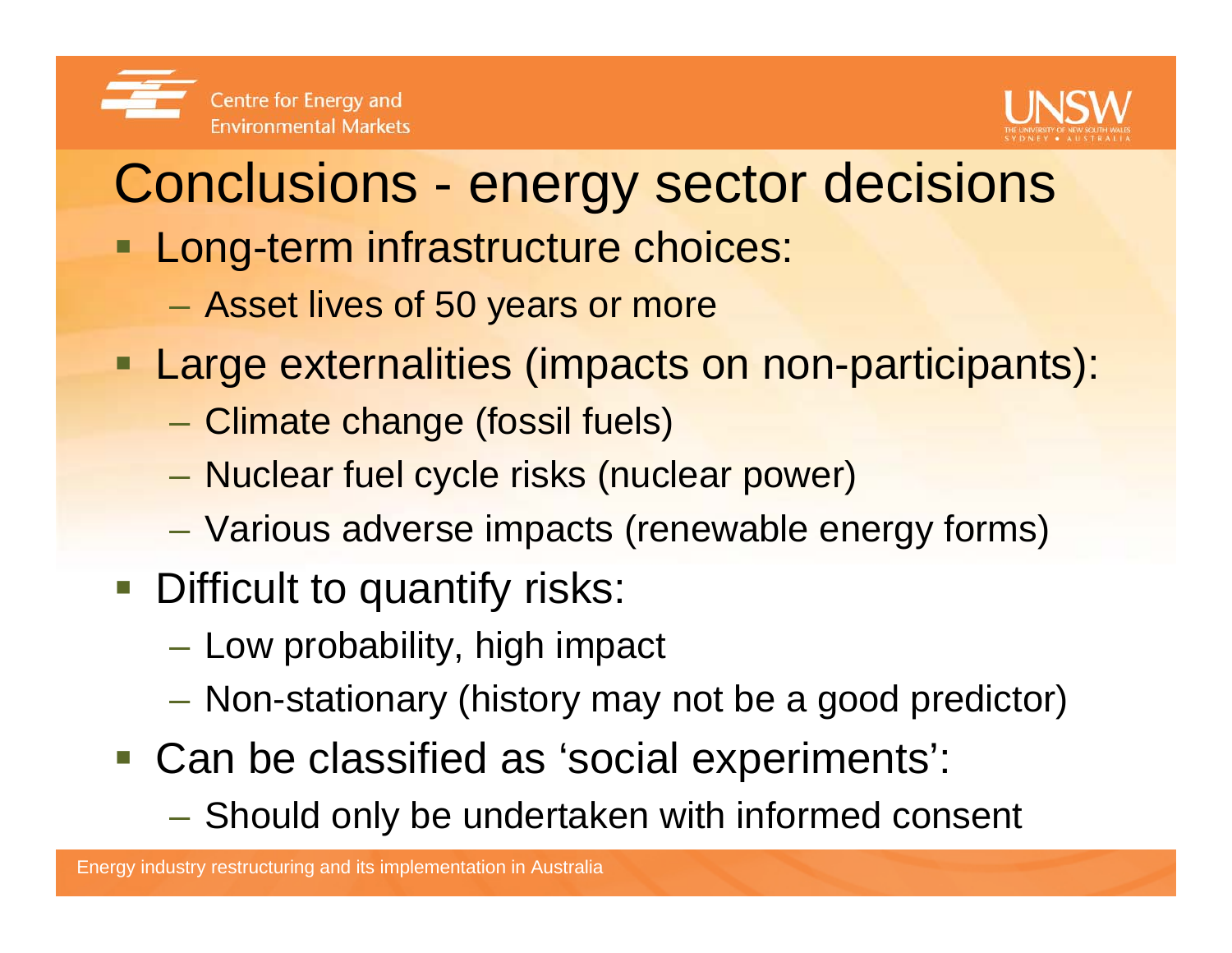



## Conclusions - restructuring

- **A restructured EI is a "designer" industry:** 
	- Industry-specific laws, codes, markets
- **Nix of technical, economic & policy issues:** 
	- –Physical behaviour continuous & cooperative
	- –Commercial behaviour individual & competitive
- **Restructuring is still a learning situation:** 
	- Some disasters & no complete successes
	- $-$  Some difficult issues, eg:
		- Network services; ancillary services; retail markets
	- –Current COAG / MCE process very important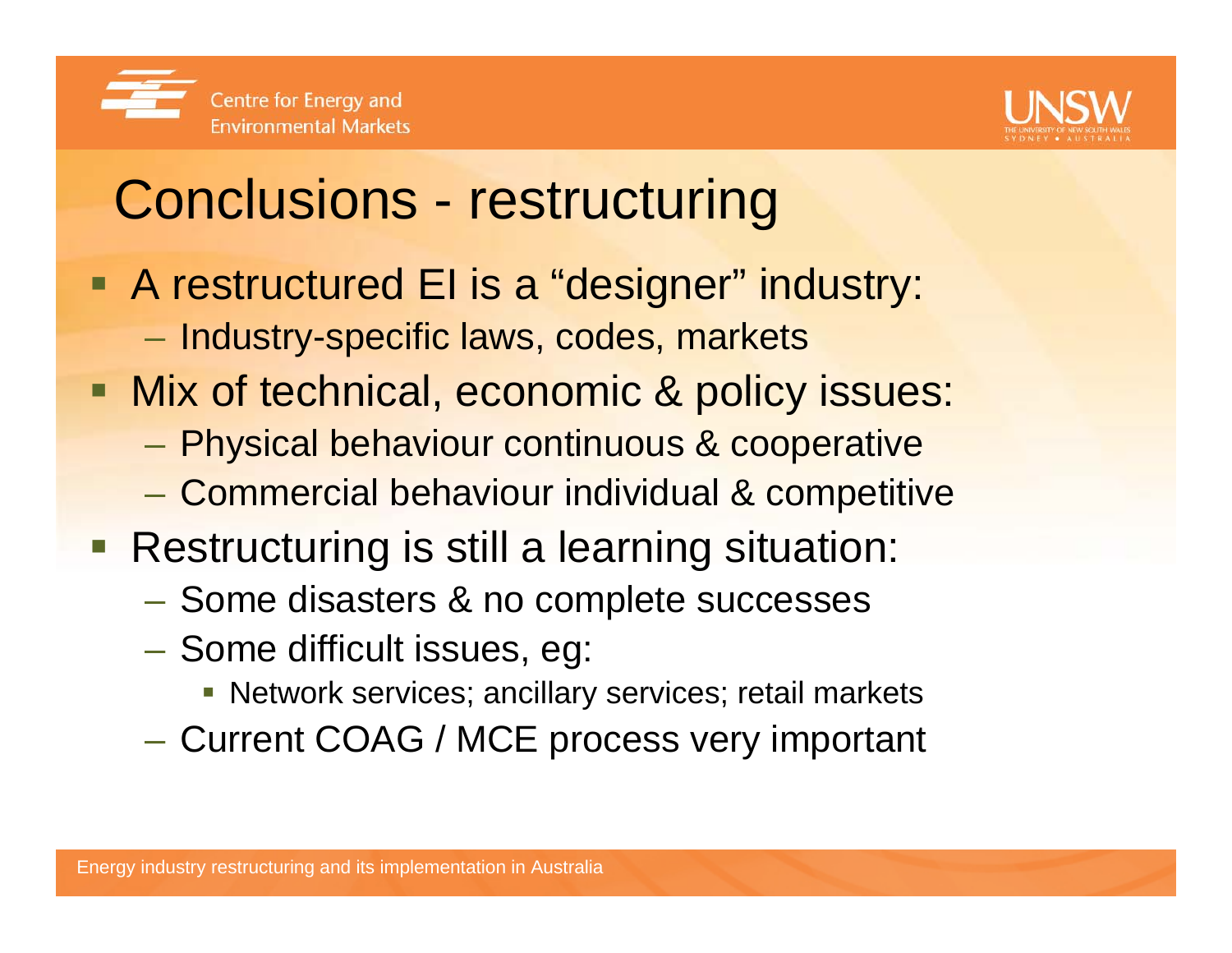



### Conclusions – market design for the EI

- A transparent process that includes all stakeholders
- П An appropriate balance and compatibility between:
	- Centralised decision-making short term (engineering) to long term (policy)
	- Decentralised decision-making (commercial) operation and investment
- Ξ Equal consideration for all system resources
	- Foster competition: don't favour incumbent technologies + participants against 'new entrants' - eg. Demand-side options, distributed generation
- П Support appropriate innovation to meet emerging challenges + change *Focus on dynamic efficiency issues*
	- Technical or productive: reduce costs of production
	- Allocative: most appropriate choices b/n supply + demand options
	- **Dynamic:** support innovation + response to change
		- **new technologies, social expectations, environmental impacts**
- $\overline{\phantom{a}}$ Careful consideration of interactions with other related markets
- Allocate costs + benefits to participants as appropriate to extent possible
	- Commercialise industry objectives eg. internalise externalities

Energy industry restructuring and its implementation in Australia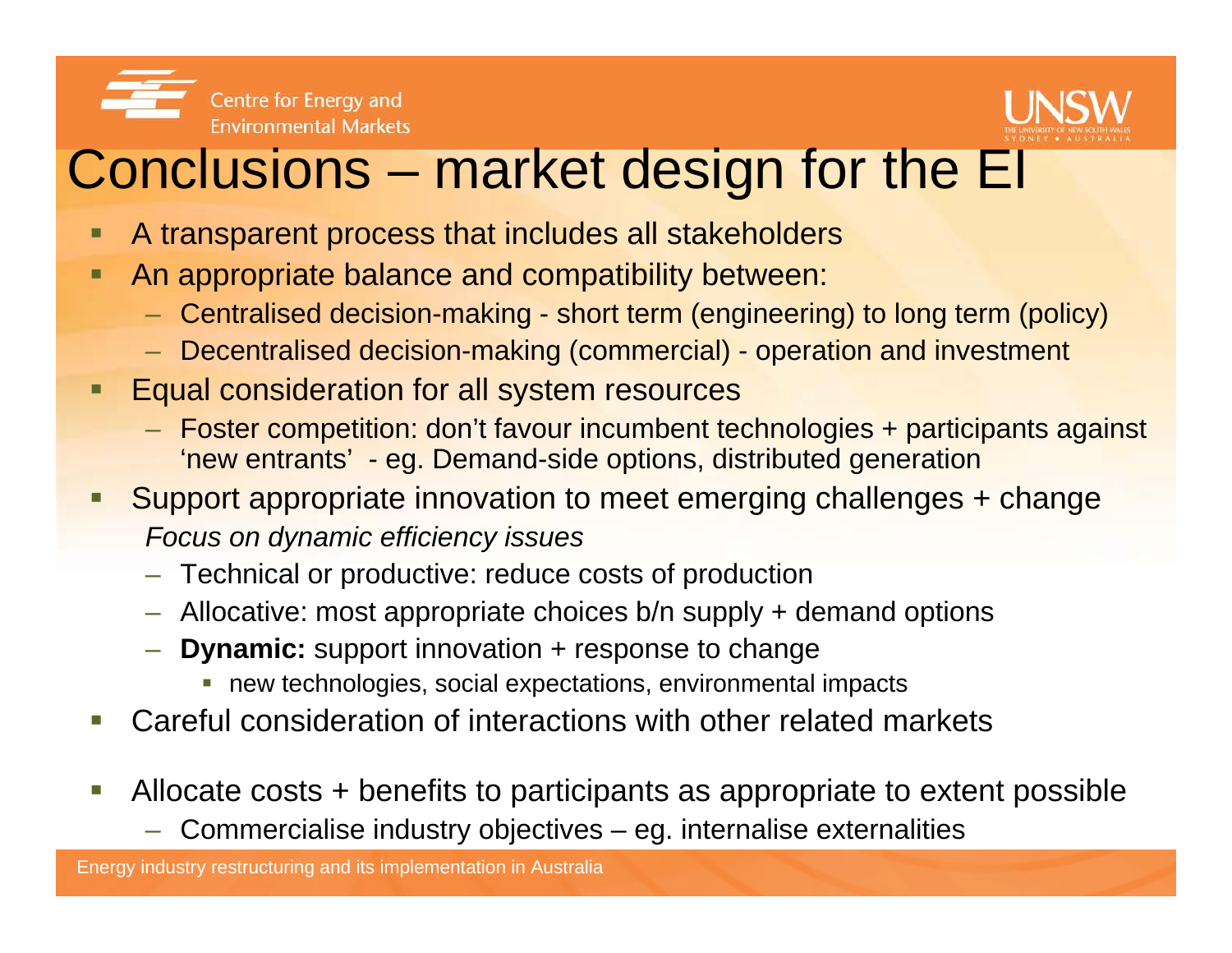



# Conclusions from the Australian experience

- **Successful electricity restructuring requires:** 
	- $\mathcal{L}_{\mathcal{A}}$ Care in developing & maintaining consensus
	- $\mathcal{L}_{\mathcal{A}}$  $-$  A high level of professionalism in key roles
	- $\mathcal{L}_{\mathcal{A}}$  Extensive peer-review, auditing & testing of market design
		- П Experimental economic techniques used to test design
- **Also requires a coherent implementation:** 
	- – Decision making & risk management framework:
		- Technical, commercial, social & environmental risks
	- A mix of engineering & commercial techniques, recognising strengths & weaknesses of each
	- Able to work successfully with a weak network, weathersensitive demand & a growing level of renewable energy